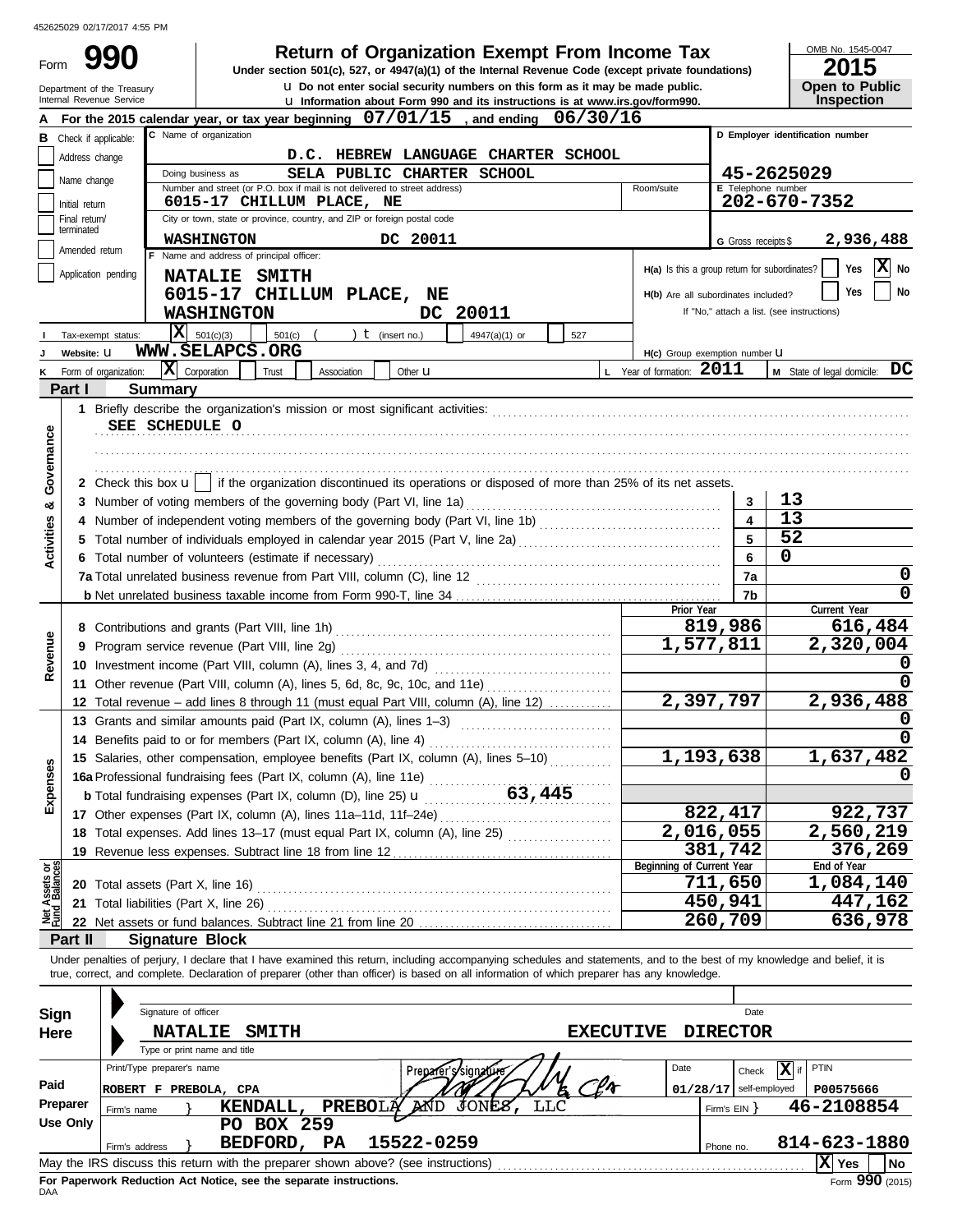| Part III       | Form 990 (2015) D.C. HEBREW LANGUAGE CHARTER SCHOOL 45-2625029<br><b>Statement of Program Service Accomplishments</b>          | Page 2                |
|----------------|--------------------------------------------------------------------------------------------------------------------------------|-----------------------|
|                |                                                                                                                                | $ \mathbf{x} $        |
|                | 1 Briefly describe the organization's mission:                                                                                 |                       |
|                | SEE SCHEDULE O                                                                                                                 |                       |
|                |                                                                                                                                |                       |
|                |                                                                                                                                |                       |
|                |                                                                                                                                |                       |
| $\mathbf{2}$   | Did the organization undertake any significant program services during the year which were not listed on the                   |                       |
|                | prior Form 990 or 990-EZ?                                                                                                      | Yes $ X $ No          |
|                | If "Yes," describe these new services on Schedule O.                                                                           |                       |
| 3<br>services? | Did the organization cease conducting, or make significant changes in how it conducts, any program                             | Yes $ \mathbf{X} $ No |
|                | If "Yes," describe these changes on Schedule O.                                                                                |                       |
| 4              | Describe the organization's program service accomplishments for each of its three largest program services, as measured by     |                       |
|                | expenses. Section 501(c)(3) and 501(c)(4) organizations are required to report the amount of grants and allocations to others, |                       |
|                | the total expenses, and revenue, if any, for each program service reported.                                                    |                       |
|                |                                                                                                                                |                       |
| 4a (Code:      | 2, 253, 322 including grants of \$<br>) (Revenue \$<br>) (Expenses \$                                                          | 2,320,004             |
| SELA PCS       | IS FOUNDED ON THE PREMISE THAT FLUENCY IN MORE THAN ONE LANGUAGE                                                               |                       |
|                | DEVELOPS A GREATER ABILITY TO COMMUNICATE WITH AND TO UNDERSTAND OTHER                                                         |                       |
|                | CULTURES. AS A DUAL-LANGUAGE SCHOOL COMMITTED TO IMMERSION, SELA PCS HELPS                                                     |                       |
|                | STUDENTS FROM PRE-K TO 5TH GRADE, TO ACHIEVE LANGUAGE PROFICIENCY IN TWO                                                       |                       |
| LANGUAGES      | - INCLUDING READING AND ORAL PROFICIENCY - AND SETS HIGH LEARNING                                                              |                       |
|                | STANDARDS FOR BOTH ENGLISH LANGUAGE ARTS AND HEBREW LANGUAGE, CHOOSING                                                         |                       |
|                | CURRICULA THAT PROVIDE ITS TEACHERS WITH THE INSTRUCTIONAL RESOURCES TO                                                        |                       |
|                | SUCCESSFULLY DEVELOP THESE SKILLS AND ABILITIES IN ITS STUDENTS.                                                               |                       |
|                |                                                                                                                                |                       |
|                |                                                                                                                                |                       |
|                |                                                                                                                                |                       |
|                |                                                                                                                                |                       |
|                |                                                                                                                                |                       |
| 4b (Code:      | ) (Expenses \$                                                                                                                 |                       |
|                |                                                                                                                                |                       |
|                |                                                                                                                                |                       |
|                |                                                                                                                                |                       |
|                |                                                                                                                                |                       |
|                |                                                                                                                                |                       |
|                |                                                                                                                                |                       |
|                |                                                                                                                                |                       |
|                |                                                                                                                                |                       |
|                |                                                                                                                                |                       |
|                |                                                                                                                                |                       |
|                |                                                                                                                                |                       |
|                |                                                                                                                                |                       |
|                | including grants of \$<br>$\ldots$ (Revenue \$)<br>) (Expenses \$                                                              |                       |
|                |                                                                                                                                |                       |
|                |                                                                                                                                |                       |
|                |                                                                                                                                |                       |
|                |                                                                                                                                |                       |
|                |                                                                                                                                |                       |
|                |                                                                                                                                |                       |
|                |                                                                                                                                |                       |
| 4c (Code:      |                                                                                                                                |                       |
|                |                                                                                                                                |                       |
|                |                                                                                                                                |                       |

| <b>THE UNION PROGRAMM</b> SOFFICED (DOSSING 11 OCTICATION) |                         |           |  |
|------------------------------------------------------------|-------------------------|-----------|--|
| (Expenses                                                  | including grants of \$  | (Revenue) |  |
| Total program service expenses <b>u</b><br>4е              | າ າ ເ<br>ــ 276, 253, 2 |           |  |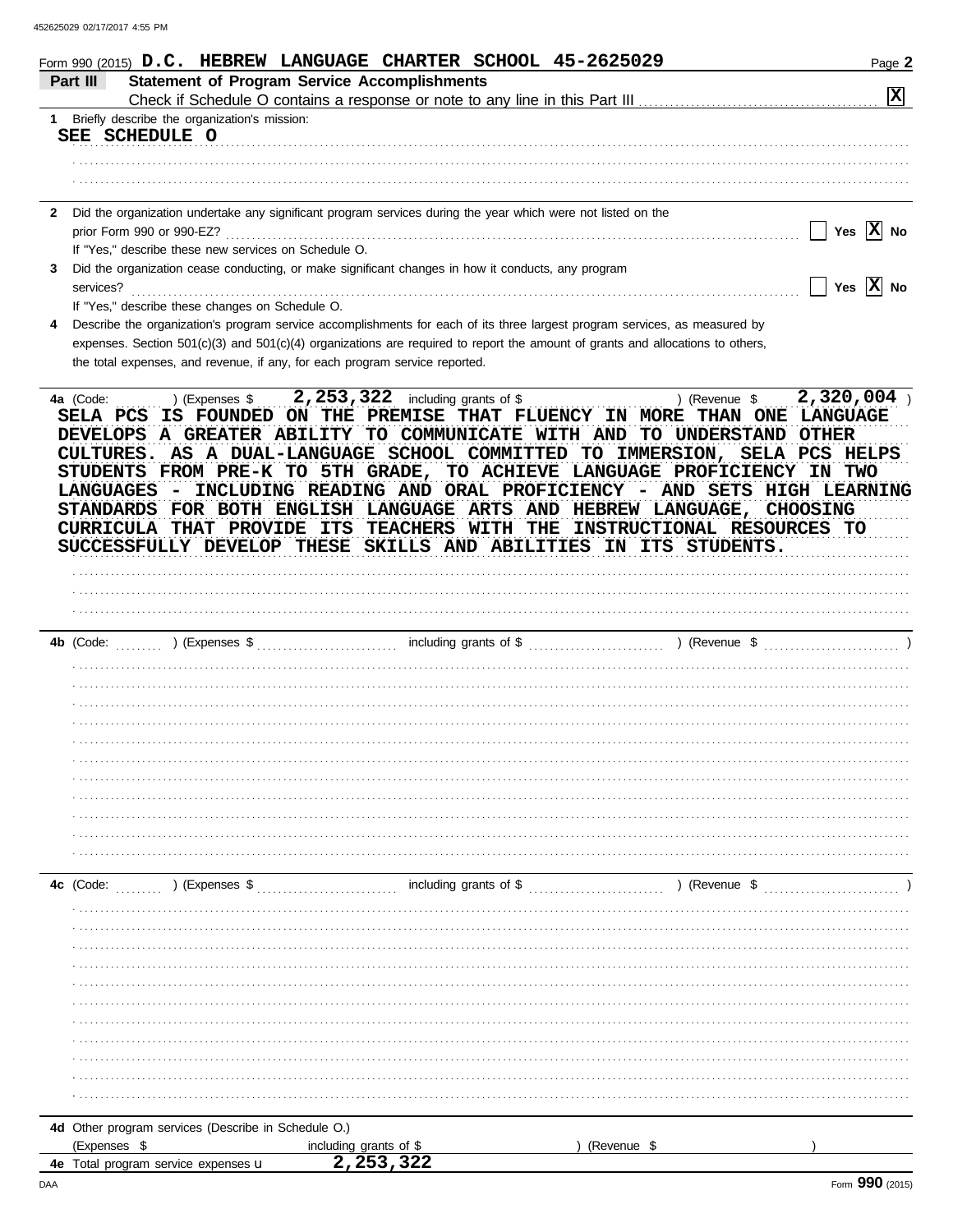**Part IV Checklist of Required Schedules**

| Form 990 (2015) $D.C.$ HEBREW LANGUAGE CHARTER SCHOOL 45-2625029 |  |  |  |  |  |  |  | Page 3 |
|------------------------------------------------------------------|--|--|--|--|--|--|--|--------|
|------------------------------------------------------------------|--|--|--|--|--|--|--|--------|

|     |                                                                                                                                                                                   |                 | Yes         | No |
|-----|-----------------------------------------------------------------------------------------------------------------------------------------------------------------------------------|-----------------|-------------|----|
| 1   | Is the organization described in section 501(c)(3) or 4947(a)(1) (other than a private foundation)? If "Yes,"                                                                     |                 |             |    |
|     | complete Schedule A                                                                                                                                                               | 1               | X           |    |
| 2   | Is the organization required to complete Schedule B, Schedule of Contributors (see instructions)?                                                                                 | 2               | $\mathbf x$ |    |
| 3   | Did the organization engage in direct or indirect political campaign activities on behalf of or in opposition to                                                                  |                 |             |    |
|     | candidates for public office? If "Yes," complete Schedule C, Part I                                                                                                               | 3               |             | X. |
| 4   | Section 501(c)(3) organizations. Did the organization engage in lobbying activities, or have a section 501(h)                                                                     |                 |             |    |
|     | election in effect during the tax year? If "Yes," complete Schedule C, Part II                                                                                                    | 4               |             | x  |
| 5   | Is the organization a section $501(c)(4)$ , $501(c)(5)$ , or $501(c)(6)$ organization that receives membership dues,                                                              |                 |             |    |
|     | assessments, or similar amounts as defined in Revenue Procedure 98-19? If "Yes," complete Schedule C,                                                                             |                 |             |    |
|     | Part III                                                                                                                                                                          | 5               |             | x  |
| 6   | Did the organization maintain any donor advised funds or any similar funds or accounts for which donors                                                                           |                 |             |    |
|     | have the right to provide advice on the distribution or investment of amounts in such funds or accounts? If                                                                       |                 |             |    |
|     | "Yes," complete Schedule D, Part I                                                                                                                                                | 6               |             | X  |
| 7   | Did the organization receive or hold a conservation easement, including easements to preserve open space,                                                                         |                 |             |    |
|     | the environment, historic land areas, or historic structures? If "Yes," complete Schedule D, Part II                                                                              | 7               |             | x  |
| 8   | Did the organization maintain collections of works of art, historical treasures, or other similar assets? If "Yes,"                                                               |                 |             | x  |
|     | complete Schedule D, Part III                                                                                                                                                     | 8               |             |    |
| 9   | Did the organization report an amount in Part X, line 21, for escrow or custodial account liability, serve as a                                                                   |                 |             |    |
|     | custodian for amounts not listed in Part X; or provide credit counseling, debt management, credit repair, or<br>debt negotiation services? If "Yes," complete Schedule D, Part IV | 9               |             | x  |
| 10  | Did the organization, directly or through a related organization, hold assets in temporarily restricted                                                                           |                 |             |    |
|     | endowments, permanent endowments, or quasi-endowments? If "Yes," complete Schedule D, Part V                                                                                      | 10              |             | x  |
| 11  | If the organization's answer to any of the following questions is "Yes," then complete Schedule D, Parts VI,                                                                      |                 |             |    |
|     | VII, VIII, IX, or X as applicable.                                                                                                                                                |                 |             |    |
| a   | Did the organization report an amount for land, buildings, and equipment in Part X, line 10? If "Yes,"                                                                            |                 |             |    |
|     | complete Schedule D, Part VI                                                                                                                                                      | 11a             | X           |    |
| b   | Did the organization report an amount for investments—other securities in Part X, line 12 that is 5% or more                                                                      |                 |             |    |
|     | of its total assets reported in Part X, line 16? If "Yes," complete Schedule D, Part VII                                                                                          | 11b             |             | X. |
| c   | Did the organization report an amount for investments—program related in Part X, line 13 that is 5% or more                                                                       |                 |             |    |
|     | of its total assets reported in Part X, line 16? If "Yes," complete Schedule D, Part VIII                                                                                         | 11c             |             | X  |
| d   | Did the organization report an amount for other assets in Part X, line 15 that is 5% or more of its total assets                                                                  |                 |             |    |
|     | reported in Part X, line 16? If "Yes," complete Schedule D, Part IX                                                                                                               | 11d             | x           |    |
| е   | Did the organization report an amount for other liabilities in Part X, line 25? If "Yes," complete Schedule D, Part X                                                             | 11e             | х           |    |
| f   | Did the organization's separate or consolidated financial statements for the tax year include a footnote that addresses                                                           |                 |             |    |
|     | the organization's liability for uncertain tax positions under FIN 48 (ASC 740)? If "Yes," complete Schedule D, Part X                                                            | 11f             | X           |    |
| 12a | Did the organization obtain separate, independent audited financial statements for the tax year? If "Yes," complete                                                               |                 |             |    |
|     | Schedule D, Parts XI and XII                                                                                                                                                      | 12a             | X           |    |
|     | <b>b</b> Was the organization included in consolidated, independent audited financial statements for the tax year? If                                                             |                 |             |    |
|     | "Yes," and if the organization answered "No" to line 12a, then completing Schedule D, Parts XI and XII is optional                                                                | 12 <sub>b</sub> |             | X  |
| 13  |                                                                                                                                                                                   | 13              | $\mathbf x$ |    |
| 14a | Did the organization maintain an office, employees, or agents outside of the United States?                                                                                       | 14a             |             | x  |
| b   | Did the organization have aggregate revenues or expenses of more than \$10,000 from grantmaking,                                                                                  |                 |             |    |
|     | fundraising, business, investment, and program service activities outside the United States, or aggregate                                                                         |                 |             |    |
|     | foreign investments valued at \$100,000 or more? If "Yes," complete Schedule F, Parts I and IV [[[[[[[[[[[[[[[[                                                                   | 14b             |             | X. |
| 15  | Did the organization report on Part IX, column (A), line 3, more than \$5,000 of grants or other assistance to or                                                                 |                 |             |    |
|     | for any foreign organization? If "Yes," complete Schedule F, Parts II and IV                                                                                                      | 15              |             | X, |
| 16  | Did the organization report on Part IX, column (A), line 3, more than \$5,000 of aggregate grants or other                                                                        |                 |             |    |
|     | assistance to or for foreign individuals? If "Yes," complete Schedule F, Parts III and IV                                                                                         | 16              |             | X, |
| 17  | Did the organization report a total of more than \$15,000 of expenses for professional fundraising services on                                                                    | 17              |             | X, |
| 18  | Did the organization report more than \$15,000 total of fundraising event gross income and contributions on                                                                       |                 |             |    |
|     | Part VIII, lines 1c and 8a? If "Yes," complete Schedule G, Part II                                                                                                                | 18              |             | X, |
| 19  | Did the organization report more than \$15,000 of gross income from gaming activities on Part VIII, line 9a?                                                                      |                 |             |    |
|     |                                                                                                                                                                                   | 19              |             | x  |

Form **990** (2015)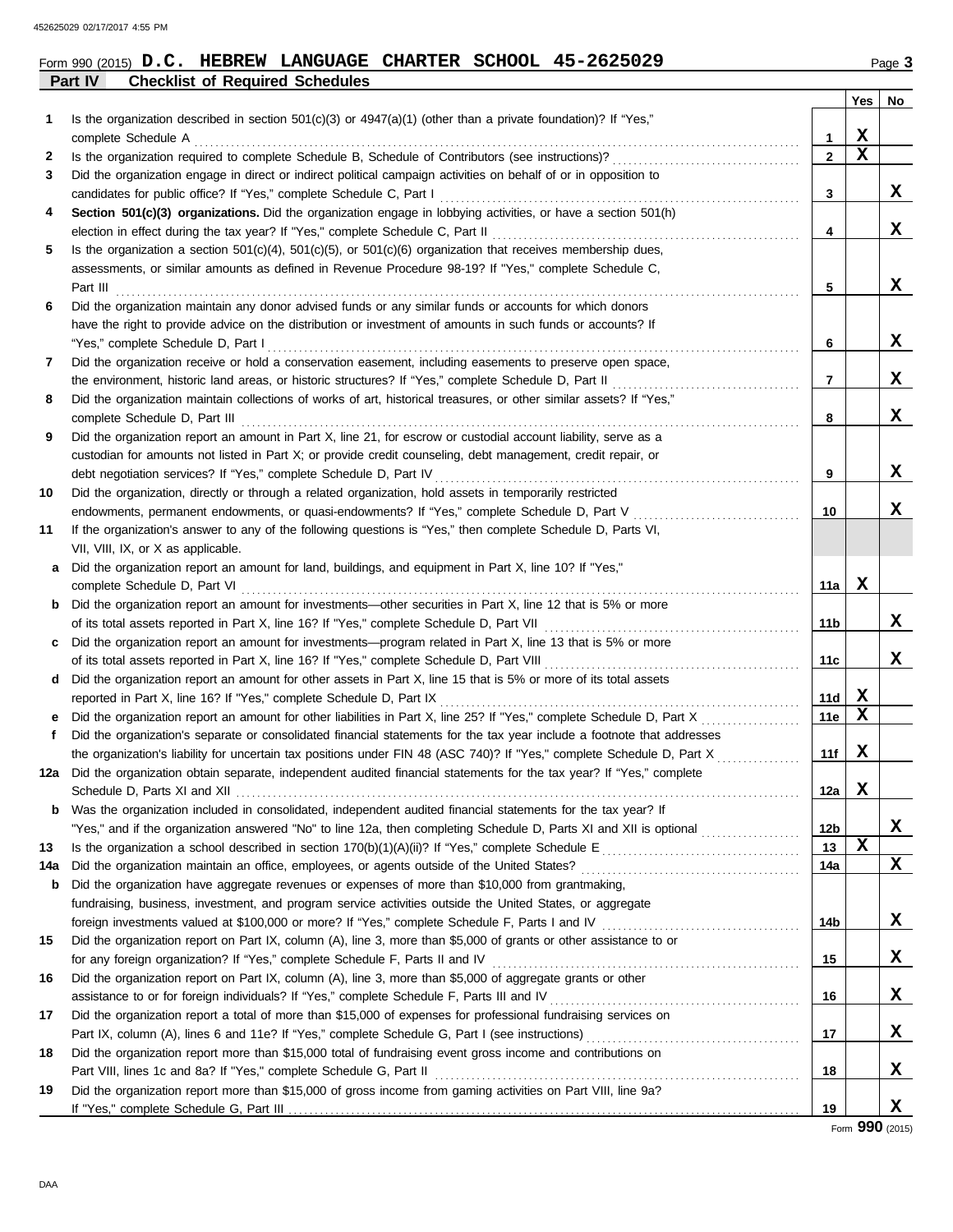|             | Part IV<br><b>Checklist of Required Schedules (continued)</b>                                                                                                            |                 |        |        |
|-------------|--------------------------------------------------------------------------------------------------------------------------------------------------------------------------|-----------------|--------|--------|
|             |                                                                                                                                                                          |                 | Yes    | No     |
| 20a         | Did the organization operate one or more hospital facilities? If "Yes," complete Schedule H                                                                              | 20a             |        | x      |
| b           |                                                                                                                                                                          | 20b             |        |        |
| 21          | Did the organization report more than \$5,000 of grants or other assistance to any domestic organization or                                                              |                 |        |        |
|             | domestic government on Part IX, column (A), line 1? If "Yes," complete Schedule I, Parts I and II                                                                        | 21              |        | X      |
| 22          | Did the organization report more than \$5,000 of grants or other assistance to or for domestic individuals on                                                            |                 |        |        |
|             | Part IX, column (A), line 2? If "Yes," complete Schedule I, Parts I and III                                                                                              | 22              |        | X      |
| 23          | Did the organization answer "Yes" to Part VII, Section A, line 3, 4, or 5 about compensation of the                                                                      |                 |        |        |
|             | organization's current and former officers, directors, trustees, key employees, and highest compensated                                                                  |                 |        |        |
|             | employees? If "Yes," complete Schedule J                                                                                                                                 | 23              |        | X      |
| 24a         | Did the organization have a tax-exempt bond issue with an outstanding principal amount of more than                                                                      |                 |        |        |
|             | \$100,000 as of the last day of the year, that was issued after December 31, 2002? If "Yes," answer lines 24b                                                            |                 |        |        |
|             | through 24d and complete Schedule K. If "No," go to line 25a                                                                                                             | 24a             |        | X      |
| b           | Did the organization invest any proceeds of tax-exempt bonds beyond a temporary period exception?                                                                        | 24b             |        |        |
| c           | Did the organization maintain an escrow account other than a refunding escrow at any time during the year                                                                |                 |        |        |
|             | to defease any tax-exempt bonds?                                                                                                                                         | 24c             |        |        |
| d           | Did the organization act as an "on behalf of" issuer for bonds outstanding at any time during the year?                                                                  | 24d             |        |        |
| 25а         | Section 501(c)(3), 501(c)(4), and 501(c)(29) organizations. Did the organization engage in an excess benefit                                                             |                 |        |        |
|             | transaction with a disqualified person during the year? If "Yes," complete Schedule L, Part I                                                                            | 25a             |        | X      |
| $\mathbf b$ | Is the organization aware that it engaged in an excess benefit transaction with a disqualified person in a prior                                                         |                 |        |        |
|             | year, and that the transaction has not been reported on any of the organization's prior Forms 990 or 990-EZ?                                                             |                 |        |        |
|             | If "Yes," complete Schedule L, Part I                                                                                                                                    | 25b             |        | X      |
| 26          | Did the organization report any amount on Part X, line 5, 6, or 22 for receivables from or payables to any                                                               |                 |        |        |
|             | current or former officers, directors, trustees, key employees, highest compensated employees, or                                                                        |                 |        |        |
|             | disqualified persons? If "Yes," complete Schedule L, Part II                                                                                                             | 26              |        | X      |
| 27          | Did the organization provide a grant or other assistance to an officer, director, trustee, key employee,                                                                 |                 |        |        |
|             | substantial contributor or employee thereof, a grant selection committee member, or to a 35% controlled                                                                  |                 |        |        |
|             | entity or family member of any of these persons? If "Yes," complete Schedule L, Part III                                                                                 | 27              |        | X      |
| 28          | Was the organization a party to a business transaction with one of the following parties (see Schedule L,                                                                |                 |        |        |
|             | Part IV instructions for applicable filing thresholds, conditions, and exceptions):                                                                                      |                 |        |        |
| а           | A current or former officer, director, trustee, or key employee? If "Yes," complete Schedule L, Part IV                                                                  | 28a             |        | X      |
| b           | A family member of a current or former officer, director, trustee, or key employee? If "Yes," complete                                                                   |                 |        |        |
|             | Schedule L, Part IV                                                                                                                                                      | 28b             |        | X      |
| c           | An entity of which a current or former officer, director, trustee, or key employee (or a family member thereof)                                                          |                 |        |        |
|             | was an officer, director, trustee, or direct or indirect owner? If "Yes," complete Schedule L, Part IV                                                                   | 28c             |        | X<br>X |
| 29          | Did the organization receive more than \$25,000 in non-cash contributions? If "Yes," complete Schedule M                                                                 | 29              |        |        |
|             | Did the organization receive contributions of art, historical treasures, or other similar assets, or qualified                                                           |                 |        | X      |
|             | conservation contributions? If "Yes," complete Schedule M<br>Did the organization liquidate, terminate, or dissolve and cease operations? If "Yes," complete Schedule N, | 30              |        |        |
| 31          | Part I                                                                                                                                                                   |                 |        | X      |
| 32          | Did the organization sell, exchange, dispose of, or transfer more than 25% of its net assets? If "Yes,"                                                                  | 31              |        |        |
|             | complete Schedule N, Part II                                                                                                                                             | 32              |        | X      |
| 33          | Did the organization own 100% of an entity disregarded as separate from the organization under Regulations                                                               |                 |        |        |
|             |                                                                                                                                                                          | 33              |        | X      |
| 34          | Was the organization related to any tax-exempt or taxable entity? If "Yes," complete Schedule R, Parts II, III,                                                          |                 |        |        |
|             | or IV, and Part V, line 1                                                                                                                                                | 34              |        | X      |
| 35a         |                                                                                                                                                                          | 35a             |        | X      |
| b           | If "Yes" to line 35a, did the organization receive any payment from or engage in any transaction with a                                                                  |                 |        |        |
|             |                                                                                                                                                                          | 35 <sub>b</sub> |        |        |
| 36          | Section 501(c)(3) organizations. Did the organization make any transfers to an exempt non-charitable                                                                     |                 |        |        |
|             | related organization? If "Yes," complete Schedule R, Part V, line 2                                                                                                      | 36              |        | X      |
| 37          | Did the organization conduct more than 5% of its activities through an entity that is not a related organization                                                         |                 |        |        |
|             | and that is treated as a partnership for federal income tax purposes? If "Yes," complete Schedule R,                                                                     |                 |        |        |
|             | Part VI                                                                                                                                                                  | 37              |        | X      |
| 38          | Did the organization complete Schedule O and provide explanations in Schedule O for Part VI, lines 11b and                                                               |                 |        |        |
|             | 19? Note. All Form 990 filers are required to complete Schedule O.                                                                                                       | 38              | X      |        |
|             |                                                                                                                                                                          |                 | $\sim$ |        |

Form **990** (2015)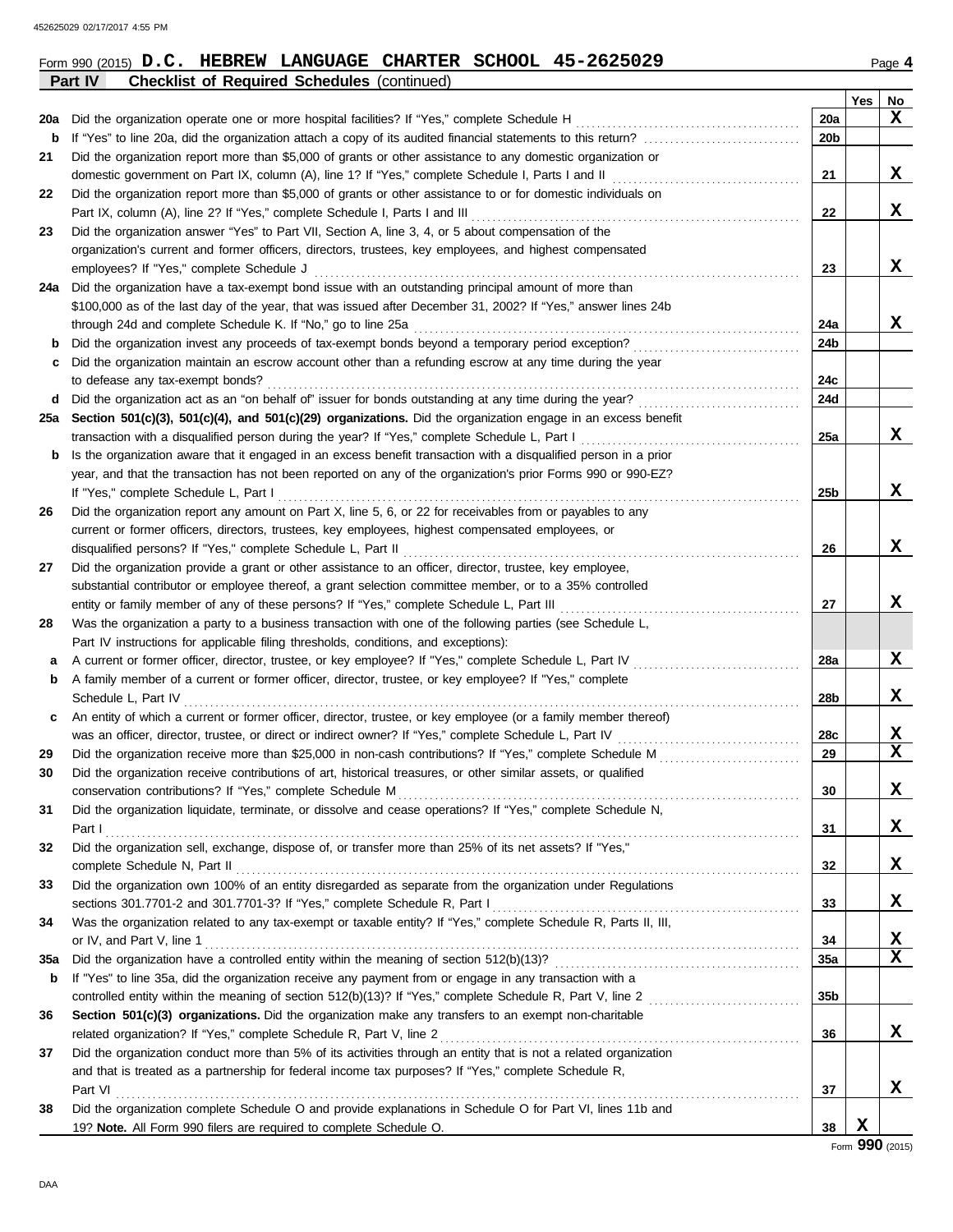|         | Part V    | Statements Regarding Other IRS Filings and Tax Compliance                                                                                                                                                     |                        |                   |                |     |                         |
|---------|-----------|---------------------------------------------------------------------------------------------------------------------------------------------------------------------------------------------------------------|------------------------|-------------------|----------------|-----|-------------------------|
|         |           | Check if Schedule O contains a response or note to any line in this Part V                                                                                                                                    |                        |                   |                |     |                         |
|         |           |                                                                                                                                                                                                               |                        |                   |                | Yes | No                      |
| 1а      |           | Enter the number reported in Box 3 of Form 1096. Enter -0- if not applicable                                                                                                                                  | 1а<br>1 <sub>b</sub>   | 19<br>$\mathbf 0$ |                |     |                         |
| b       |           | Enter the number of Forms W-2G included in line 1a. Enter -0- if not applicable<br>Did the organization comply with backup withholding rules for reportable payments to vendors and                           |                        |                   |                |     |                         |
| c       |           | reportable gaming (gambling) winnings to prize winners?                                                                                                                                                       |                        |                   | 1c             | х   |                         |
| 2a      |           | Enter the number of employees reported on Form W-3, Transmittal of Wage and Tax                                                                                                                               |                        |                   |                |     |                         |
|         |           | Statements, filed for the calendar year ending with or within the year covered by this return                                                                                                                 | 2a                     | 52                |                |     |                         |
| b       |           | If at least one is reported on line 2a, did the organization file all required federal employment tax returns?                                                                                                |                        |                   | 2b             | X   |                         |
|         |           | Note. If the sum of lines 1a and 2a is greater than 250, you may be required to e-file (see instructions)                                                                                                     |                        |                   |                |     |                         |
| за      |           | Did the organization have unrelated business gross income of \$1,000 or more during the year?                                                                                                                 |                        |                   | 3a             |     | X                       |
| b       |           | If "Yes," has it filed a Form 990-T for this year? If "No" to line 3b, provide an explanation in Schedule O                                                                                                   |                        |                   | 3b             |     |                         |
| 4a      |           | At any time during the calendar year, did the organization have an interest in, or a signature or other authority                                                                                             |                        |                   |                |     |                         |
|         |           | over, a financial account in a foreign country (such as a bank account, securities account, or other financial                                                                                                |                        |                   |                |     |                         |
|         | account)? |                                                                                                                                                                                                               |                        |                   | 4a             |     | x                       |
| b       |           | If "Yes," enter the name of the foreign country: u                                                                                                                                                            |                        |                   |                |     |                         |
|         |           | See instructions for filing requirements for FinCEN Form 114, Report of Foreign Bank and Financial Accounts                                                                                                   |                        |                   |                |     |                         |
|         | (FBAR).   |                                                                                                                                                                                                               |                        |                   |                |     |                         |
| 5a      |           | Was the organization a party to a prohibited tax shelter transaction at any time during the tax year?                                                                                                         |                        |                   | 5a             |     | X                       |
| b       |           | Did any taxable party notify the organization that it was or is a party to a prohibited tax shelter transaction?                                                                                              |                        |                   | 5 <sub>b</sub> |     | $\overline{\mathbf{x}}$ |
| c       |           | If "Yes" to line 5a or 5b, did the organization file Form 8886-T?                                                                                                                                             |                        |                   | 5c             |     |                         |
| 6а      |           | Does the organization have annual gross receipts that are normally greater than \$100,000, and did the                                                                                                        |                        |                   |                |     |                         |
|         |           | organization solicit any contributions that were not tax deductible as charitable contributions?                                                                                                              |                        |                   | 6a             |     | x                       |
| b       |           | If "Yes," did the organization include with every solicitation an express statement that such contributions or                                                                                                |                        |                   |                |     |                         |
| 7       |           | gifts were not tax deductible?<br>Organizations that may receive deductible contributions under section 170(c).                                                                                               |                        |                   | 6b             |     |                         |
| а       |           | Did the organization receive a payment in excess of \$75 made partly as a contribution and partly for goods                                                                                                   |                        |                   |                |     |                         |
|         |           | and services provided to the payor?                                                                                                                                                                           |                        |                   | 7a             |     | x                       |
| b       |           | If "Yes," did the organization notify the donor of the value of the goods or services provided?                                                                                                               |                        |                   | 7b             |     |                         |
| c       |           | Did the organization sell, exchange, or otherwise dispose of tangible personal property for which it was                                                                                                      |                        |                   |                |     |                         |
|         |           | required to file Form 8282?                                                                                                                                                                                   |                        |                   | 7c             |     | х                       |
| d       |           |                                                                                                                                                                                                               | 7d                     |                   |                |     |                         |
| е       |           | Did the organization receive any funds, directly or indirectly, to pay premiums on a personal benefit contract?                                                                                               |                        |                   | 7e             |     | X                       |
| f       |           | Did the organization, during the year, pay premiums, directly or indirectly, on a personal benefit contract?                                                                                                  |                        |                   | 7f             |     | $\mathbf x$             |
| g       |           | If the organization received a contribution of qualified intellectual property, did the organization file Form 8899 as required?                                                                              |                        |                   | 7g             |     |                         |
| h       |           | If the organization received a contribution of cars, boats, airplanes, or other vehicles, did the organization file a Form 1098-C?                                                                            |                        |                   | 7h             |     |                         |
|         |           | Sponsoring organizations maintaining donor advised funds. Did a donor advised fund maintained by the                                                                                                          |                        |                   |                |     |                         |
|         |           |                                                                                                                                                                                                               |                        |                   | 8              |     |                         |
| 9       |           | Sponsoring organizations maintaining donor advised funds.                                                                                                                                                     |                        |                   |                |     |                         |
| а       |           |                                                                                                                                                                                                               |                        |                   | 9a             |     |                         |
| b       |           | Did the sponsoring organization make a distribution to a donor, donor advisor, or related person?                                                                                                             |                        |                   | 9b             |     |                         |
| 10      |           | Section 501(c)(7) organizations. Enter:                                                                                                                                                                       |                        |                   |                |     |                         |
| а       |           | Initiation fees and capital contributions included on Part VIII, line 12 [11][11][11][11][11][11][11][11][11][<br>Gross receipts, included on Form 990, Part VIII, line 12, for public use of club facilities | 10a<br>10 <sub>b</sub> |                   |                |     |                         |
| b<br>11 |           | Section 501(c)(12) organizations. Enter:                                                                                                                                                                      |                        |                   |                |     |                         |
| а       |           | Gross income from members or shareholders                                                                                                                                                                     | 11a                    |                   |                |     |                         |
| b       |           | Gross income from other sources (Do not net amounts due or paid to other sources                                                                                                                              |                        |                   |                |     |                         |
|         |           |                                                                                                                                                                                                               | 11 <sub>b</sub>        |                   |                |     |                         |
| 12a     |           | Section 4947(a)(1) non-exempt charitable trusts. Is the organization filing Form 990 in lieu of Form 1041?                                                                                                    |                        |                   | 12a            |     |                         |
| b       |           | If "Yes," enter the amount of tax-exempt interest received or accrued during the year <i>minimizion</i> .                                                                                                     | 12b                    |                   |                |     |                         |
| 13      |           | Section 501(c)(29) qualified nonprofit health insurance issuers.                                                                                                                                              |                        |                   |                |     |                         |
| a       |           | Is the organization licensed to issue qualified health plans in more than one state?                                                                                                                          |                        |                   | 13а            |     |                         |
|         |           | Note. See the instructions for additional information the organization must report on Schedule O.                                                                                                             |                        |                   |                |     |                         |
| b       |           | Enter the amount of reserves the organization is required to maintain by the states in which                                                                                                                  |                        |                   |                |     |                         |
|         |           |                                                                                                                                                                                                               | 13 <sub>b</sub>        |                   |                |     |                         |
| c       |           | Enter the amount of reserves on hand                                                                                                                                                                          | 13 <sub>c</sub>        |                   |                |     |                         |
| 14a     |           | Did the organization receive any payments for indoor tanning services during the tax year?                                                                                                                    |                        |                   | 14a            |     | x                       |
|         |           |                                                                                                                                                                                                               |                        |                   | 14b            |     |                         |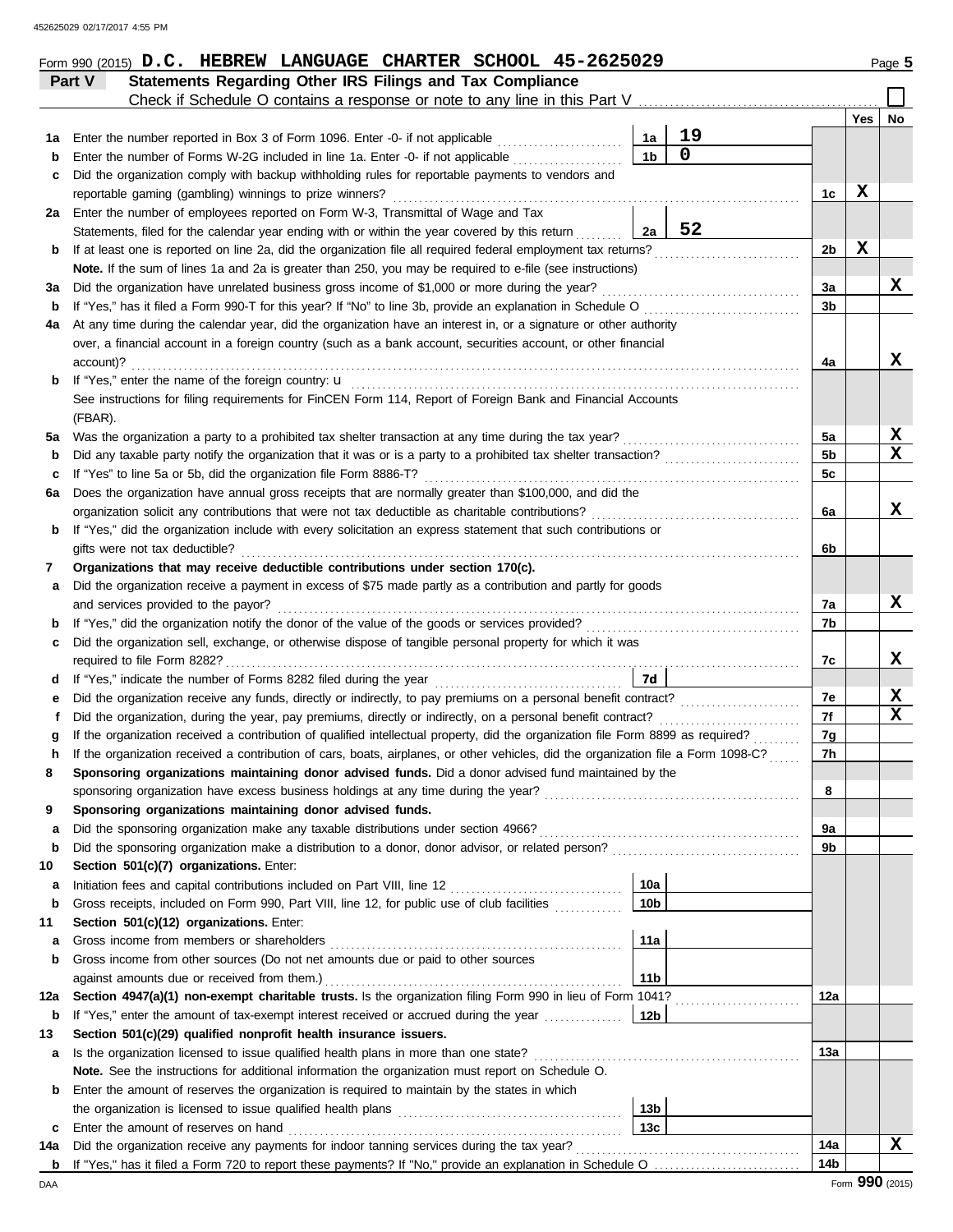|            | response to line 8a, 8b, or 10b below, describe the circumstances, processes, or changes in Schedule O. See instructions.                      |                 |                         | X       |
|------------|------------------------------------------------------------------------------------------------------------------------------------------------|-----------------|-------------------------|---------|
|            | Section A. Governing Body and Management                                                                                                       |                 |                         |         |
|            |                                                                                                                                                |                 | Yes                     | No      |
| 1a         | 13<br>Enter the number of voting members of the governing body at the end of the tax year<br>1a                                                |                 |                         |         |
|            | If there are material differences in voting rights among members of the governing body, or                                                     |                 |                         |         |
|            | if the governing body delegated broad authority to an executive committee or similar                                                           |                 |                         |         |
|            | committee, explain in Schedule O.                                                                                                              |                 |                         |         |
| b          | 13<br>1b<br>Enter the number of voting members included in line 1a, above, who are independent                                                 |                 |                         |         |
| 2          | Did any officer, director, trustee, or key employee have a family relationship or a business relationship with                                 |                 |                         |         |
|            | any other officer, director, trustee, or key employee?                                                                                         | 2               |                         | x       |
| 3          | Did the organization delegate control over management duties customarily performed by or under the direct                                      |                 |                         |         |
|            | supervision of officers, directors, or trustees, or key employees to a management company or other person?                                     | 3               |                         | x       |
| 4          | Did the organization make any significant changes to its governing documents since the prior Form 990 was filed?                               | 4               |                         | X       |
| 5          | Did the organization become aware during the year of a significant diversion of the organization's assets?                                     | 5               |                         | X       |
| 6          | Did the organization have members or stockholders?                                                                                             | 6               |                         | X       |
| 7a         | Did the organization have members, stockholders, or other persons who had the power to elect or appoint                                        |                 |                         |         |
|            | one or more members of the governing body?                                                                                                     | 7a              |                         | x       |
| b          | Are any governance decisions of the organization reserved to (or subject to approval by) members,                                              |                 |                         |         |
|            | stockholders, or persons other than the governing body?                                                                                        | 7b              |                         | x       |
| 8          | Did the organization contemporaneously document the meetings held or written actions undertaken during the year by the following:              |                 |                         |         |
| а          | The governing body?                                                                                                                            | 8a              | X                       |         |
| b          | Each committee with authority to act on behalf of the governing body?                                                                          | 8b              | X                       |         |
| 9          | Is there any officer, director, trustee, or key employee listed in Part VII, Section A, who cannot be reached at                               |                 |                         |         |
|            |                                                                                                                                                | 9               |                         | х       |
|            | Section B. Policies (This Section B requests information about policies not required by the Internal Revenue Code.)                            |                 |                         |         |
|            |                                                                                                                                                |                 | Yes                     | No<br>x |
| 10a        | Did the organization have local chapters, branches, or affiliates?                                                                             | 10a             |                         |         |
| b          | If "Yes," did the organization have written policies and procedures governing the activities of such chapters,                                 |                 |                         |         |
|            |                                                                                                                                                |                 |                         |         |
|            |                                                                                                                                                | 10b             |                         |         |
|            | Has the organization provided a complete copy of this Form 990 to all members of its governing body before filing the form?                    | 11a             | х                       |         |
| b          | Describe in Schedule O the process, if any, used by the organization to review this Form 990.                                                  |                 |                         |         |
| 11a<br>12a | Did the organization have a written conflict of interest policy? If "No," go to line 13                                                        | 12a             | X                       |         |
| b          | Were officers, directors, or trustees, and key employees required to disclose annually interests that could give rise to conflicts?            | 12 <sub>b</sub> | х                       |         |
| c          | Did the organization regularly and consistently monitor and enforce compliance with the policy? If "Yes,"                                      |                 |                         |         |
|            | describe in Schedule O how this was done                                                                                                       | 12c             | X                       |         |
|            | Did the organization have a written whistleblower policy?                                                                                      | 13              | $\overline{\mathbf{x}}$ |         |
| 14         | Did the organization have a written document retention and destruction policy?                                                                 | 14              | X                       |         |
|            | Did the process for determining compensation of the following persons include a review and approval by                                         |                 |                         |         |
| a          | independent persons, comparability data, and contemporaneous substantiation of the deliberation and decision?                                  | 15a             |                         |         |
| 15<br>b    | Other officers or key employees of the organization                                                                                            | 15 <sub>b</sub> | х<br>х                  |         |
|            | If "Yes" to line 15a or 15b, describe the process in Schedule O (see instructions).                                                            |                 |                         |         |
| 16a        | Did the organization invest in, contribute assets to, or participate in a joint venture or similar arrangement                                 |                 |                         |         |
|            | with a taxable entity during the year?                                                                                                         | 16a             |                         | x       |
| b          | If "Yes," did the organization follow a written policy or procedure requiring the organization to evaluate its                                 |                 |                         |         |
|            | participation in joint venture arrangements under applicable federal tax law, and take steps to safeguard the                                  |                 |                         |         |
|            |                                                                                                                                                | 16b             |                         |         |
|            | <b>Section C. Disclosure</b>                                                                                                                   |                 |                         |         |
|            | List the states with which a copy of this Form 990 is required to be filed $\mathbf{u}$ NONE                                                   |                 |                         |         |
|            | Section 6104 requires an organization to make its Forms 1023 (or 1024 if applicable), 990, and 990-T (Section 501(c)(3)s only)                 |                 |                         |         |
| 17<br>18   | available for public inspection. Indicate how you made these available. Check all that apply.<br>Another's website $ \mathbf{X} $ Upon request |                 |                         |         |

| 19 | Describe in Schedule O whether (and if so, how) the organization made its governing documents, conflict of interest policy, and |  |  |
|----|---------------------------------------------------------------------------------------------------------------------------------|--|--|
|    | financial statements available to the public during the tax year.                                                               |  |  |

**20** State the name, address, and telephone number of the person who possesses the organization's books and records: u

# **NATALIE SMITH 6015-17 CHILLUM PLACE, NE**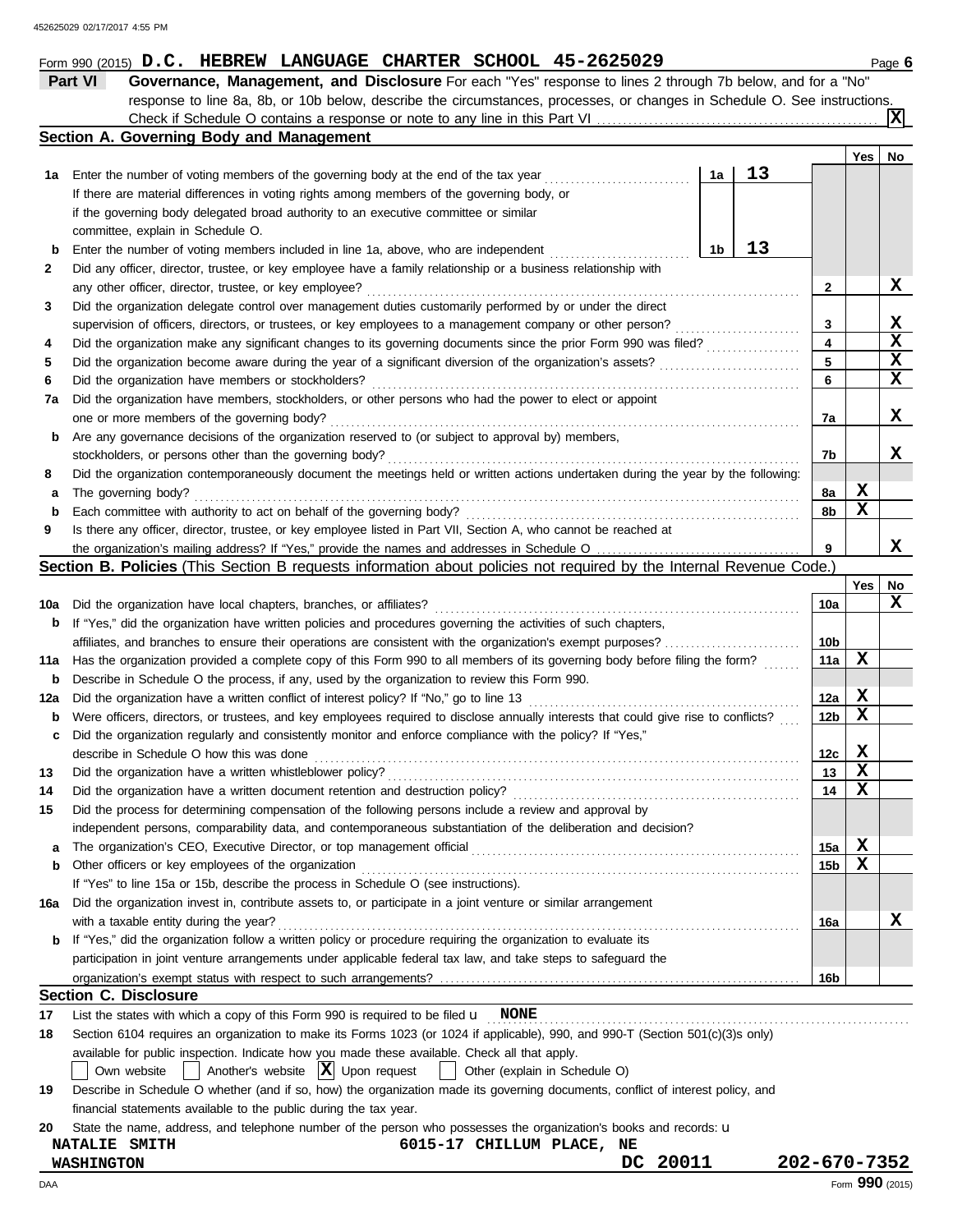|                          | Form 990 (2015) D.C. HEBREW LANGUAGE CHARTER SCHOOL 45-2625029                                                                                                                                                                | Page 7 |  |  |  |  |  |  |  |  |  |
|--------------------------|-------------------------------------------------------------------------------------------------------------------------------------------------------------------------------------------------------------------------------|--------|--|--|--|--|--|--|--|--|--|
| Part VII                 | Compensation of Officers, Directors, Trustees, Key Employees, Highest Compensated Employees, and                                                                                                                              |        |  |  |  |  |  |  |  |  |  |
|                          | <b>Independent Contractors</b>                                                                                                                                                                                                |        |  |  |  |  |  |  |  |  |  |
|                          | Check if Schedule O contains a response or note to any line in this Part VII [11] [11] Check if Schedule O contains a response or note to any line in this Part VII [11] [12] [12] Check if Schedule O contains a response or |        |  |  |  |  |  |  |  |  |  |
| Section A.               | Officers, Directors, Trustees, Key Employees, and Highest Compensated Employees                                                                                                                                               |        |  |  |  |  |  |  |  |  |  |
| organization's tax year. | 1a Complete this table for all persons required to be listed. Report compensation for the calendar year ending with or within the                                                                                             |        |  |  |  |  |  |  |  |  |  |
|                          | • List all of the organization's current officers, directors, trustees (whether individuals or organizations), regardless of amount of<br>compensation. Enter -0- in columns (D), (E), and (F) if no compensation was paid.   |        |  |  |  |  |  |  |  |  |  |

● List all of the organization's **current** key employees, if any. See instructions for definition of "key employee."

■ List the organization's five **current** highest compensated employees (other than an officer, director, trustee, or key employee)<br> **•** Preceived reportable compensation (Box 5 of Form W.2 and/or Box 7 of Form 1000 MISC)

who received reportable compensation (Box 5 of Form W-2 and/or Box 7 of Form 1099-MISC) of more than \$100,000 from the organization and any related organizations.

■ List all of the organization's **former** officers, key employees, and highest compensated employees who received more than<br> **•** 00,000 of reportable compensation from the ergonization and any related ergonizations \$100,000 of reportable compensation from the organization and any related organizations.

■ List all of the organization's **former directors or trustees** that received, in the capacity as a former director or trustee of the<br>paization, more than \$10,000 of reportable compensation from the organization and any r organization, more than \$10,000 of reportable compensation from the organization and any related organizations. List persons in the following order: individual trustees or directors; institutional trustees; officers; key employees; highest compensated employees; and former such persons.

Check this box if neither the organization nor any related organization compensated any current officer, director, or trustee.

| (A)<br>Name and Title              | (B)<br>Average<br>hours per<br>week<br>(list any<br>hours for |                                      |                          |             | (C)<br>Position | (do not check more than one<br>box, unless person is both an<br>officer and a director/trustee) |        | (D)<br>Reportable<br>compensation<br>from<br>the<br>organization | (E)<br>Reportable<br>compensation from<br>related<br>organizations<br>(W-2/1099-MISC) | (F)<br>Estimated<br>amount of<br>other<br>compensation<br>from the |
|------------------------------------|---------------------------------------------------------------|--------------------------------------|--------------------------|-------------|-----------------|-------------------------------------------------------------------------------------------------|--------|------------------------------------------------------------------|---------------------------------------------------------------------------------------|--------------------------------------------------------------------|
|                                    | related<br>organizations<br>below dotted<br>line)             | Individual<br>or director<br>trustee | Institutional<br>trustee | Officer     | Key employee    | Highest compensated<br>employee                                                                 | Former | (W-2/1099-MISC)                                                  |                                                                                       | organization<br>and related<br>organizations                       |
| (1) JESSICA LIEBERMAN              |                                                               |                                      |                          |             |                 |                                                                                                 |        |                                                                  |                                                                                       |                                                                    |
|                                    | 3.00<br>0.00                                                  |                                      |                          |             |                 |                                                                                                 |        |                                                                  |                                                                                       | $\mathbf 0$                                                        |
| <b>CHAIR</b>                       |                                                               | $\mathbf x$                          |                          | $\mathbf x$ |                 |                                                                                                 |        | 0                                                                | 0                                                                                     |                                                                    |
| (2) STEVE MESSNER                  | 3.00                                                          |                                      |                          |             |                 |                                                                                                 |        |                                                                  |                                                                                       |                                                                    |
| <b>TREASURER</b>                   | 0.00                                                          | $\mathbf x$                          |                          | $\mathbf x$ |                 |                                                                                                 |        | 0                                                                | 0                                                                                     | 0                                                                  |
| (3) REBECCA RUBIN                  | <b>DAMARI</b>                                                 |                                      |                          |             |                 |                                                                                                 |        |                                                                  |                                                                                       |                                                                    |
|                                    | 3.00                                                          |                                      |                          |             |                 |                                                                                                 |        |                                                                  |                                                                                       |                                                                    |
| <b>SECRETARY</b>                   | 0.00                                                          | $\mathbf x$                          |                          | $\mathbf x$ |                 |                                                                                                 |        | 0                                                                | 0                                                                                     | 0                                                                  |
| (4) CHRISTINA AUSTIN               |                                                               |                                      |                          |             |                 |                                                                                                 |        |                                                                  |                                                                                       |                                                                    |
|                                    | 3.00                                                          |                                      |                          |             |                 |                                                                                                 |        |                                                                  |                                                                                       |                                                                    |
| <b>DIRECTOR</b>                    | 0.00                                                          | $\mathbf x$                          |                          |             |                 |                                                                                                 |        | 0                                                                | 0                                                                                     | 0                                                                  |
| (5) DEENA FOX                      | 3.00                                                          |                                      |                          |             |                 |                                                                                                 |        |                                                                  |                                                                                       |                                                                    |
| <b>DIRECTOR</b>                    | 0.00                                                          | $\mathbf x$                          |                          |             |                 |                                                                                                 |        | 0                                                                | 0                                                                                     | 0                                                                  |
| (6) KARIMAH WARE                   |                                                               |                                      |                          |             |                 |                                                                                                 |        |                                                                  |                                                                                       |                                                                    |
|                                    | 3.00                                                          |                                      |                          |             |                 |                                                                                                 |        |                                                                  |                                                                                       |                                                                    |
| <b>DIRECTOR</b>                    | 0.00                                                          | $\mathbf x$                          |                          |             |                 |                                                                                                 |        | 0                                                                | 0                                                                                     | $\mathbf 0$                                                        |
| (7) BRYCE JACOBS                   |                                                               |                                      |                          |             |                 |                                                                                                 |        |                                                                  |                                                                                       |                                                                    |
|                                    | 3.00                                                          |                                      |                          |             |                 |                                                                                                 |        |                                                                  |                                                                                       |                                                                    |
| <b>DIRECTOR</b>                    | 0.00                                                          | $\mathbf x$                          |                          |             |                 |                                                                                                 |        | 0                                                                | 0                                                                                     | $\mathbf 0$                                                        |
| (8) LATOYA WHITE                   |                                                               |                                      |                          |             |                 |                                                                                                 |        |                                                                  |                                                                                       |                                                                    |
|                                    | 3.00                                                          |                                      |                          |             |                 |                                                                                                 |        |                                                                  |                                                                                       |                                                                    |
| <b>DIRECTOR</b>                    | 0.00                                                          | $\mathbf x$                          |                          |             |                 |                                                                                                 |        | 0                                                                | 0                                                                                     | $\mathbf 0$                                                        |
| (9) SAMANTHA COHEN                 |                                                               |                                      |                          |             |                 |                                                                                                 |        |                                                                  |                                                                                       |                                                                    |
|                                    | 3.00                                                          |                                      |                          |             |                 |                                                                                                 |        |                                                                  |                                                                                       |                                                                    |
| <b>DIRECTOR</b>                    | 0.00                                                          | X                                    |                          |             |                 |                                                                                                 |        | 0                                                                | 0                                                                                     | $\mathbf 0$                                                        |
| (10) JOY KING-PIKE                 |                                                               |                                      |                          |             |                 |                                                                                                 |        |                                                                  |                                                                                       |                                                                    |
|                                    | 3.00                                                          |                                      |                          |             |                 |                                                                                                 |        |                                                                  |                                                                                       |                                                                    |
| <b>DIRECTOR</b>                    | 0.00                                                          | $\mathbf x$                          |                          |             |                 |                                                                                                 |        | 0                                                                | 0                                                                                     | 0                                                                  |
| <b>ALLEN-PATEL</b><br>$(11)$ ASTER |                                                               |                                      |                          |             |                 |                                                                                                 |        |                                                                  |                                                                                       |                                                                    |
|                                    | 3.00                                                          |                                      |                          |             |                 |                                                                                                 |        |                                                                  |                                                                                       |                                                                    |
| <b>DIRECTOR</b>                    | 0.00                                                          | $\mathbf x$                          |                          |             |                 |                                                                                                 |        | 0                                                                | 0                                                                                     | 0                                                                  |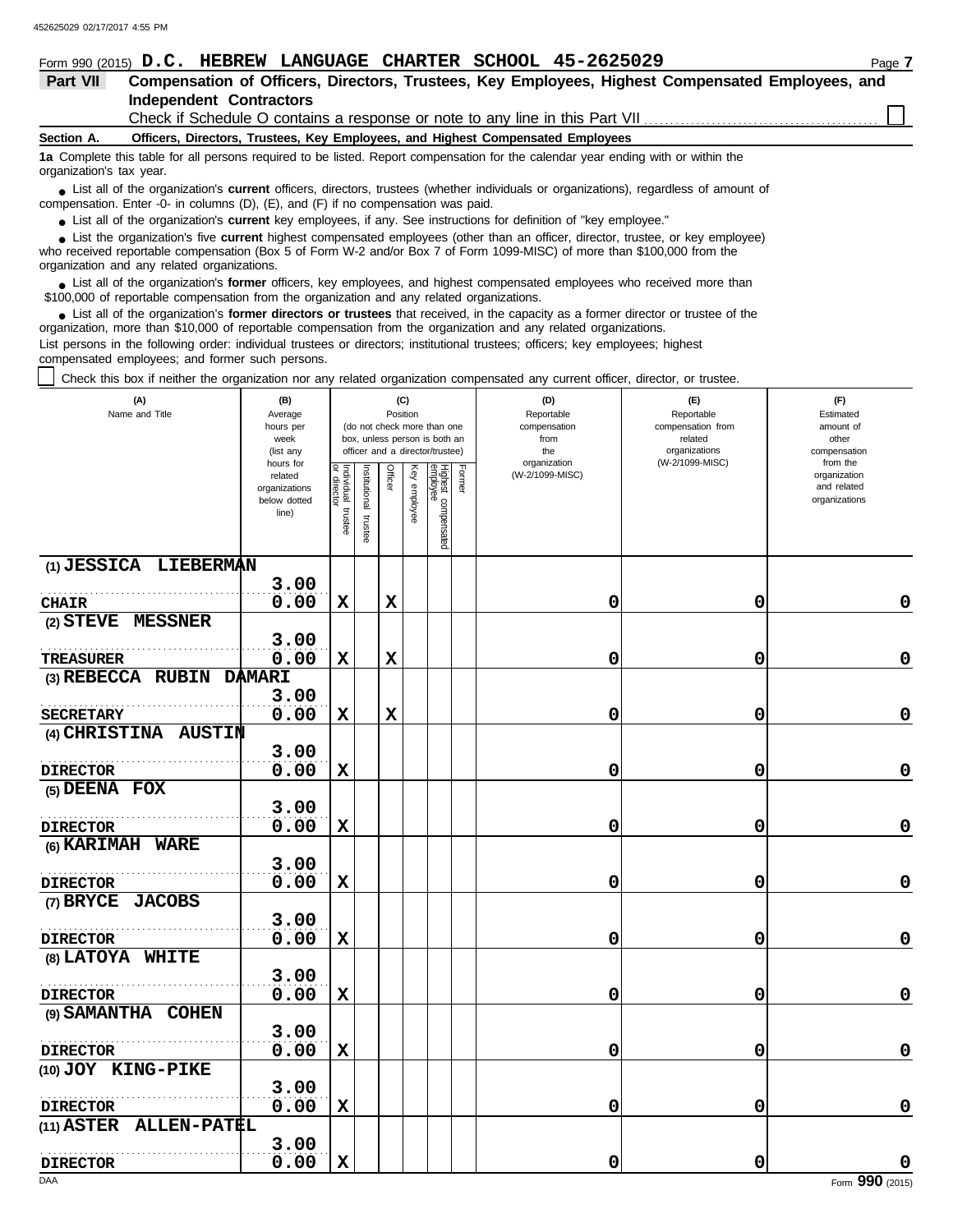| 452625029 02/17/2017 4:55 PM<br>Form 990 (2015) $D.C.$<br>Part VII                       |                                                                                                                                                                        |                                                                |                                                  |                      |                                                                    |                                                        |                                 |        | HEBREW LANGUAGE CHARTER SCHOOL 45-2625029<br>Section A. Officers, Directors, Trustees, Key Employees, and Highest Compensated Employees (continued)                                                                                                    |                                |                                                          | Page 8    |
|------------------------------------------------------------------------------------------|------------------------------------------------------------------------------------------------------------------------------------------------------------------------|----------------------------------------------------------------|--------------------------------------------------|----------------------|--------------------------------------------------------------------|--------------------------------------------------------|---------------------------------|--------|--------------------------------------------------------------------------------------------------------------------------------------------------------------------------------------------------------------------------------------------------------|--------------------------------|----------------------------------------------------------|-----------|
| (A)<br>Name and title                                                                    | (C)<br>(B)<br>Position<br>Average<br>hours per<br>(do not check more than one<br>box, unless person is both an<br>week<br>officer and a director/trustee)<br>(list any |                                                                | (D)<br>Reportable<br>compensation<br>from<br>the |                      | (E)<br>Reportable<br>compensation from<br>related<br>organizations | (F)<br>Estimated<br>amount of<br>other<br>compensation |                                 |        |                                                                                                                                                                                                                                                        |                                |                                                          |           |
|                                                                                          |                                                                                                                                                                        | hours for<br>related<br>organizations<br>below dotted<br>line) | Individual<br>or director<br>trustee             | nstitutional trustee | Officer                                                            | Key employee                                           | Highest compensated<br>employee | Former | organization<br>(W-2/1099-MISC)                                                                                                                                                                                                                        | (W-2/1099-MISC)                | from the<br>organization<br>and related<br>organizations |           |
| <b>HEATHER CAPELL</b><br>(12)                                                            |                                                                                                                                                                        | <b>BRAMBLE</b>                                                 |                                                  |                      |                                                                    |                                                        |                                 |        |                                                                                                                                                                                                                                                        |                                |                                                          |           |
| <b>DIRECTOR</b>                                                                          |                                                                                                                                                                        | 3.00<br>0.00                                                   | X                                                |                      |                                                                    |                                                        |                                 |        | 0                                                                                                                                                                                                                                                      | 0                              |                                                          | 0         |
| <b>JULIE HEINZ</b><br>(13)                                                               |                                                                                                                                                                        | 3.00                                                           |                                                  |                      |                                                                    |                                                        |                                 |        |                                                                                                                                                                                                                                                        |                                |                                                          |           |
| <b>DIRECTOR</b>                                                                          |                                                                                                                                                                        | 0.00                                                           | X                                                |                      |                                                                    |                                                        |                                 |        | 0                                                                                                                                                                                                                                                      | 0                              |                                                          | 0         |
| <b>NATALIE</b><br>(14)                                                                   | <b>SMITH</b>                                                                                                                                                           | 60.00                                                          |                                                  |                      |                                                                    |                                                        |                                 |        |                                                                                                                                                                                                                                                        |                                |                                                          |           |
| EXECUTIVE DIRECTOR                                                                       |                                                                                                                                                                        | 0.00                                                           |                                                  |                      | X                                                                  |                                                        |                                 |        | 129,540                                                                                                                                                                                                                                                | 0                              |                                                          | 8,811     |
|                                                                                          |                                                                                                                                                                        |                                                                |                                                  |                      |                                                                    |                                                        |                                 |        |                                                                                                                                                                                                                                                        |                                |                                                          |           |
|                                                                                          |                                                                                                                                                                        |                                                                |                                                  |                      |                                                                    |                                                        |                                 |        |                                                                                                                                                                                                                                                        |                                |                                                          |           |
|                                                                                          |                                                                                                                                                                        |                                                                |                                                  |                      |                                                                    |                                                        |                                 |        |                                                                                                                                                                                                                                                        |                                |                                                          |           |
|                                                                                          |                                                                                                                                                                        |                                                                |                                                  |                      |                                                                    |                                                        |                                 |        |                                                                                                                                                                                                                                                        |                                |                                                          |           |
|                                                                                          |                                                                                                                                                                        |                                                                |                                                  |                      |                                                                    |                                                        |                                 |        |                                                                                                                                                                                                                                                        |                                |                                                          |           |
|                                                                                          |                                                                                                                                                                        |                                                                |                                                  |                      |                                                                    |                                                        |                                 |        |                                                                                                                                                                                                                                                        |                                |                                                          |           |
| 1b Sub-total                                                                             |                                                                                                                                                                        |                                                                |                                                  |                      |                                                                    |                                                        |                                 | u      | 129,540                                                                                                                                                                                                                                                |                                |                                                          | 8,811     |
| c Total from continuation sheets to Part VII, Section A<br>d                             |                                                                                                                                                                        |                                                                |                                                  |                      |                                                                    |                                                        |                                 | u<br>u | 129,540                                                                                                                                                                                                                                                |                                |                                                          | 8,811     |
| $\mathbf{2}$<br>reportable compensation from the organization $\bf{u}$ $\bf{1}$          |                                                                                                                                                                        |                                                                |                                                  |                      |                                                                    |                                                        |                                 |        | Total number of individuals (including but not limited to those listed above) who received more than \$100,000 of                                                                                                                                      |                                |                                                          |           |
|                                                                                          |                                                                                                                                                                        |                                                                |                                                  |                      |                                                                    |                                                        |                                 |        |                                                                                                                                                                                                                                                        |                                |                                                          | Yes<br>No |
| 3                                                                                        |                                                                                                                                                                        |                                                                |                                                  |                      |                                                                    |                                                        |                                 |        | Did the organization list any former officer, director, or trustee, key employee, or highest compensated                                                                                                                                               |                                | 3                                                        | х         |
| 4                                                                                        |                                                                                                                                                                        |                                                                |                                                  |                      |                                                                    |                                                        |                                 |        | For any individual listed on line 1a, is the sum of reportable compensation and other compensation from the<br>organization and related organizations greater than \$150,000? If "Yes," complete Schedule J for such                                   |                                |                                                          |           |
| 5                                                                                        |                                                                                                                                                                        |                                                                |                                                  |                      |                                                                    |                                                        |                                 |        | Did any person listed on line 1a receive or accrue compensation from any unrelated organization or individual                                                                                                                                          |                                | 4                                                        | X         |
| for services rendered to the organization? If "Yes," complete Schedule J for such person |                                                                                                                                                                        |                                                                |                                                  |                      |                                                                    |                                                        |                                 |        |                                                                                                                                                                                                                                                        |                                | 5                                                        | X         |
| Section B. Independent Contractors<br>1                                                  |                                                                                                                                                                        |                                                                |                                                  |                      |                                                                    |                                                        |                                 |        | Complete this table for your five highest compensated independent contractors that received more than \$100,000 of<br>compensation from the organization. Report compensation for the calendar year ending with or within the organization's tax year. |                                |                                                          |           |
|                                                                                          |                                                                                                                                                                        | (A)<br>Name and business address                               |                                                  |                      |                                                                    |                                                        |                                 |        |                                                                                                                                                                                                                                                        | (B)<br>Description of services | (C)<br>Compensation                                      |           |
| REVOLUTION FOODS                                                                         |                                                                                                                                                                        |                                                                |                                                  | 20785                |                                                                    | 6219                                                   |                                 |        | <b>COLUMBIA PARK ROAD</b>                                                                                                                                                                                                                              |                                |                                                          |           |
| <b>HYATTSVILLE</b>                                                                       |                                                                                                                                                                        | MD.                                                            |                                                  |                      |                                                                    |                                                        |                                 |        | <b>FOOD SERVICE</b>                                                                                                                                                                                                                                    |                                |                                                          | 101,696   |
|                                                                                          |                                                                                                                                                                        |                                                                |                                                  |                      |                                                                    |                                                        |                                 |        |                                                                                                                                                                                                                                                        |                                |                                                          |           |
|                                                                                          |                                                                                                                                                                        |                                                                |                                                  |                      |                                                                    |                                                        |                                 |        |                                                                                                                                                                                                                                                        |                                |                                                          |           |
|                                                                                          |                                                                                                                                                                        |                                                                |                                                  |                      |                                                                    |                                                        |                                 |        |                                                                                                                                                                                                                                                        |                                |                                                          |           |
| 2<br>received more than \$100,000 of compensation from the organization u                |                                                                                                                                                                        |                                                                |                                                  |                      |                                                                    |                                                        |                                 |        | Total number of independent contractors (including but not limited to those listed above) who                                                                                                                                                          | 1                              |                                                          |           |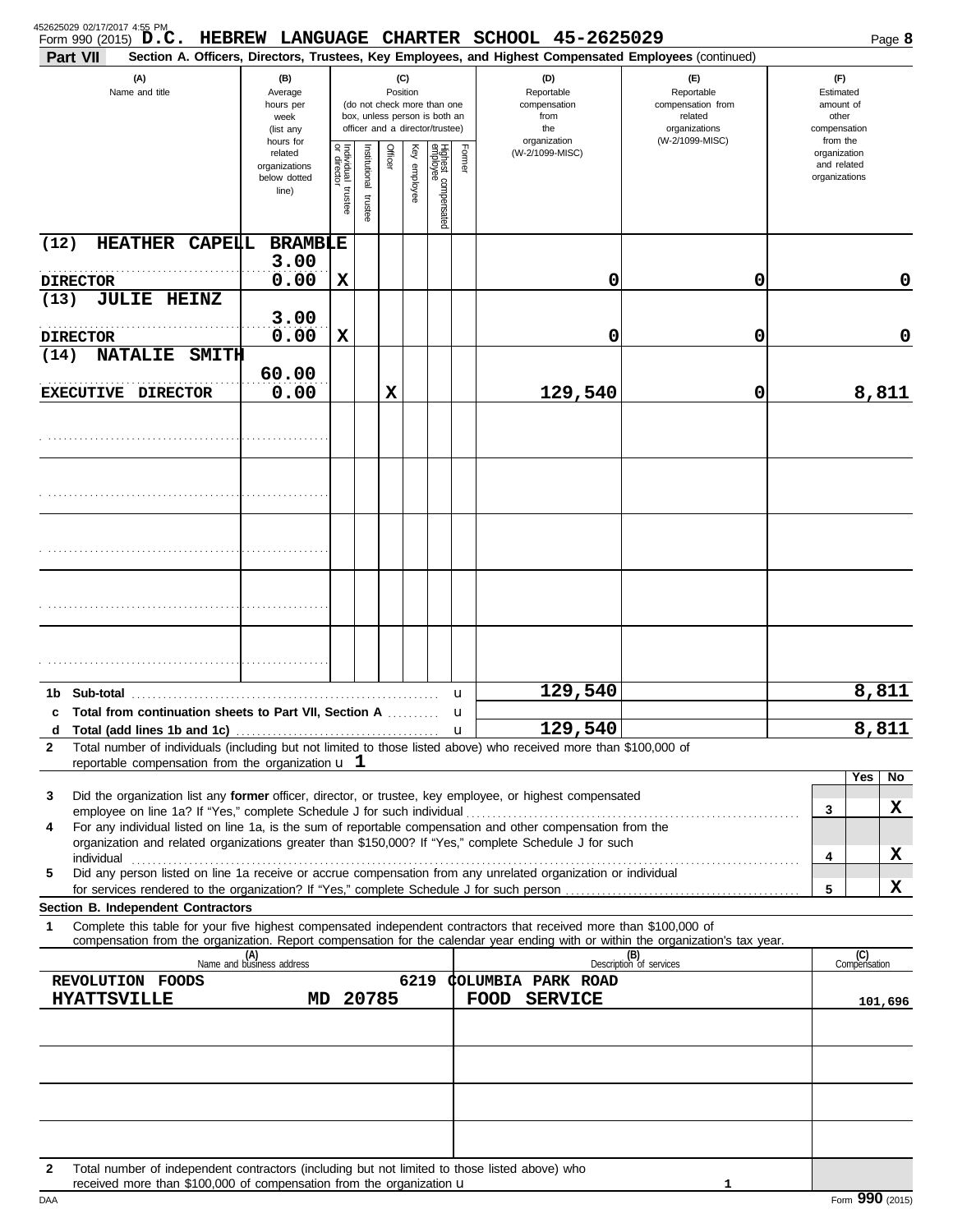# Form 990 (2015) Page **9 D.C. HEBREW LANGUAGE CHARTER SCHOOL 45-2625029**

#### **Part VIII Statement of Revenue**

|                                                             |     | Check if Schedule O contains a response or note to any line in this Part VIII |                |               |                      |                                                    |                                         |                                                                  |
|-------------------------------------------------------------|-----|-------------------------------------------------------------------------------|----------------|---------------|----------------------|----------------------------------------------------|-----------------------------------------|------------------------------------------------------------------|
|                                                             |     |                                                                               |                |               | (A)<br>Total revenue | (B)<br>Related or<br>exempt<br>function<br>revenue | (C)<br>Unrelated<br>business<br>revenue | (D)<br>Revenue<br>excluded from tax<br>under sections<br>512-514 |
|                                                             |     | 1a Federated campaigns                                                        | 1a             |               |                      |                                                    |                                         |                                                                  |
|                                                             |     | <b>b</b> Membership dues<br>.                                                 | 1b             |               |                      |                                                    |                                         |                                                                  |
|                                                             |     | c Fundraising events                                                          | 1 <sub>c</sub> |               |                      |                                                    |                                         |                                                                  |
|                                                             |     | d Related organizations                                                       | 1d             |               |                      |                                                    |                                         |                                                                  |
|                                                             |     | <b>e</b> Government grants (contributions)                                    | 1e             | 144,945       |                      |                                                    |                                         |                                                                  |
|                                                             |     | f All other contributions, gifts, grants,                                     |                |               |                      |                                                    |                                         |                                                                  |
|                                                             |     | and similar amounts not included above                                        | 1f             | 471,539       |                      |                                                    |                                         |                                                                  |
|                                                             |     | g Noncash contributions included in lines 1a-1f:                              |                | \$            |                      |                                                    |                                         |                                                                  |
| Program Service Revenue <b>Contributions, Gifts, Grants</b> |     |                                                                               |                |               | 616,484              |                                                    |                                         |                                                                  |
|                                                             |     |                                                                               |                | Busn. Code    |                      |                                                    |                                         |                                                                  |
|                                                             | 2a  | PER PUPIL FUNDING ALLOCATION                                                  |                | 900099        | 2,229,031            | 2,229,031                                          |                                         |                                                                  |
|                                                             | b   | STUDENT FEES                                                                  |                | 900099        | 90,973               | 90,973                                             |                                         |                                                                  |
|                                                             | c   |                                                                               |                |               |                      |                                                    |                                         |                                                                  |
|                                                             | d   |                                                                               |                |               |                      |                                                    |                                         |                                                                  |
|                                                             |     |                                                                               |                |               |                      |                                                    |                                         |                                                                  |
|                                                             |     | f All other program service revenue                                           |                |               |                      |                                                    |                                         |                                                                  |
|                                                             |     |                                                                               |                | $\mathbf u$   | 2,320,004            |                                                    |                                         |                                                                  |
|                                                             | 3   | Investment income (including dividends, interest,                             |                |               |                      |                                                    |                                         |                                                                  |
|                                                             |     |                                                                               |                | u             |                      |                                                    |                                         |                                                                  |
|                                                             | 4   | Income from investment of tax-exempt bond proceeds u                          |                |               |                      |                                                    |                                         |                                                                  |
|                                                             | 5   |                                                                               |                |               |                      |                                                    |                                         |                                                                  |
|                                                             |     | (i) Real                                                                      |                | (ii) Personal |                      |                                                    |                                         |                                                                  |
|                                                             | 6а  | Gross rents                                                                   |                |               |                      |                                                    |                                         |                                                                  |
|                                                             | b   | Less: rental exps.                                                            |                |               |                      |                                                    |                                         |                                                                  |
|                                                             | с   | Rental inc. or (loss)                                                         |                |               |                      |                                                    |                                         |                                                                  |
|                                                             | d   |                                                                               |                | $\mathbf u$   |                      |                                                    |                                         |                                                                  |
|                                                             |     | <b>7a</b> Gross amount from<br>(i) Securities<br>sales of assets              |                | (ii) Other    |                      |                                                    |                                         |                                                                  |
|                                                             |     | other than inventory                                                          |                |               |                      |                                                    |                                         |                                                                  |
|                                                             | b   | Less: cost or other                                                           |                |               |                      |                                                    |                                         |                                                                  |
|                                                             |     | basis & sales exps.                                                           |                |               |                      |                                                    |                                         |                                                                  |
|                                                             |     | c Gain or (loss)                                                              |                |               |                      |                                                    |                                         |                                                                  |
|                                                             |     |                                                                               |                |               |                      |                                                    |                                         |                                                                  |
| Ф                                                           |     | 8a Gross income from fundraising events                                       |                |               |                      |                                                    |                                         |                                                                  |
|                                                             |     | (not including \$<br>.                                                        |                |               |                      |                                                    |                                         |                                                                  |
|                                                             |     | of contributions reported on line 1c).                                        |                |               |                      |                                                    |                                         |                                                                  |
|                                                             |     | See Part IV, line 18 $\ldots$                                                 | a              |               |                      |                                                    |                                         |                                                                  |
| Other Revenu                                                |     | <b>b</b> Less: direct expenses                                                |                |               |                      |                                                    |                                         |                                                                  |
|                                                             |     | c Net income or (loss) from fundraising events  u                             |                |               |                      |                                                    |                                         |                                                                  |
|                                                             |     | 9a Gross income from gaming activities.                                       |                |               |                      |                                                    |                                         |                                                                  |
|                                                             |     | See Part IV, line 19 $\ldots$                                                 | a              |               |                      |                                                    |                                         |                                                                  |
|                                                             |     | <b>b</b> Less: direct expenses                                                |                |               |                      |                                                    |                                         |                                                                  |
|                                                             |     | c Net income or (loss) from gaming activities  u                              |                |               |                      |                                                    |                                         |                                                                  |
|                                                             |     | 10a Gross sales of inventory, less                                            |                |               |                      |                                                    |                                         |                                                                  |
|                                                             |     | returns and allowances                                                        | a              |               |                      |                                                    |                                         |                                                                  |
|                                                             |     | <b>b</b> Less: cost of goods sold                                             | b              |               |                      |                                                    |                                         |                                                                  |
|                                                             |     | <b>c</b> Net income or (loss) from sales of inventory $\mathbf{u}$            |                |               |                      |                                                    |                                         |                                                                  |
|                                                             |     | Miscellaneous Revenue                                                         |                | Busn. Code    |                      |                                                    |                                         |                                                                  |
|                                                             | 11a |                                                                               |                |               |                      |                                                    |                                         |                                                                  |
|                                                             | b   |                                                                               |                |               |                      |                                                    |                                         |                                                                  |
|                                                             | с   |                                                                               |                |               |                      |                                                    |                                         |                                                                  |
|                                                             |     | d All other revenue                                                           |                |               |                      |                                                    |                                         |                                                                  |
|                                                             |     |                                                                               |                | u             |                      |                                                    |                                         |                                                                  |
|                                                             | 12  |                                                                               |                |               | 2,936,488            | 2,320,004                                          | 0                                       | 0                                                                |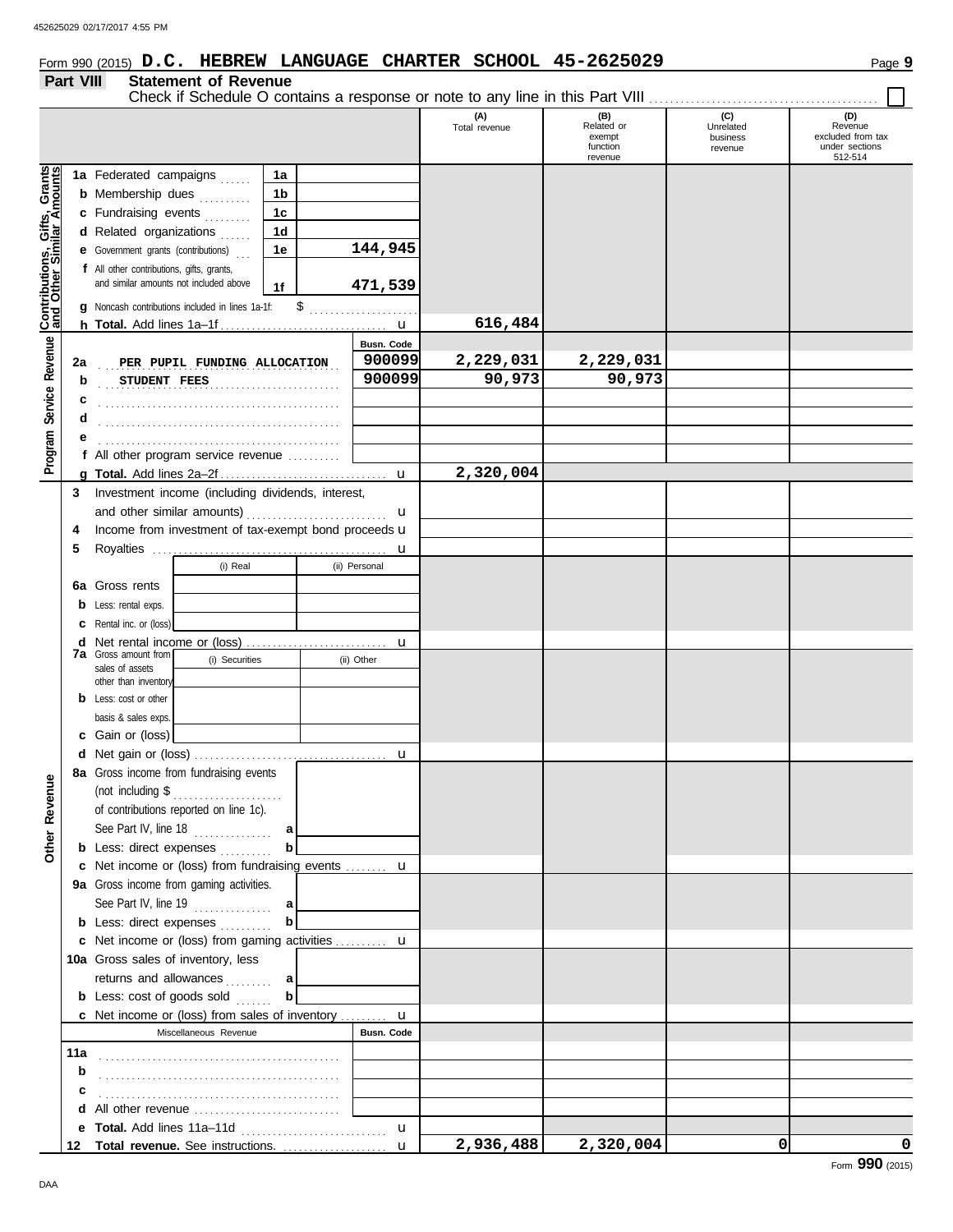### Form 990 (2015) Page **10 D.C. HEBREW LANGUAGE CHARTER SCHOOL 45-2625029**

|              | Part IX<br><b>Statement of Functional Expenses</b>                                                                          |                        |                             |                                    |                         |
|--------------|-----------------------------------------------------------------------------------------------------------------------------|------------------------|-----------------------------|------------------------------------|-------------------------|
|              | Section 501(c)(3) and 501(c)(4) organizations must complete all columns. All other organizations must complete column (A).  |                        |                             |                                    |                         |
|              | Check if Schedule O contains a response or note to any line in this Part IX<br>Do not include amounts reported on lines 6b, | (A)                    | (B)                         | (C)                                | (D)                     |
|              | 7b, 8b, 9b, and 10b of Part VIII.                                                                                           | Total expenses         | Program service<br>expenses | Management and<br>general expenses | Fundraising<br>expenses |
| 1.           | Grants and other assistance to domestic organizations                                                                       |                        |                             |                                    |                         |
|              | and domestic governments. See Part IV, line 21                                                                              |                        |                             |                                    |                         |
| $\mathbf{2}$ | Grants and other assistance to domestic                                                                                     |                        |                             |                                    |                         |
|              | individuals. See Part IV, line 22                                                                                           |                        |                             |                                    |                         |
| 3            | Grants and other assistance to foreign                                                                                      |                        |                             |                                    |                         |
|              | organizations, foreign governments, and foreign                                                                             |                        |                             |                                    |                         |
|              | individuals. See Part IV, lines 15 and 16                                                                                   |                        |                             |                                    |                         |
| 4            | Benefits paid to or for members                                                                                             |                        |                             |                                    |                         |
| 5            | Compensation of current officers, directors,                                                                                |                        |                             |                                    |                         |
|              | trustees, and key employees                                                                                                 | 143,857                | 86,314                      | 43,157                             | 14,386                  |
| 6            | Compensation not included above, to disqualified                                                                            |                        |                             |                                    |                         |
|              | persons (as defined under section 4958(f)(1)) and<br>persons described in section 4958(c)(3)(B)                             |                        |                             |                                    |                         |
| 7            | Other salaries and wages                                                                                                    | 1,249,075              | 1,132,977                   | 91,594                             | 24,504                  |
| 8            | Pension plan accruals and contributions (include                                                                            |                        |                             |                                    |                         |
|              | section 401(k) and 403(b) employer contributions)                                                                           | 8,037                  | 7,138                       |                                    |                         |
| 9            | Other employee benefits                                                                                                     | 113,861                | 101, 131                    | $\frac{701}{9,925}$                | $\frac{198}{2,805}$     |
| 10           | Payroll taxes                                                                                                               | 122,652                | 108,940                     | 10,690                             | 3,022                   |
| 11           | Fees for services (non-employees):                                                                                          |                        |                             |                                    |                         |
| a            |                                                                                                                             |                        |                             |                                    |                         |
| b            | Legal                                                                                                                       | 3,300                  | 769                         | 2,506                              | 25                      |
| c            |                                                                                                                             | 71,126                 | 62,189                      | 6,937                              | $\overline{2,000}$      |
| d            | obbying                                                                                                                     |                        |                             |                                    |                         |
| е            | Professional fundraising services. See Part IV, line 17                                                                     |                        |                             |                                    |                         |
| f            | Investment management fees                                                                                                  |                        |                             |                                    |                         |
| q            | Other. (If line 11g amount exceeds 10% of line 25, column                                                                   |                        |                             |                                    |                         |
|              | (A) amount, list line 11g expenses on Schedule O.)                                                                          | $\frac{5,114}{18,818}$ |                             | 2,083                              | <u>3,031</u>            |
| 12           | Advertising and promotion                                                                                                   | 41,021                 | 18,818<br>35,868            | 4,001                              |                         |
| 13<br>14     |                                                                                                                             | 14,004                 | 12,245                      | 1,365                              | $\frac{1,152}{394}$     |
| 15           | Information technology                                                                                                      |                        |                             |                                    |                         |
| 16           |                                                                                                                             | 309,286                | 270,424                     | 30,166                             | 8,696                   |
|              | 17 Travel                                                                                                                   |                        |                             |                                    |                         |
| 18           | Payments of travel or entertainment expenses                                                                                |                        |                             |                                    |                         |
|              | for any federal, state, or local public officials                                                                           |                        |                             |                                    |                         |
| 19           | Conferences, conventions, and meetings                                                                                      |                        |                             |                                    |                         |
| 20           | Interest                                                                                                                    |                        |                             |                                    |                         |
| 21           | Payments to affiliates                                                                                                      |                        |                             |                                    |                         |
| 22           | Depreciation, depletion, and amortization                                                                                   | 60,125                 | 52,570                      | 5,865                              | <u>1,690</u>            |
| 23           |                                                                                                                             | 11,225                 | 9,814                       | 1,095                              | 316                     |
| 24           | Other expenses. Itemize expenses not covered                                                                                |                        |                             |                                    |                         |
|              | above (List miscellaneous expenses in line 24e. If                                                                          |                        |                             |                                    |                         |
|              | line 24e amount exceeds 10% of line 25, column                                                                              |                        |                             |                                    |                         |
|              | (A) amount, list line 24e expenses on Schedule O.)<br>STUDENT EXPENSES                                                      | 283,302                | 283,302                     |                                    |                         |
| a<br>b       | STAFF DEVELOPMENT                                                                                                           | 43,628                 | 38,147                      | 4,255                              | 1,226                   |
| C            | OTHER EXPENSES                                                                                                              | 35,017                 | 32,488                      | 2,529                              |                         |
| d            | DUES AND FEES                                                                                                               | 26,771                 | 188                         | 26,583                             |                         |
| е            | All other expenses                                                                                                          |                        |                             |                                    |                         |
| 25           | Total functional expenses. Add lines 1 through 24e                                                                          | 2,560,219              | 2,253,322                   | 243,452                            | 63,445                  |
| 26           | Joint costs. Complete this line only if the                                                                                 |                        |                             |                                    |                         |
|              | organization reported in column (B) joint costs<br>from a combined educational campaign and                                 |                        |                             |                                    |                         |
|              | fundraising solicitation. Check here u                                                                                      |                        |                             |                                    |                         |

following SOP 98-2 (ASC 958-720) . . . . . . . . . . . . .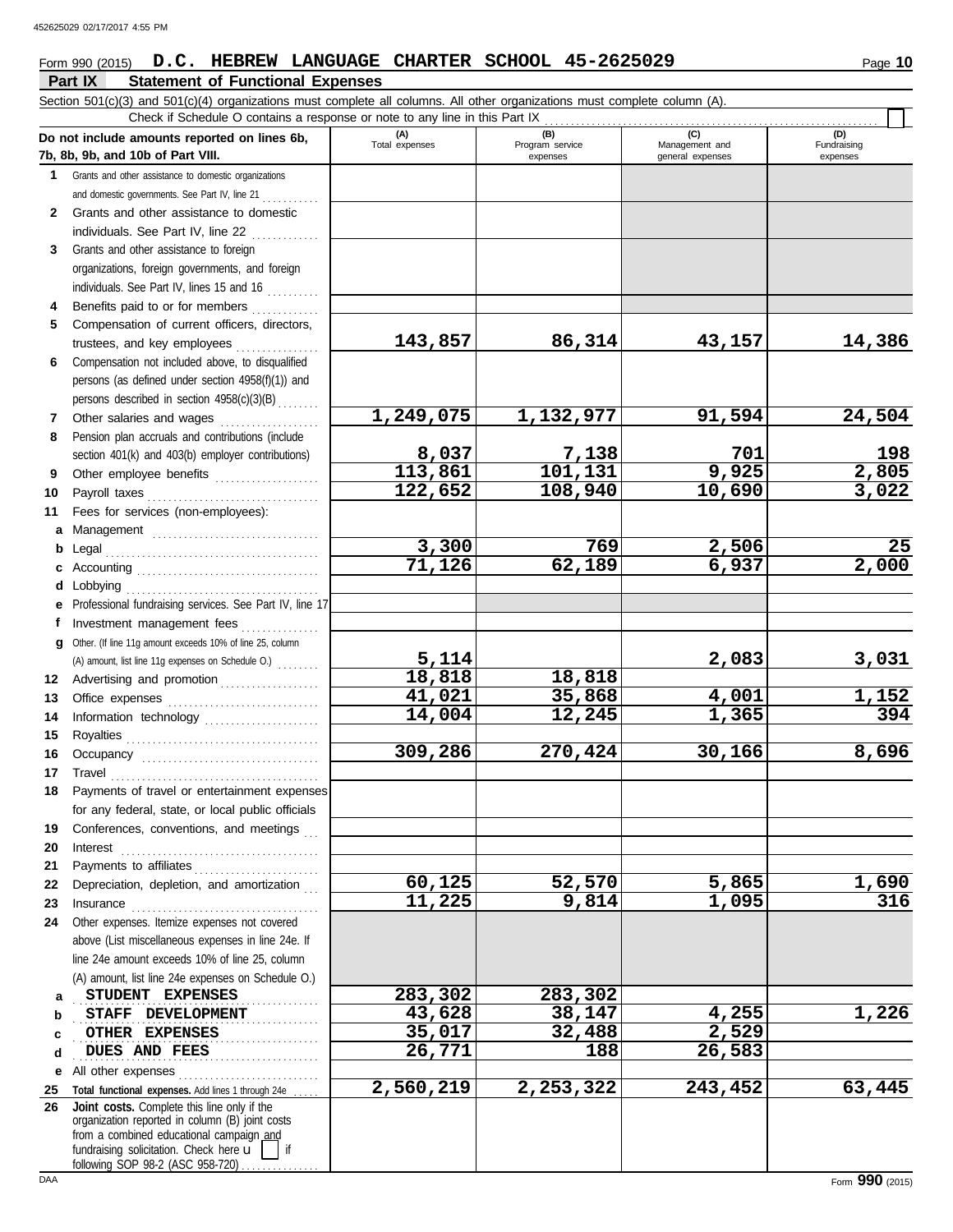### **Form 990 (2015) D.C. HEBREW LANGUAGE CHARTER SCHOOL 45-2625029** Page 11

# **Part X Balance Sheet**

|                 |    |                                                                                                                                                                                                                                      |  |         | (A)<br>Beginning of year |              | (B)<br>End of year |
|-----------------|----|--------------------------------------------------------------------------------------------------------------------------------------------------------------------------------------------------------------------------------------|--|---------|--------------------------|--------------|--------------------|
|                 | 1  | Cash-non-interest bearing                                                                                                                                                                                                            |  |         | 382,539                  | 1            | 653,732            |
|                 | 2  |                                                                                                                                                                                                                                      |  |         |                          | $\mathbf{2}$ | 61,006             |
|                 | 3  |                                                                                                                                                                                                                                      |  |         | 20,468                   | 3            | 23,262             |
|                 | 4  | Accounts receivable, net                                                                                                                                                                                                             |  |         | 79,966                   | 4            | 89,452             |
|                 | 5  | Loans and other receivables from current and former officers, directors,                                                                                                                                                             |  |         |                          |              |                    |
|                 |    | trustees, key employees, and highest compensated employees.                                                                                                                                                                          |  |         |                          |              |                    |
|                 |    | Complete Part II of Schedule L                                                                                                                                                                                                       |  |         |                          | 5            |                    |
|                 | 6  | Loans and other receivables from other disqualified persons (as defined under section                                                                                                                                                |  |         |                          |              |                    |
|                 |    | $4958(f)(1)$ ), persons described in section $4958(c)(3)(B)$ , and contributing employers and                                                                                                                                        |  |         |                          |              |                    |
|                 |    | sponsoring organizations of section 501(c)(9) voluntary employees' beneficiary                                                                                                                                                       |  |         |                          |              |                    |
|                 |    |                                                                                                                                                                                                                                      |  |         |                          | 6            |                    |
| Assets          | 7  |                                                                                                                                                                                                                                      |  |         |                          | 7            |                    |
|                 | 8  | Inventories for sale or use <i>communication</i> and the state of the state or use of the state of the state of the state of the state of the state of the state of the state of the state of the state of the state of the state o  |  |         |                          | 8            |                    |
|                 | 9  |                                                                                                                                                                                                                                      |  |         | 68,066                   | 9            | 55,198             |
|                 |    | 10a Land, buildings, and equipment: cost or                                                                                                                                                                                          |  |         |                          |              |                    |
|                 |    |                                                                                                                                                                                                                                      |  | 250,802 |                          |              |                    |
|                 |    |                                                                                                                                                                                                                                      |  | 117,405 | 97,846                   | 10c          | 133,397            |
|                 | 11 |                                                                                                                                                                                                                                      |  |         |                          | 11           |                    |
|                 | 12 |                                                                                                                                                                                                                                      |  |         |                          | 12           |                    |
|                 | 13 |                                                                                                                                                                                                                                      |  |         |                          | 13           |                    |
|                 | 14 | Intangible assets                                                                                                                                                                                                                    |  |         |                          | 14           |                    |
|                 | 15 |                                                                                                                                                                                                                                      |  |         | 62,765                   | 15           | 68,093             |
|                 | 16 | Total assets. Add lines 1 through 15 (must equal line 34)                                                                                                                                                                            |  |         | 711,650                  | 16           | 1,084,140          |
|                 | 17 |                                                                                                                                                                                                                                      |  |         | 58,405                   | 17           | 121,473            |
|                 | 18 |                                                                                                                                                                                                                                      |  |         |                          | 18           |                    |
|                 | 19 | Deferred revenue <b>contract and the contract of the contract of the contract of the contract of the contract of the contract of the contract of the contract of the contract of the contract of the contract of the contract of</b> |  |         | 59,325                   | 19           | 59,325             |
|                 | 20 |                                                                                                                                                                                                                                      |  |         |                          | 20           |                    |
|                 | 21 | Escrow or custodial account liability. Complete Part IV of Schedule D                                                                                                                                                                |  |         |                          | 21           |                    |
|                 | 22 | Loans and other payables to current and former officers, directors,                                                                                                                                                                  |  |         |                          |              |                    |
| Liabilities     |    | trustees, key employees, highest compensated employees, and                                                                                                                                                                          |  |         |                          |              |                    |
|                 |    | disqualified persons. Complete Part II of Schedule L                                                                                                                                                                                 |  |         |                          | 22           |                    |
|                 | 23 |                                                                                                                                                                                                                                      |  |         |                          | 23           |                    |
|                 | 24 | Unsecured notes and loans payable to unrelated third parties                                                                                                                                                                         |  |         |                          | 24           |                    |
|                 | 25 | Other liabilities (including federal income tax, payables to related third                                                                                                                                                           |  |         |                          |              |                    |
|                 |    | parties, and other liabilities not included on lines 17-24). Complete Part X                                                                                                                                                         |  |         |                          |              |                    |
|                 |    |                                                                                                                                                                                                                                      |  |         | 333,211                  | 25           | 266,364            |
|                 | 26 |                                                                                                                                                                                                                                      |  |         | 450,941                  | 26           | 447,162            |
|                 |    | Organizations that follow SFAS 117 (ASC 958), check here $\mathbf{u}$  X  and                                                                                                                                                        |  |         |                          |              |                    |
|                 |    | complete lines 27 through 29, and lines 33 and 34.                                                                                                                                                                                   |  |         |                          |              |                    |
| <b>Balances</b> | 27 | Unrestricted net assets                                                                                                                                                                                                              |  |         | 183,274                  | 27           | 460,519            |
|                 | 28 |                                                                                                                                                                                                                                      |  |         | 77,435                   | 28           | 176,459            |
| Fund            | 29 | Permanently restricted net assets                                                                                                                                                                                                    |  |         |                          | 29           |                    |
|                 |    | Organizations that do not follow SFAS 117 (ASC 958), check here u                                                                                                                                                                    |  | and     |                          |              |                    |
| ŏ               |    | complete lines 30 through 34.                                                                                                                                                                                                        |  |         |                          |              |                    |
| Assets          | 30 | Capital stock or trust principal, or current funds                                                                                                                                                                                   |  |         |                          | 30           |                    |
|                 | 31 |                                                                                                                                                                                                                                      |  |         |                          | 31           |                    |
| ğ               | 32 | Retained earnings, endowment, accumulated income, or other funds                                                                                                                                                                     |  |         |                          | 32           |                    |
|                 | 33 |                                                                                                                                                                                                                                      |  |         | 260,709                  | 33           | 636,978            |
|                 | 34 |                                                                                                                                                                                                                                      |  |         | 711,650                  | 34           | 1,084,140          |

Form **990** (2015)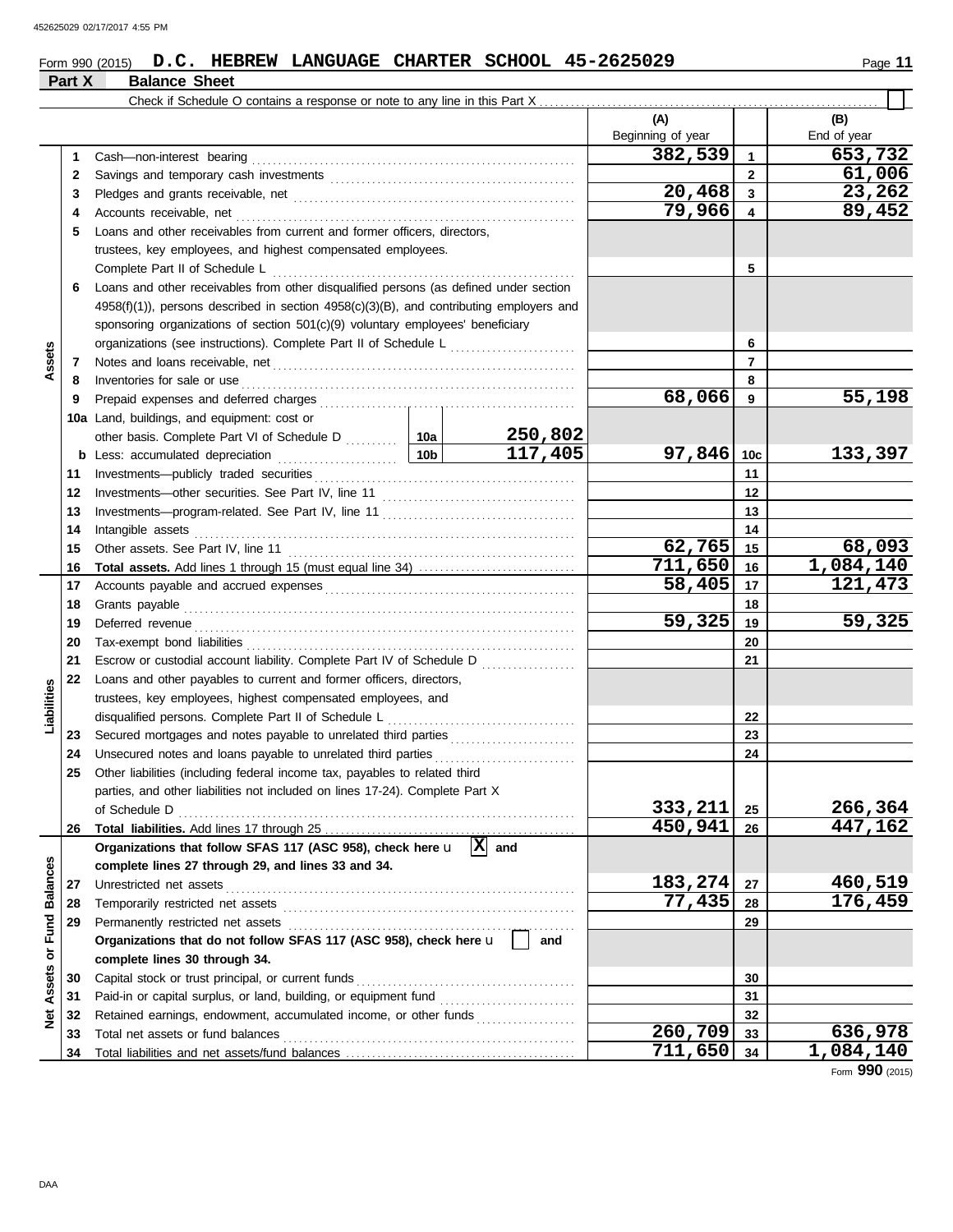452625029 02/17/2017 4:55 PM

|              | Form 990 (2015) $D.C.$ HEBREW LANGUAGE CHARTER SCHOOL 45-2625029                                                      |                         |                        |         | Page 12         |
|--------------|-----------------------------------------------------------------------------------------------------------------------|-------------------------|------------------------|---------|-----------------|
|              | <b>Reconciliation of Net Assets</b><br>Part XI                                                                        |                         |                        |         |                 |
|              |                                                                                                                       |                         |                        |         |                 |
| 1.           |                                                                                                                       | $\mathbf{1}$            | $\overline{2,936,488}$ |         |                 |
| $\mathbf{2}$ |                                                                                                                       | $\overline{2}$          | 2,560,219              |         |                 |
| 3            | Revenue less expenses. Subtract line 2 from line 1                                                                    | $\overline{\mathbf{3}}$ |                        |         | 376,269         |
| 4            |                                                                                                                       | $\overline{\mathbf{4}}$ |                        |         | 260,709         |
| 5            |                                                                                                                       | 5                       |                        |         |                 |
| 6            |                                                                                                                       | 6                       |                        |         |                 |
| 7            | Investment expenses                                                                                                   | $\overline{7}$          |                        |         |                 |
| 8            | Prior period adjustments                                                                                              | 8                       |                        |         |                 |
| 9            | Other changes in net assets or fund balances (explain in Schedule O)                                                  | 9                       |                        |         |                 |
| 10           | Net assets or fund balances at end of year. Combine lines 3 through 9 (must equal Part X, line                        |                         |                        |         |                 |
|              | 33, column (B))                                                                                                       | 10                      |                        | 636,978 |                 |
|              | <b>Financial Statements and Reporting</b><br>Part XII                                                                 |                         |                        |         |                 |
|              |                                                                                                                       |                         |                        |         |                 |
|              |                                                                                                                       |                         |                        | Yes     | No              |
| 1.           | Ιx<br>Accounting method used to prepare the Form 990:<br>Cash<br>Accrual<br>Other                                     |                         |                        |         |                 |
|              | If the organization changed its method of accounting from a prior year or checked "Other," explain in                 |                         |                        |         |                 |
|              | Schedule O.                                                                                                           |                         |                        |         |                 |
|              | 2a Were the organization's financial statements compiled or reviewed by an independent accountant?                    |                         | 2a                     |         | х               |
|              | If "Yes," check a box below to indicate whether the financial statements for the year were compiled or                |                         |                        |         |                 |
|              | reviewed on a separate basis, consolidated basis, or both:                                                            |                         |                        |         |                 |
|              | Consolidated basis<br>Separate basis<br>Both consolidated and separate basis                                          |                         |                        |         |                 |
|              | <b>b</b> Were the organization's financial statements audited by an independent accountant?                           |                         | 2b                     | x       |                 |
|              | If "Yes," check a box below to indicate whether the financial statements for the year were audited on a               |                         |                        |         |                 |
|              | separate basis, consolidated basis, or both:                                                                          |                         |                        |         |                 |
|              | $ \mathbf{X} $ Separate basis<br>Both consolidated and separate basis<br>Consolidated basis                           |                         |                        |         |                 |
|              | c If "Yes" to line 2a or 2b, does the organization have a committee that assumes responsibility for oversight         |                         |                        |         |                 |
|              | of the audit, review, or compilation of its financial statements and selection of an independent accountant?          |                         | 2c                     | X       |                 |
|              | If the organization changed either its oversight process or selection process during the tax year, explain in         |                         |                        |         |                 |
|              | Schedule O.                                                                                                           |                         |                        |         |                 |
|              | 3a As a result of a federal award, was the organization required to undergo an audit or audits as set forth in        |                         |                        |         |                 |
|              | the Single Audit Act and OMB Circular A-133?                                                                          |                         | 3a                     |         | x               |
|              | <b>b</b> If "Yes," did the organization undergo the required audit or audits? If the organization did not undergo the |                         |                        |         |                 |
|              | required audit or audits, explain why in Schedule O and describe any steps taken to undergo such audits.              |                         | 3b                     |         |                 |
|              |                                                                                                                       |                         |                        |         | Form 990 (2015) |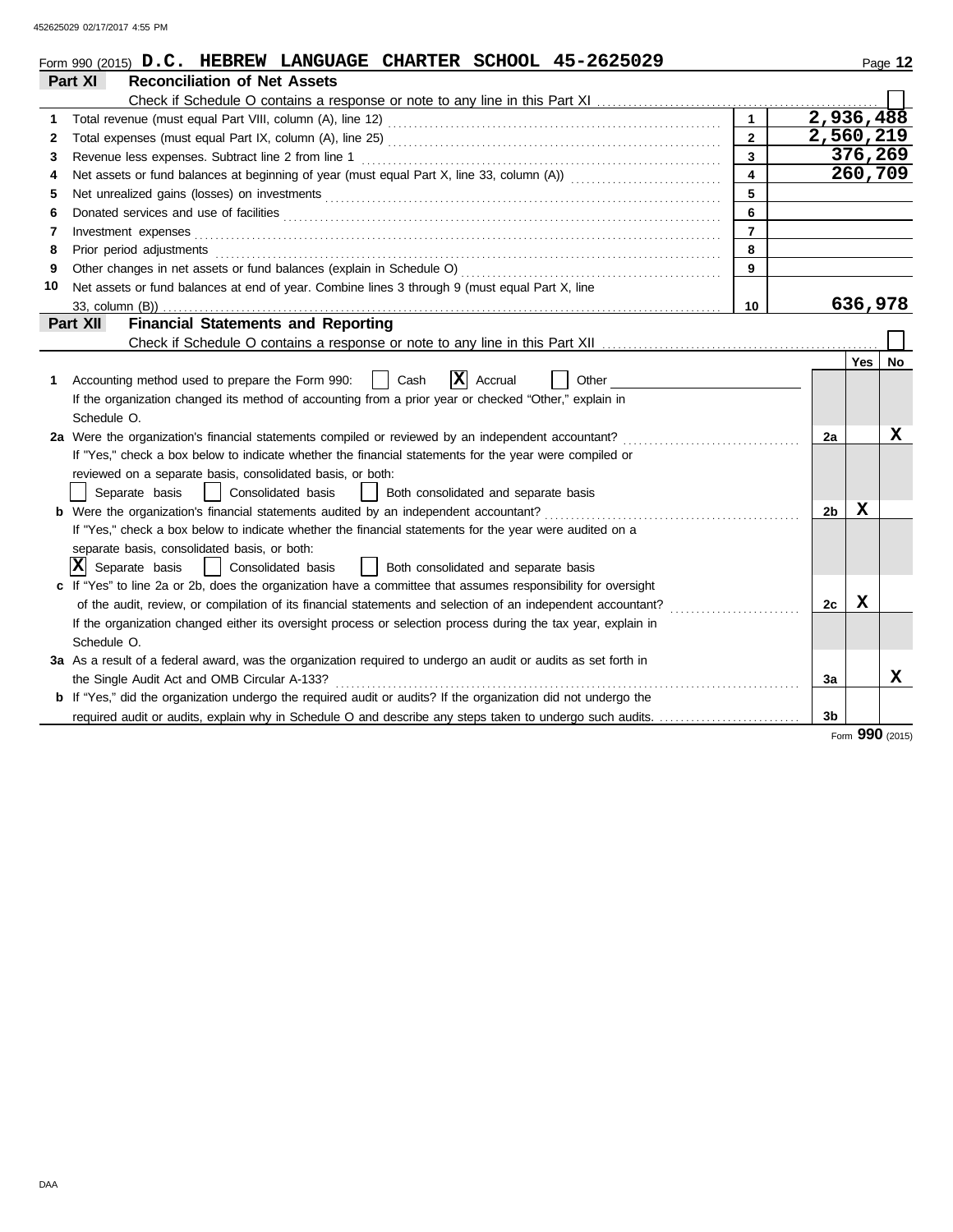452625029 02/17/2017 4:55 PM

| <b>SCHEDULE A</b>                                      |                                                                                                                                                                                                                                                      | <b>Public Charity Status and Public Support</b>                                                                                                                                                                                 |           |                          |                               | OMB No. 1545-0047                   |  |  |  |
|--------------------------------------------------------|------------------------------------------------------------------------------------------------------------------------------------------------------------------------------------------------------------------------------------------------------|---------------------------------------------------------------------------------------------------------------------------------------------------------------------------------------------------------------------------------|-----------|--------------------------|-------------------------------|-------------------------------------|--|--|--|
| (Form 990 or 990-EZ)                                   |                                                                                                                                                                                                                                                      | Complete if the organization is a section $501(c)(3)$ organization or a section                                                                                                                                                 |           |                          |                               | <b>2015</b>                         |  |  |  |
|                                                        |                                                                                                                                                                                                                                                      | 4947(a)(1) nonexempt charitable trust.<br>u Attach to Form 990 or Form 990-EZ.                                                                                                                                                  |           |                          |                               | Open to Public                      |  |  |  |
| Department of the Treasury<br>Internal Revenue Service |                                                                                                                                                                                                                                                      | <b>u</b> Information about Schedule A (Form 990 or 990-EZ) and its instructions is at www.irs.gov/form990.                                                                                                                      |           |                          |                               | <b>Inspection</b>                   |  |  |  |
| Name of the organization                               |                                                                                                                                                                                                                                                      | D.C. HEBREW LANGUAGE CHARTER SCHOOL                                                                                                                                                                                             |           |                          | 45-2625029                    | Employer identification number      |  |  |  |
| Part I                                                 |                                                                                                                                                                                                                                                      | <b>Reason for Public Charity Status</b> (All organizations must complete this part.)                                                                                                                                            |           |                          | See instructions.             |                                     |  |  |  |
|                                                        |                                                                                                                                                                                                                                                      | The organization is not a private foundation because it is: (For lines 1 through 11, check only one box.)                                                                                                                       |           |                          |                               |                                     |  |  |  |
| 1                                                      | A church, convention of churches, or association of churches described in section 170(b)(1)(A)(i).                                                                                                                                                   |                                                                                                                                                                                                                                 |           |                          |                               |                                     |  |  |  |
| X<br>2                                                 | A school described in section 170(b)(1)(A)(ii). (Attach Schedule E (Form 990 or 990-EZ).)                                                                                                                                                            |                                                                                                                                                                                                                                 |           |                          |                               |                                     |  |  |  |
| 3                                                      | A hospital or a cooperative hospital service organization described in section 170(b)(1)(A)(iii).<br>A medical research organization operated in conjunction with a hospital described in section 170(b)(1)(A)(iii). Enter the hospital's name,<br>4 |                                                                                                                                                                                                                                 |           |                          |                               |                                     |  |  |  |
|                                                        | city, and state:                                                                                                                                                                                                                                     |                                                                                                                                                                                                                                 |           |                          |                               |                                     |  |  |  |
| 5                                                      | An organization operated for the benefit of a college or university owned or operated by a governmental unit described in                                                                                                                            |                                                                                                                                                                                                                                 |           |                          |                               |                                     |  |  |  |
|                                                        | section $170(b)(1)(A)(iv)$ . (Complete Part II.)                                                                                                                                                                                                     |                                                                                                                                                                                                                                 |           |                          |                               |                                     |  |  |  |
| 6                                                      |                                                                                                                                                                                                                                                      | A federal, state, or local government or governmental unit described in section 170(b)(1)(A)(v).                                                                                                                                |           |                          |                               |                                     |  |  |  |
| 7                                                      | described in section 170(b)(1)(A)(vi). (Complete Part II.)                                                                                                                                                                                           | An organization that normally receives a substantial part of its support from a governmental unit or from the general public                                                                                                    |           |                          |                               |                                     |  |  |  |
| 8                                                      |                                                                                                                                                                                                                                                      | A community trust described in section 170(b)(1)(A)(vi). (Complete Part II.)                                                                                                                                                    |           |                          |                               |                                     |  |  |  |
| 9                                                      |                                                                                                                                                                                                                                                      | An organization that normally receives: (1) more than 33 1/3% of its support from contributions, membership fees, and gross                                                                                                     |           |                          |                               |                                     |  |  |  |
|                                                        |                                                                                                                                                                                                                                                      | receipts from activities related to its exempt functions—subject to certain exceptions, and (2) no more than 33 1/3% of its                                                                                                     |           |                          |                               |                                     |  |  |  |
|                                                        |                                                                                                                                                                                                                                                      | support from gross investment income and unrelated business taxable income (less section 511 tax) from businesses                                                                                                               |           |                          |                               |                                     |  |  |  |
| 10                                                     |                                                                                                                                                                                                                                                      | acquired by the organization after June 30, 1975. See section 509(a)(2). (Complete Part III.)<br>An organization organized and operated exclusively to test for public safety. See section 509(a)(4).                           |           |                          |                               |                                     |  |  |  |
| 11                                                     |                                                                                                                                                                                                                                                      | An organization organized and operated exclusively for the benefit of, to perform the functions of, or to carry out the purposes of                                                                                             |           |                          |                               |                                     |  |  |  |
|                                                        |                                                                                                                                                                                                                                                      | one or more publicly supported organizations described in section 509(a)(1) or section 509(a)(2). See section 509(a)(3). Check                                                                                                  |           |                          |                               |                                     |  |  |  |
|                                                        |                                                                                                                                                                                                                                                      | the box in lines 11a through 11d that describes the type of supporting organization and complete lines 11e, 11f, and 11g.                                                                                                       |           |                          |                               |                                     |  |  |  |
| а                                                      |                                                                                                                                                                                                                                                      | Type I. A supporting organization operated, supervised, or controlled by its supported organization(s), typically by giving                                                                                                     |           |                          |                               |                                     |  |  |  |
|                                                        | organization. You must complete Part IV, Sections A and B.                                                                                                                                                                                           | the supported organization(s) the power to regularly appoint or elect a majority of the directors or trustees of the supporting                                                                                                 |           |                          |                               |                                     |  |  |  |
| b                                                      |                                                                                                                                                                                                                                                      | Type II. A supporting organization supervised or controlled in connection with its supported organization(s), by having                                                                                                         |           |                          |                               |                                     |  |  |  |
|                                                        |                                                                                                                                                                                                                                                      | control or management of the supporting organization vested in the same persons that control or manage the supported                                                                                                            |           |                          |                               |                                     |  |  |  |
|                                                        | organization(s). You must complete Part IV, Sections A and C.                                                                                                                                                                                        |                                                                                                                                                                                                                                 |           |                          |                               |                                     |  |  |  |
| c                                                      |                                                                                                                                                                                                                                                      | Type III functionally integrated. A supporting organization operated in connection with, and functionally integrated with,                                                                                                      |           |                          |                               |                                     |  |  |  |
| a                                                      |                                                                                                                                                                                                                                                      | its supported organization(s) (see instructions). You must complete Part IV, Sections A, D, and E.<br>Type III non-functionally integrated. A supporting organization operated in connection with its supported organization(s) |           |                          |                               |                                     |  |  |  |
|                                                        |                                                                                                                                                                                                                                                      | that is not functionally integrated. The organization generally must satisfy a distribution requirement and an attentiveness                                                                                                    |           |                          |                               |                                     |  |  |  |
|                                                        |                                                                                                                                                                                                                                                      | requirement (see instructions). You must complete Part IV, Sections A and D, and Part V.                                                                                                                                        |           |                          |                               |                                     |  |  |  |
| е                                                      |                                                                                                                                                                                                                                                      | Check this box if the organization received a written determination from the IRS that it is a Type I, Type II, Type III                                                                                                         |           |                          |                               |                                     |  |  |  |
|                                                        | Enter the number of supported organizations                                                                                                                                                                                                          | functionally integrated, or Type III non-functionally integrated supporting organization.                                                                                                                                       |           |                          |                               |                                     |  |  |  |
| f<br>g                                                 | Provide the following information about the supported organization(s).                                                                                                                                                                               |                                                                                                                                                                                                                                 |           |                          |                               |                                     |  |  |  |
| (i) Name of supported                                  | (ii) EIN                                                                                                                                                                                                                                             | (iii) Type of organization                                                                                                                                                                                                      |           | (iv) Is the organization | (v) Amount of monetary        | (vi) Amount of                      |  |  |  |
| organization                                           |                                                                                                                                                                                                                                                      | (described on lines 1-9<br>above (see instructions))                                                                                                                                                                            | document? | listed in your governing | support (see<br>instructions) | other support (see<br>instructions) |  |  |  |
|                                                        |                                                                                                                                                                                                                                                      |                                                                                                                                                                                                                                 |           |                          |                               |                                     |  |  |  |
|                                                        |                                                                                                                                                                                                                                                      |                                                                                                                                                                                                                                 | Yes       | No                       |                               |                                     |  |  |  |
| (A)                                                    |                                                                                                                                                                                                                                                      |                                                                                                                                                                                                                                 |           |                          |                               |                                     |  |  |  |
| (B)                                                    |                                                                                                                                                                                                                                                      |                                                                                                                                                                                                                                 |           |                          |                               |                                     |  |  |  |
|                                                        |                                                                                                                                                                                                                                                      |                                                                                                                                                                                                                                 |           |                          |                               |                                     |  |  |  |
| (C)                                                    |                                                                                                                                                                                                                                                      |                                                                                                                                                                                                                                 |           |                          |                               |                                     |  |  |  |
| (D)                                                    |                                                                                                                                                                                                                                                      |                                                                                                                                                                                                                                 |           |                          |                               |                                     |  |  |  |
| (E)                                                    |                                                                                                                                                                                                                                                      |                                                                                                                                                                                                                                 |           |                          |                               |                                     |  |  |  |
|                                                        |                                                                                                                                                                                                                                                      |                                                                                                                                                                                                                                 |           |                          |                               |                                     |  |  |  |
| Total                                                  |                                                                                                                                                                                                                                                      |                                                                                                                                                                                                                                 |           |                          |                               |                                     |  |  |  |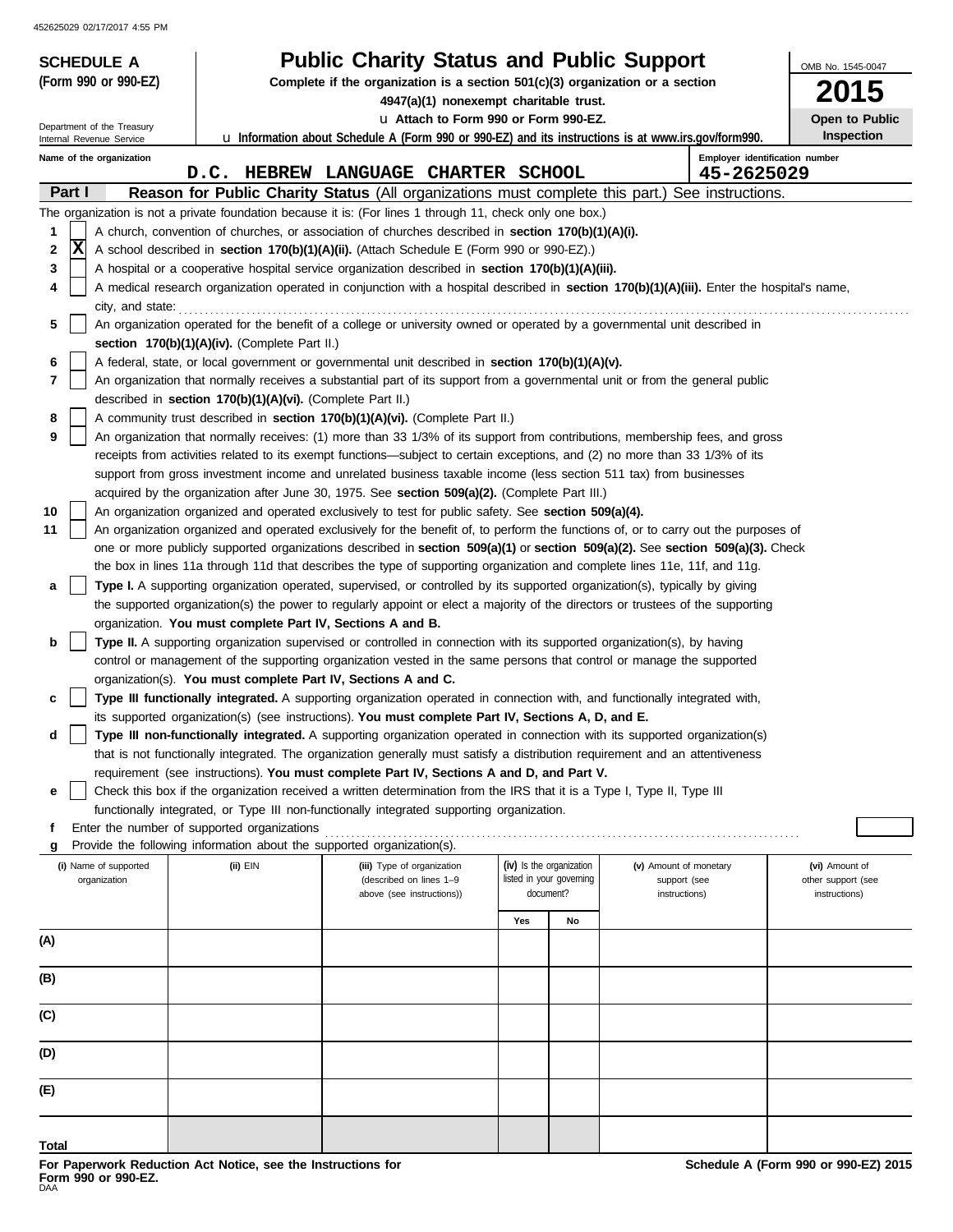# Schedule A (Form 990 or 990-EZ) 2015 **D.C. HEBREW LANGUAGE CHARTER SCHOOL 45-2625029** Page 2

(Complete only if you checked the box on line 5, 7, or 8 of Part I or if the organization failed to qualify under **Part II** Support Schedule for Organizations Described in Sections 170(b)(1)(A)(iv) and 170(b)(1)(A)(vi) Part III. If the organization fails to qualify under the tests listed below, please complete Part III.)

|        | <b>Section A. Public Support</b>                                                                                                                                                                                                                        |          |          |            |            |            |           |
|--------|---------------------------------------------------------------------------------------------------------------------------------------------------------------------------------------------------------------------------------------------------------|----------|----------|------------|------------|------------|-----------|
|        | Calendar year (or fiscal year beginning in) u                                                                                                                                                                                                           | (a) 2011 | (b) 2012 | $(c)$ 2013 | $(d)$ 2014 | (e) 2015   | (f) Total |
| 1      | Gifts, grants, contributions, and<br>membership fees received. (Do not<br>include any "unusual grants.")                                                                                                                                                |          |          |            |            |            |           |
| 2      | Tax revenues levied for the<br>organization's benefit and either paid<br>to or expended on its behalf                                                                                                                                                   |          |          |            |            |            |           |
| 3      | The value of services or facilities<br>furnished by a governmental unit to the<br>organization without charge                                                                                                                                           |          |          |            |            |            |           |
| 4<br>5 | Total. Add lines 1 through 3<br>.<br>The portion of total contributions by<br>each person (other than a<br>governmental unit or publicly<br>supported organization) included on<br>line 1 that exceeds 2% of the amount<br>shown on line 11, column (f) |          |          |            |            |            |           |
| 6      | Public support. Subtract line 5 from line 4.                                                                                                                                                                                                            |          |          |            |            |            |           |
|        | <b>Section B. Total Support</b>                                                                                                                                                                                                                         |          |          |            |            |            |           |
|        | Calendar year (or fiscal year beginning in) u                                                                                                                                                                                                           | (a) 2011 | (b) 2012 | $(c)$ 2013 | $(d)$ 2014 | (e) $2015$ | (f) Total |
| 7      | Amounts from line 4                                                                                                                                                                                                                                     |          |          |            |            |            |           |
| 8      | Gross income from interest, dividends,<br>payments received on securities loans,<br>rents, royalties and income from similar<br>sources                                                                                                                 |          |          |            |            |            |           |
| 9      | Net income from unrelated business<br>activities, whether or not the business<br>is regularly carried on                                                                                                                                                |          |          |            |            |            |           |
| 10     | Other income. Do not include gain or<br>loss from the sale of capital assets<br>(Explain in Part VI.)                                                                                                                                                   |          |          |            |            |            |           |
| 11     | Total support. Add lines 7 through 10                                                                                                                                                                                                                   |          |          |            |            |            |           |
| 12     | Gross receipts from related activities, etc. (see instructions)                                                                                                                                                                                         |          |          |            |            | 12         |           |
| 13     | First five years. If the Form 990 is for the organization's first, second, third, fourth, or fifth tax year as a section 501(c)(3)                                                                                                                      |          |          |            |            |            |           |
|        | organization, check this box and stop here                                                                                                                                                                                                              |          |          |            |            |            |           |
|        | Section C. Computation of Public Support Percentage                                                                                                                                                                                                     |          |          |            |            |            |           |
| 14     | Public support percentage for 2015 (line 6, column (f) divided by line 11, column (f)) [[[[[[[[[[[[[[[[[[[[[[                                                                                                                                           |          |          |            |            | 14         | %         |
| 15     | Public support percentage from 2014 Schedule A, Part II, line 14                                                                                                                                                                                        |          |          |            |            | 15         | %         |
| 16a    | 33 1/3% support test-2015. If the organization did not check the box on line 13, and line 14 is 33 1/3% or more, check this                                                                                                                             |          |          |            |            |            |           |
|        | box and stop here. The organization qualifies as a publicly supported organization                                                                                                                                                                      |          |          |            |            |            |           |
|        | <b>b</b> 33 1/3% support test-2014. If the organization did not check a box on line 13 or 16a, and line 15 is 33 1/3% or more,                                                                                                                          |          |          |            |            |            |           |
|        | check this box and stop here. The organization qualifies as a publicly supported organization                                                                                                                                                           |          |          |            |            |            |           |
| 17a    | 10%-facts-and-circumstances test-2015. If the organization did not check a box on line 13, 16a, or 16b, and line 14 is                                                                                                                                  |          |          |            |            |            |           |
|        | 10% or more, and if the organization meets the "facts-and-circumstances" test, check this box and stop here. Explain in                                                                                                                                 |          |          |            |            |            |           |
|        | Part VI how the organization meets the "facts-and-circumstances" test. The organization qualifies as a publicly supported                                                                                                                               |          |          |            |            |            |           |
|        | organization                                                                                                                                                                                                                                            |          |          |            |            |            |           |
| b      | 10%-facts-and-circumstances test-2014. If the organization did not check a box on line 13, 16a, 16b, or 17a, and line                                                                                                                                   |          |          |            |            |            |           |
|        | 15 is 10% or more, and if the organization meets the "facts-and-circumstances" test, check this box and stop here.                                                                                                                                      |          |          |            |            |            |           |
|        | Explain in Part VI how the organization meets the "facts-and-circumstances" test. The organization qualifies as a publicly                                                                                                                              |          |          |            |            |            |           |
|        | supported organization                                                                                                                                                                                                                                  |          |          |            |            |            |           |
| 18     | Private foundation. If the organization did not check a box on line 13, 16a, 16b, 17a, or 17b, check this box and see                                                                                                                                   |          |          |            |            |            |           |
|        | instructions                                                                                                                                                                                                                                            |          |          |            |            |            |           |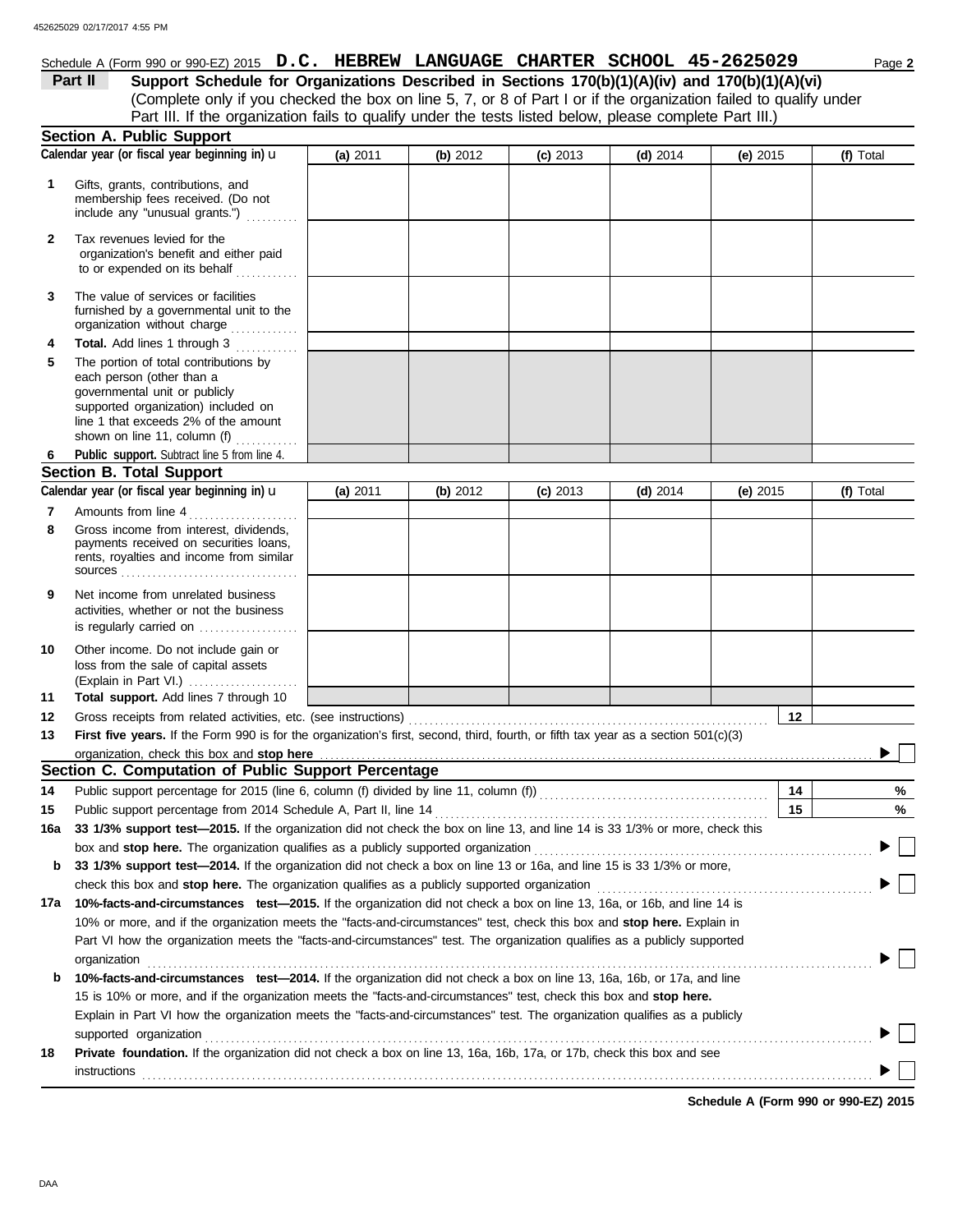## Schedule A (Form 990 or 990-EZ) 2015 **D.C. HEBREW LANGUAGE CHARTER SCHOOL 45-2625029** Page 3

**Part III Support Schedule for Organizations Described in Section 509(a)(2)**

(Complete only if you checked the box on line 9 of Part I or if the organization failed to qualify under Part II. If the organization fails to qualify under the tests listed below, please complete Part II.)

|              | <b>Section A. Public Support</b>                                                                                                                                                                                                                                     |          |          |            |            |            |           |
|--------------|----------------------------------------------------------------------------------------------------------------------------------------------------------------------------------------------------------------------------------------------------------------------|----------|----------|------------|------------|------------|-----------|
|              | Calendar year (or fiscal year beginning in) u                                                                                                                                                                                                                        | (a) 2011 | (b) 2012 | $(c)$ 2013 | $(d)$ 2014 | $(e)$ 2015 | (f) Total |
| 1            | Gifts, grants, contributions, and membership<br>fees received. (Do not include any "unusual<br>grants.") $\ldots \ldots \ldots \ldots \ldots \ldots \ldots \ldots \ldots \ldots \ldots \ldots$                                                                       |          |          |            |            |            |           |
| $\mathbf{2}$ | Gross receipts from admissions, merchandise<br>sold or services performed, or facilities<br>furnished in any activity that is related to the<br>organization's tax-exempt purpose                                                                                    |          |          |            |            |            |           |
| 3            | Gross receipts from activities that are not an<br>unrelated trade or business under section 513                                                                                                                                                                      |          |          |            |            |            |           |
| 4            | Tax revenues levied for the<br>organization's benefit and either paid<br>to or expended on its behalf                                                                                                                                                                |          |          |            |            |            |           |
| 5            | The value of services or facilities<br>furnished by a governmental unit to the<br>organization without charge                                                                                                                                                        |          |          |            |            |            |           |
| 6            | <b>Total.</b> Add lines 1 through 5<br>.                                                                                                                                                                                                                             |          |          |            |            |            |           |
| 7а           | Amounts included on lines 1, 2, and 3<br>received from disqualified persons                                                                                                                                                                                          |          |          |            |            |            |           |
| b            | Amounts included on lines 2 and 3<br>received from other than disqualified<br>persons that exceed the greater of \$5,000<br>or 1% of the amount on line 13 for the year $\ldots$                                                                                     |          |          |            |            |            |           |
| c            | Add lines 7a and 7b                                                                                                                                                                                                                                                  |          |          |            |            |            |           |
| 8            | Public support. (Subtract line 7c from                                                                                                                                                                                                                               |          |          |            |            |            |           |
|              | line $6.$ )<br><b>Section B. Total Support</b>                                                                                                                                                                                                                       |          |          |            |            |            |           |
|              | Calendar year (or fiscal year beginning in) $\mathbf u$                                                                                                                                                                                                              | (a) 2011 | (b) 2012 | $(c)$ 2013 | $(d)$ 2014 | (e) $2015$ | (f) Total |
| 9            | Amounts from line 6                                                                                                                                                                                                                                                  |          |          |            |            |            |           |
|              |                                                                                                                                                                                                                                                                      |          |          |            |            |            |           |
| 10a          | Gross income from interest, dividends,<br>payments received on securities loans, rents,<br>royalties and income from similar sources                                                                                                                                 |          |          |            |            |            |           |
| b            | Unrelated business taxable income (less<br>section 511 taxes) from businesses<br>acquired after June 30, 1975                                                                                                                                                        |          |          |            |            |            |           |
| c            | Add lines 10a and 10b                                                                                                                                                                                                                                                |          |          |            |            |            |           |
| 11           | Net income from unrelated business<br>activities not included in line 10b, whether<br>or not the business is regularly carried on                                                                                                                                    |          |          |            |            |            |           |
| 12           | Other income. Do not include gain or<br>loss from the sale of capital assets<br>(Explain in Part VI.)<br>.                                                                                                                                                           |          |          |            |            |            |           |
| 13           | Total support. (Add lines 9, 10c, 11,<br>and 12.) $\qquad \qquad$                                                                                                                                                                                                    |          |          |            |            |            |           |
| 14           | First five years. If the Form 990 is for the organization's first, second, third, fourth, or fifth tax year as a section 501(c)(3)                                                                                                                                   |          |          |            |            |            |           |
|              | organization, check this box and stop here manufactured and stop here contained and stop here may be a series of the series of the series of the series of the series of the series of the series of the series of the series                                        |          |          |            |            |            |           |
|              | Section C. Computation of Public Support Percentage                                                                                                                                                                                                                  |          |          |            |            |            |           |
| 15           | Public support percentage for 2015 (line 8, column (f) divided by line 13, column (f)) [[[[[[[[[[[[[[[[[[[[[[                                                                                                                                                        |          |          |            |            | 15         | %         |
| 16           |                                                                                                                                                                                                                                                                      |          |          |            |            | 16         | %         |
|              | Section D. Computation of Investment Income Percentage                                                                                                                                                                                                               |          |          |            |            |            |           |
| 17           |                                                                                                                                                                                                                                                                      |          |          |            |            | 17         | %         |
| 18           | Investment income percentage from 2014 Schedule A, Part III, line 17                                                                                                                                                                                                 |          |          |            |            | 18         | %         |
| 19a          | 33 1/3% support tests-2015. If the organization did not check the box on line 14, and line 15 is more than 33 1/3%, and line                                                                                                                                         |          |          |            |            |            |           |
|              | 17 is not more than 33 1/3%, check this box and stop here. The organization qualifies as a publicly supported organization                                                                                                                                           |          |          |            |            |            |           |
| b            | 33 1/3% support tests-2014. If the organization did not check a box on line 14 or line 19a, and line 16 is more than 33 1/3%, and<br>line 18 is not more than 33 1/3%, check this box and stop here. The organization qualifies as a publicly supported organization |          |          |            |            |            |           |
| 20           | Private foundation. If the organization did not check a box on line 14, 19a, or 19b, check this box and see instructions                                                                                                                                             |          |          |            |            |            |           |
|              |                                                                                                                                                                                                                                                                      |          |          |            |            |            |           |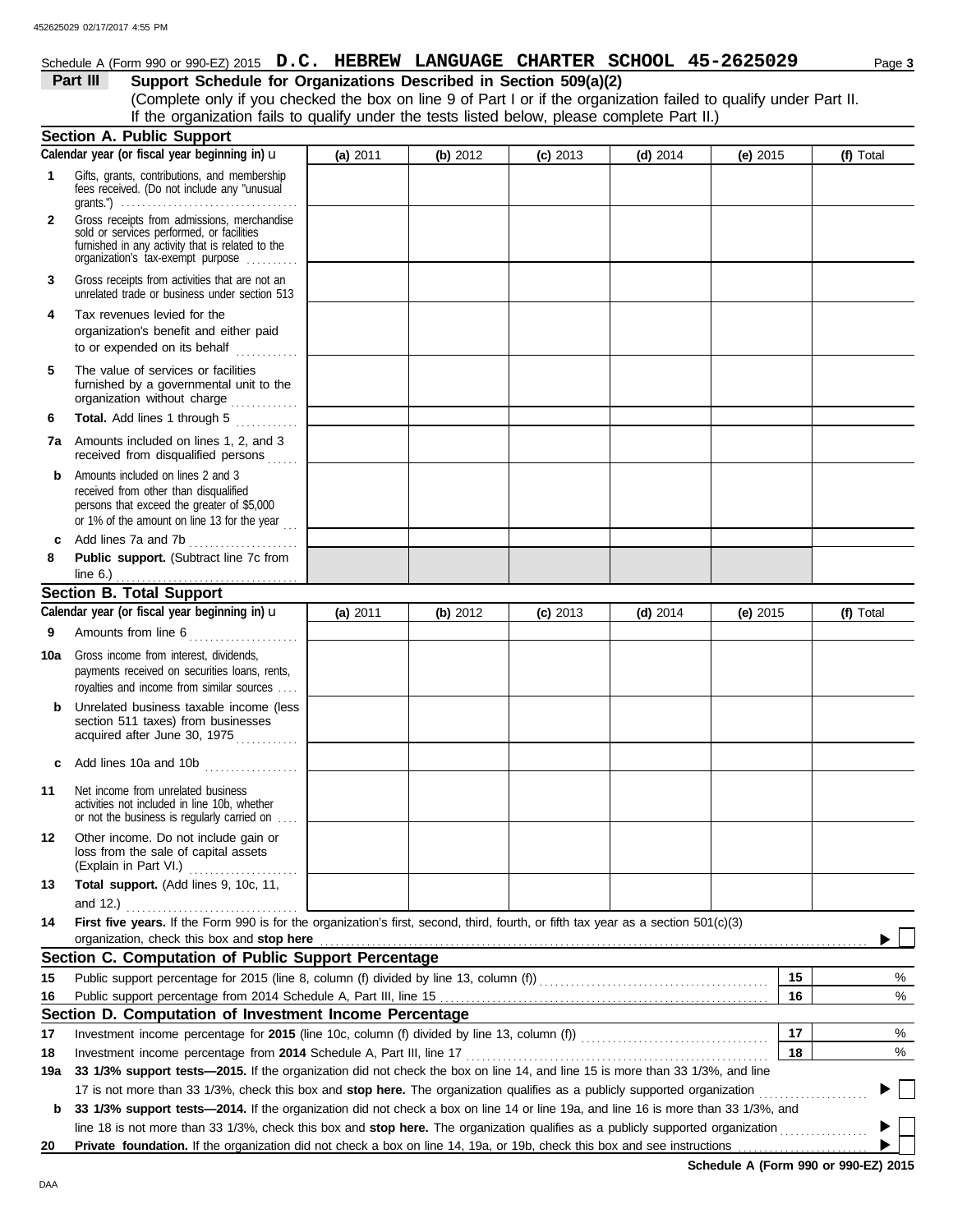|         | Schedule A (Form 990 or 990-EZ) 2015 $D.C.$ HEBREW LANGUAGE CHARTER SCHOOL 45-2625029                                      |                 |     | Page 4 |
|---------|----------------------------------------------------------------------------------------------------------------------------|-----------------|-----|--------|
| Part IV | <b>Supporting Organizations</b>                                                                                            |                 |     |        |
|         | (Complete only if you checked a box in line 11 on Part I. If you checked 11a of Part I, complete Sections A                |                 |     |        |
|         | and B. If you checked 11b of Part I, complete Sections A and C. If you checked 11c of Part I, complete                     |                 |     |        |
|         | Sections A, D, and E. If you checked 11d of Part I, complete Sections A and D, and complete Part V.)                       |                 |     |        |
|         | <b>Section A. All Supporting Organizations</b>                                                                             |                 |     |        |
|         |                                                                                                                            |                 | Yes | No     |
| 1       | Are all of the organization's supported organizations listed by name in the organization's governing                       |                 |     |        |
|         | documents? If "No," describe in Part VI how the supported organizations are designated. If designated by                   |                 |     |        |
|         | class or purpose, describe the designation. If historic and continuing relationship, explain.                              | 1               |     |        |
| 2       | Did the organization have any supported organization that does not have an IRS determination of status                     |                 |     |        |
|         | under section $509(a)(1)$ or (2)? If "Yes," explain in <b>Part VI</b> how the organization determined that the supported   |                 |     |        |
|         | organization was described in section 509(a)(1) or (2).                                                                    | $\mathbf{2}$    |     |        |
| За      | Did the organization have a supported organization described in section $501(c)(4)$ , $(5)$ , or $(6)$ ? If "Yes," answer  |                 |     |        |
|         | (b) and (c) below.                                                                                                         | 3a              |     |        |
| b       | Did the organization confirm that each supported organization qualified under section $501(c)(4)$ , $(5)$ , or $(6)$ and   |                 |     |        |
|         | satisfied the public support tests under section $509(a)(2)$ ? If "Yes," describe in <b>Part VI</b> when and how the       |                 |     |        |
|         | organization made the determination.                                                                                       | 3b              |     |        |
| c       | Did the organization ensure that all support to such organizations was used exclusively for section $170(c)(2)(B)$         |                 |     |        |
|         | purposes? If "Yes," explain in Part VI what controls the organization put in place to ensure such use.                     | 3c              |     |        |
| 4a      | Was any supported organization not organized in the United States ("foreign supported organization")? If                   |                 |     |        |
|         | "Yes," and if you checked 11a or 11b in Part I, answer (b) and (c) below.                                                  | 4a              |     |        |
| b       | Did the organization have ultimate control and discretion in deciding whether to make grants to the foreign                |                 |     |        |
|         | supported organization? If "Yes," describe in Part VI how the organization had such control and discretion                 |                 |     |        |
|         | despite being controlled or supervised by or in connection with its supported organizations.                               | 4b              |     |        |
| c       | Did the organization support any foreign supported organization that does not have an IRS determination                    |                 |     |        |
|         | under sections $501(c)(3)$ and $509(a)(1)$ or (2)? If "Yes," explain in <b>Part VI</b> what controls the organization used |                 |     |        |
|         | to ensure that all support to the foreign supported organization was used exclusively for section $170(c)(2)(B)$           |                 |     |        |
|         | purposes.                                                                                                                  | 4c              |     |        |
| 5a      | Did the organization add, substitute, or remove any supported organizations during the tax year? If "Yes,"                 |                 |     |        |
|         | answer (b) and (c) below (if applicable). Also, provide detail in Part VI, including (i) the names and EIN                 |                 |     |        |
|         | numbers of the supported organizations added, substituted, or removed; (ii) the reasons for each such action;              |                 |     |        |
|         | (iii) the authority under the organization's organizing document authorizing such action; and (iv) how the action          |                 |     |        |
|         | was accomplished (such as by amendment to the organizing document).                                                        | 5a              |     |        |
| b       | Type I or Type II only. Was any added or substituted supported organization part of a class already                        |                 |     |        |
|         | designated in the organization's organizing document?                                                                      | 5b              |     |        |
| с       | Substitutions only. Was the substitution the result of an event beyond the organization's control?                         | 5c              |     |        |
|         | Did the organization provide support (whether in the form of grants or the provision of services or facilities) to         |                 |     |        |
|         | anyone other than (i) its supported organizations, (ii) individuals that are part of the charitable class benefited        |                 |     |        |
|         | by one or more of its supported organizations, or (iii) other supporting organizations that also support or                |                 |     |        |
|         | benefit one or more of the filing organization's supported organizations? If "Yes," provide detail in Part VI.             | 6               |     |        |
| 7       | Did the organization provide a grant, loan, compensation, or other similar payment to a substantial contributor            |                 |     |        |
|         | (defined in section $4958(c)(3)(C)$ ), a family member of a substantial contributor, or a 35% controlled entity with       |                 |     |        |
|         | regard to a substantial contributor? If "Yes," complete Part I of Schedule L (Form 990 or 990-EZ).                         | 7               |     |        |
| 8       | Did the organization make a loan to a disqualified person (as defined in section 4958) not described in line 7?            |                 |     |        |
|         | If "Yes," complete Part I of Schedule L (Form 990 or 990-EZ).                                                              | 8               |     |        |
| 9а      | Was the organization controlled directly or indirectly at any time during the tax year by one or more                      |                 |     |        |
|         | disqualified persons as defined in section 4946 (other than foundation managers and organizations described                |                 |     |        |
|         | in section $509(a)(1)$ or $(2)$ ? If "Yes," provide detail in Part VI.                                                     | 9а              |     |        |
| b       | Did one or more disqualified persons (as defined in line 9a) hold a controlling interest in any entity in which            |                 |     |        |
|         | the supporting organization had an interest? If "Yes," provide detail in Part VI.                                          | 9b              |     |        |
| c       | Did a disqualified person (as defined in line 9a) have an ownership interest in, or derive any personal benefit            |                 |     |        |
|         | from, assets in which the supporting organization also had an interest? If "Yes," provide detail in Part VI.               | 9с              |     |        |
| 10a     | Was the organization subject to the excess business holdings rules of section 4943 because of section                      |                 |     |        |
|         | 4943(f) (regarding certain Type II supporting organizations, and all Type III non-functionally integrated                  |                 |     |        |
|         | supporting organizations)? If "Yes," answer 10b below.                                                                     | 10a             |     |        |
| b       | Did the organization have any excess business holdings in the tax year? (Use Schedule C, Form 4720, to                     |                 |     |        |
|         | determine whether the organization had excess business holdings.)                                                          | 10 <sub>b</sub> |     |        |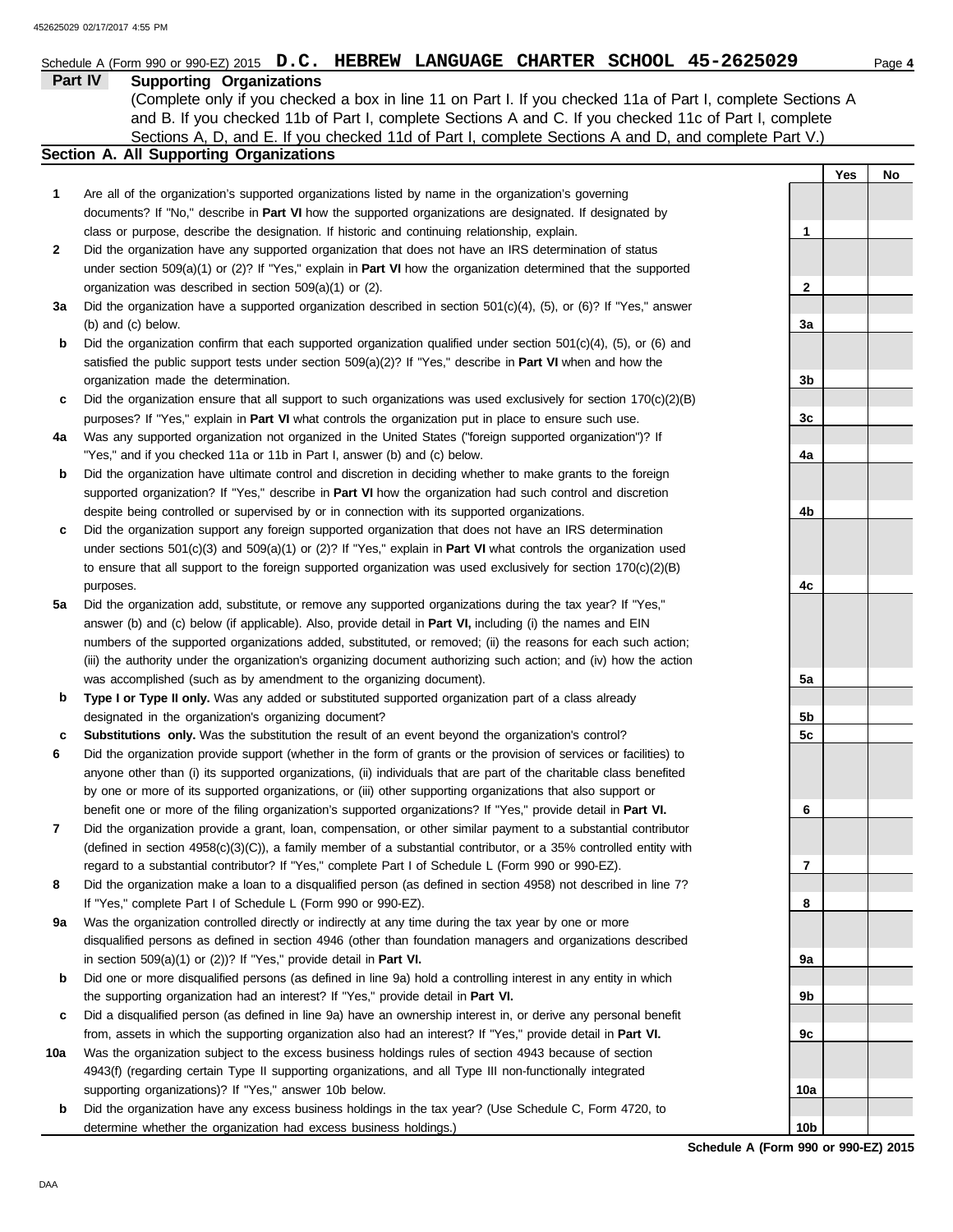| Part IV      | <b>Supporting Organizations (continued)</b>                                                                                       |                 |            |    |
|--------------|-----------------------------------------------------------------------------------------------------------------------------------|-----------------|------------|----|
|              |                                                                                                                                   |                 | Yes        | No |
| 11           | Has the organization accepted a gift or contribution from any of the following persons?                                           |                 |            |    |
| а            | A person who directly or indirectly controls, either alone or together with persons described in (b) and (c)                      |                 |            |    |
|              | below, the governing body of a supported organization?                                                                            | 11a             |            |    |
| b            | A family member of a person described in (a) above?                                                                               | 11 <sub>b</sub> |            |    |
| c            | A 35% controlled entity of a person described in (a) or (b) above? If "Yes" to a, b, or c, provide detail in Part VI.             | 11 <sub>c</sub> |            |    |
|              | <b>Section B. Type I Supporting Organizations</b>                                                                                 |                 |            |    |
|              |                                                                                                                                   |                 | <b>Yes</b> | No |
| 1            | Did the directors, trustees, or membership of one or more supported organizations have the power to                               |                 |            |    |
|              | regularly appoint or elect at least a majority of the organization's directors or trustees at all times during the                |                 |            |    |
|              | tax year? If "No," describe in Part VI how the supported organization(s) effectively operated, supervised, or                     |                 |            |    |
|              | controlled the organization's activities. If the organization had more than one supported organization,                           |                 |            |    |
|              | describe how the powers to appoint and/or remove directors or trustees were allocated among the supported                         |                 |            |    |
|              | organizations and what conditions or restrictions, if any, applied to such powers during the tax year.                            | 1               |            |    |
| 2            | Did the organization operate for the benefit of any supported organization other than the supported                               |                 |            |    |
|              | organization(s) that operated, supervised, or controlled the supporting organization? If "Yes," explain in Part                   |                 |            |    |
|              | VI how providing such benefit carried out the purposes of the supported organization(s) that operated,                            |                 |            |    |
|              | supervised, or controlled the supporting organization.                                                                            | 2               |            |    |
|              | Section C. Type II Supporting Organizations                                                                                       |                 |            |    |
|              |                                                                                                                                   |                 | Yes        |    |
|              |                                                                                                                                   |                 |            | No |
| 1            | Were a majority of the organization's directors or trustees during the tax year also a majority of the directors                  |                 |            |    |
|              | or trustees of each of the organization's supported organization(s)? If "No," describe in Part VI how control                     |                 |            |    |
|              | or management of the supporting organization was vested in the same persons that controlled or managed                            |                 |            |    |
|              | the supported organization(s).                                                                                                    | 1               |            |    |
|              | Section D. All Type III Supporting Organizations                                                                                  |                 |            |    |
|              |                                                                                                                                   |                 | Yes        | No |
| 1            | Did the organization provide to each of its supported organizations, by the last day of the fifth month of the                    |                 |            |    |
|              | organization's tax year, (i) a written notice describing the type and amount of support provided during the prior tax             |                 |            |    |
|              | year, (ii) a copy of the Form 990 that was most recently filed as of the date of notification, and (iii) copies of the            |                 |            |    |
|              | organization's governing documents in effect on the date of notification, to the extent not previously provided?                  | 1               |            |    |
| 2            | Were any of the organization's officers, directors, or trustees either (i) appointed or elected by the supported                  |                 |            |    |
|              | organization(s) or (ii) serving on the governing body of a supported organization? If "No," explain in Part VI how                |                 |            |    |
|              | the organization maintained a close and continuous working relationship with the supported organization(s).                       | 2               |            |    |
| 3            | By reason of the relationship described in (2), did the organization's supported organizations have a                             |                 |            |    |
|              | significant voice in the organization's investment policies and in directing the use of the organization's                        |                 |            |    |
|              | income or assets at all times during the tax year? If "Yes," describe in Part VI the role the organization's                      |                 |            |    |
|              | supported organizations played in this regard.                                                                                    | 3               |            |    |
|              | Section E. Type III Functionally-Integrated Supporting Organizations                                                              |                 |            |    |
| 1            | Check the box next to the method that the organization used to satisfy the Integral Part Test during the year (see instructions): |                 |            |    |
| a            | The organization satisfied the Activities Test. Complete line 2 below.                                                            |                 |            |    |
| b            | The organization is the parent of each of its supported organizations. Complete line 3 below.                                     |                 |            |    |
| C            | The organization supported a governmental entity. Describe in Part VI how you supported a government entity (see instructions).   |                 |            |    |
|              |                                                                                                                                   |                 |            |    |
| $\mathbf{z}$ | Activities Test. Answer (a) and (b) below.                                                                                        |                 | Yes        | No |
| a            | Did substantially all of the organization's activities during the tax year directly further the exempt purposes of                |                 |            |    |
|              | the supported organization(s) to which the organization was responsive? If "Yes," then in Part VI identify                        |                 |            |    |
|              | those supported organizations and explain how these activities directly furthered their exempt purposes,                          |                 |            |    |
|              | how the organization was responsive to those supported organizations, and how the organization determined                         |                 |            |    |
|              | that these activities constituted substantially all of its activities.                                                            | 2a              |            |    |
| b            | Did the activities described in (a) constitute activities that, but for the organization's involvement, one or more               |                 |            |    |
|              | of the organization's supported organization(s) would have been engaged in? If "Yes," explain in Part VI the                      |                 |            |    |
|              | reasons for the organization's position that its supported organization(s) would have engaged in these                            |                 |            |    |
|              | activities but for the organization's involvement.                                                                                | 2b              |            |    |
| 3            | Parent of Supported Organizations. Answer (a) and (b) below.                                                                      |                 |            |    |
| а            | Did the organization have the power to regularly appoint or elect a majority of the officers, directors, or                       |                 |            |    |
|              | trustees of each of the supported organizations? Provide details in Part VI.                                                      | За              |            |    |
| b            | Did the organization exercise a substantial degree of direction over the policies, programs, and activities of each               |                 |            |    |
|              | of its supported organizations? If "Yes," describe in Part VI the role played by the organization in this regard.                 | 3b              |            |    |
| DAA          | Schedule A (Form 990 or 990-EZ) 2015                                                                                              |                 |            |    |
|              |                                                                                                                                   |                 |            |    |

Schedule A (Form 990 or 990-EZ) 2015 **D.C. HEBREW LANGUAGE CHARTER SCHOOL 45-2625029** Page 5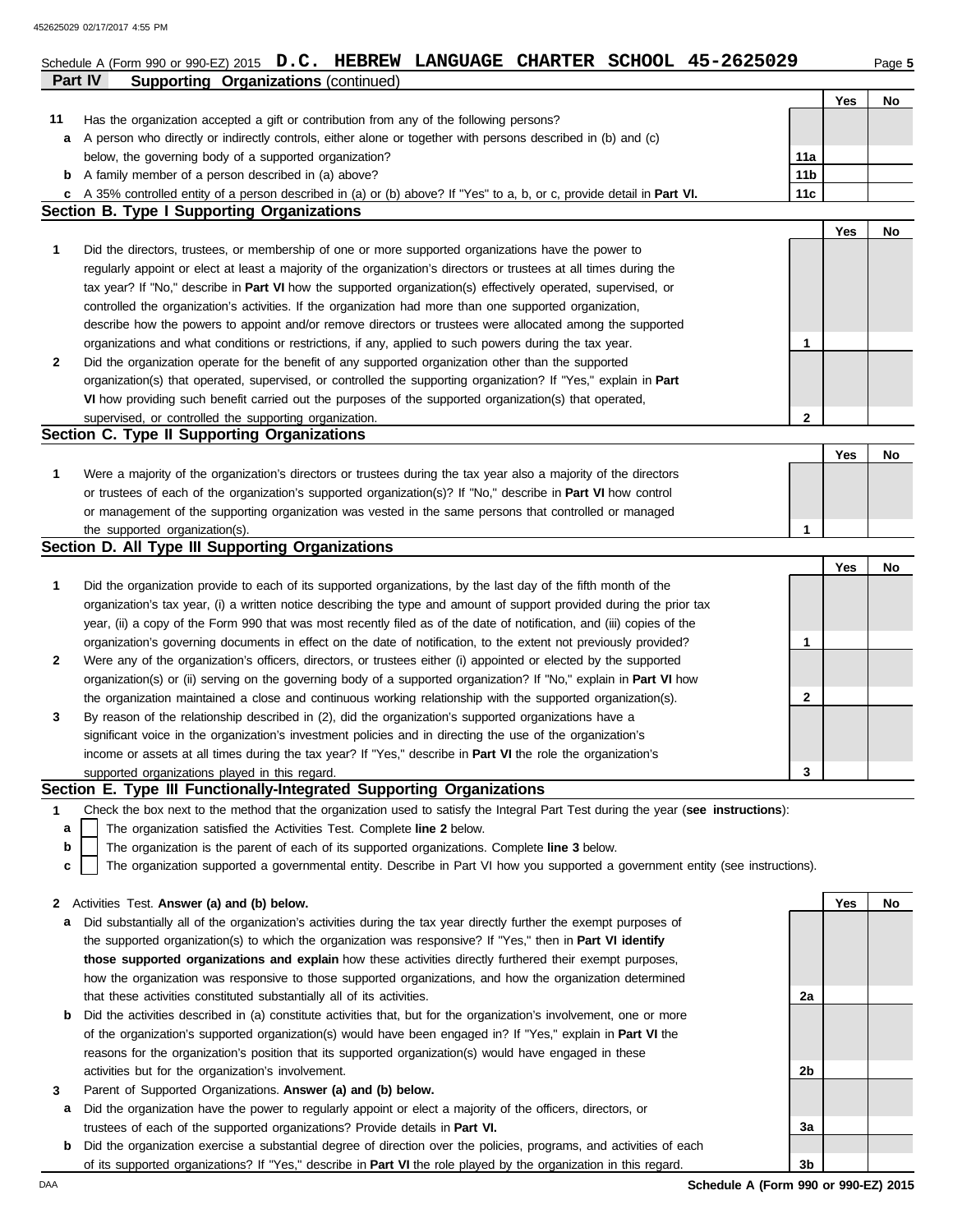**Section A - Adjusted Net Income**

|                                                                                                                                        |                |                | (Optiorial)                    |
|----------------------------------------------------------------------------------------------------------------------------------------|----------------|----------------|--------------------------------|
| Net short-term capital gain<br>1.                                                                                                      | 1              |                |                                |
| Recoveries of prior-year distributions<br>$\mathbf{2}$                                                                                 | $\mathbf{2}$   |                |                                |
| 3<br>Other gross income (see instructions)                                                                                             | 3              |                |                                |
| Add lines 1 through 3<br>4                                                                                                             | 4              |                |                                |
| 5<br>Depreciation and depletion                                                                                                        | 5              |                |                                |
| Portion of operating expenses paid or incurred for production or<br>6                                                                  |                |                |                                |
| collection of gross income or for management, conservation, or                                                                         |                |                |                                |
| maintenance of property held for production of income (see instructions)                                                               | 6              |                |                                |
| Other expenses (see instructions)<br>$\mathbf{7}$                                                                                      | 7              |                |                                |
| Adjusted Net Income (subtract lines 5, 6 and 7 from line 4)<br>8                                                                       | 8              |                |                                |
| <b>Section B - Minimum Asset Amount</b>                                                                                                |                | (A) Prior Year | (B) Current Year<br>(optional) |
| Aggregate fair market value of all non-exempt-use assets (see<br>1.                                                                    |                |                |                                |
| instructions for short tax year or assets held for part of year):                                                                      |                |                |                                |
| <b>a</b> Average monthly value of securities                                                                                           | 1a             |                |                                |
| Average monthly cash balances<br>b                                                                                                     | 1b             |                |                                |
| Fair market value of other non-exempt-use assets<br>c                                                                                  | 1 <sub>c</sub> |                |                                |
| <b>Total</b> (add lines 1a, 1b, and 1c)<br>d                                                                                           | 1d             |                |                                |
| Discount claimed for blockage or other<br>е                                                                                            |                |                |                                |
| factors (explain in detail in Part VI):                                                                                                |                |                |                                |
| Acquisition indebtedness applicable to non-exempt-use assets<br>$\mathbf{2}$                                                           | $\mathbf{2}$   |                |                                |
| Subtract line 2 from line 1d<br>3                                                                                                      | 3              |                |                                |
| Cash deemed held for exempt use. Enter 1-1/2% of line 3 (for greater amount,<br>4                                                      |                |                |                                |
| see instructions).                                                                                                                     | 4              |                |                                |
| Net value of non-exempt-use assets (subtract line 4 from line 3)<br>5.                                                                 | 5              |                |                                |
| 6<br>Multiply line 5 by .035                                                                                                           | 6              |                |                                |
| 7<br>Recoveries of prior-year distributions                                                                                            | $\overline{7}$ |                |                                |
| 8<br>Minimum Asset Amount (add line 7 to line 6)                                                                                       | 8              |                |                                |
| Section C - Distributable Amount                                                                                                       |                |                | <b>Current Year</b>            |
| Adjusted net income for prior year (from Section A, line 8, Column A)<br>$\mathbf 1$                                                   | $\mathbf{1}$   |                |                                |
| Enter 85% of line 1<br>$\mathbf{2}$                                                                                                    | $\mathbf 2$    |                |                                |
| 3<br>Minimum asset amount for prior year (from Section B, line 8, Column A)                                                            | 3              |                |                                |
| Enter greater of line 2 or line 3<br>4                                                                                                 | 4              |                |                                |
| 5<br>Income tax imposed in prior year                                                                                                  | 5              |                |                                |
| 6<br><b>Distributable Amount.</b> Subtract line 5 from line 4, unless subject to                                                       |                |                |                                |
| emergency temporary reduction (see instructions)                                                                                       | 6              |                |                                |
| 7<br>Check here if the current year is the organization's first as a non-functionally-integrated Type III supporting organization (see |                |                |                                |

instructions).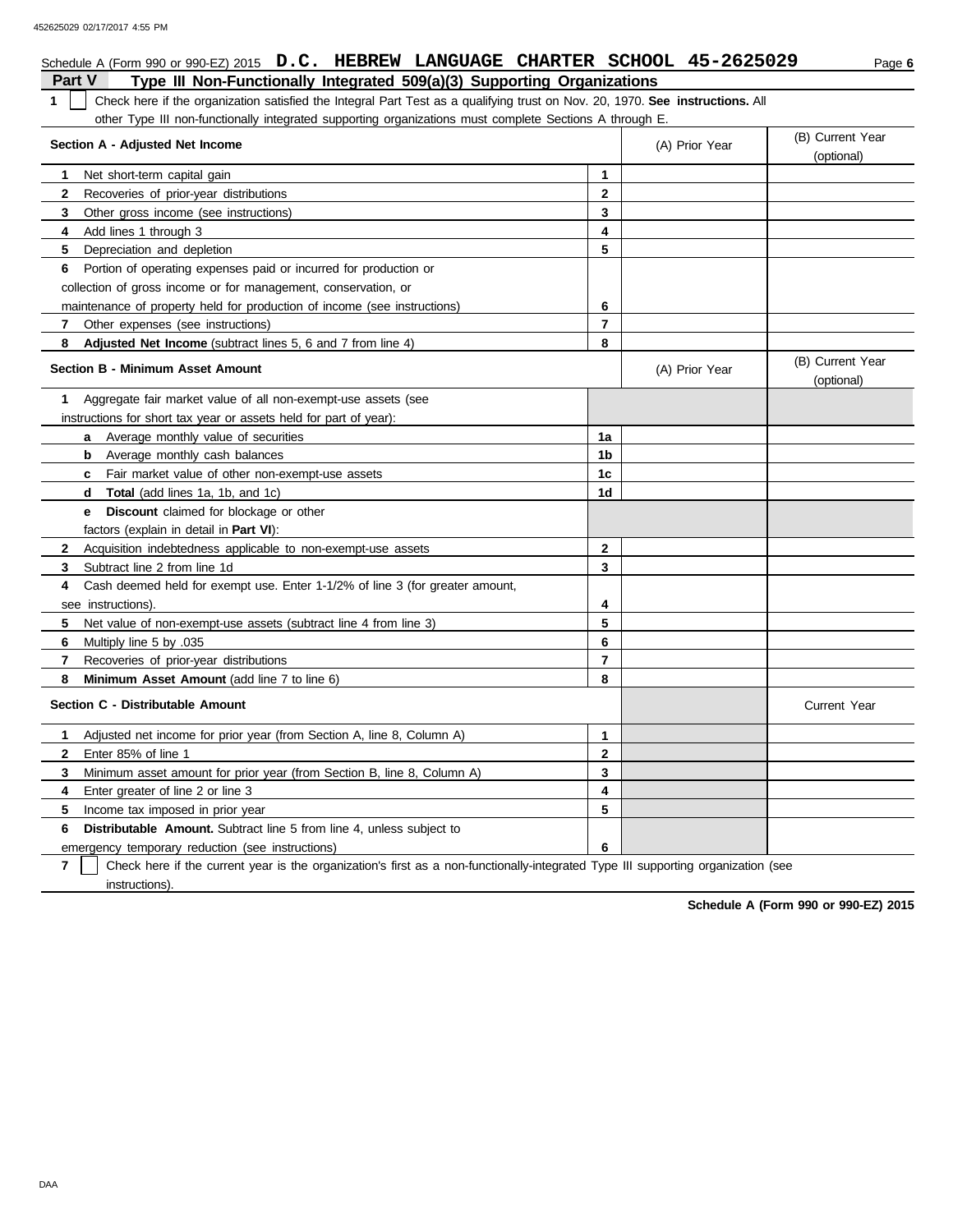452625029 02/17/2017 4:55 PM

# Schedule A (Form 990 or 990-EZ) 2015 **D.C. HEBREW LANGUAGE CHARTER SCHOOL 45-2625029** Page 7

| Part V       | Type III Non-Functionally Integrated 509(a)(3) Supporting Organizations (continued)        |                             |                           |                      |  |  |  |  |  |
|--------------|--------------------------------------------------------------------------------------------|-----------------------------|---------------------------|----------------------|--|--|--|--|--|
|              | <b>Section D - Distributions</b>                                                           |                             |                           |                      |  |  |  |  |  |
| 1            | Amounts paid to supported organizations to accomplish exempt purposes                      |                             |                           |                      |  |  |  |  |  |
| $\mathbf{2}$ | Amounts paid to perform activity that directly furthers exempt purposes of supported       |                             |                           |                      |  |  |  |  |  |
|              | organizations, in excess of income from activity                                           |                             |                           |                      |  |  |  |  |  |
| 3            | Administrative expenses paid to accomplish exempt purposes of supported organizations      |                             |                           |                      |  |  |  |  |  |
| 4            | Amounts paid to acquire exempt-use assets                                                  |                             |                           |                      |  |  |  |  |  |
| 5            | Qualified set-aside amounts (prior IRS approval required)                                  |                             |                           |                      |  |  |  |  |  |
| 6            | Other distributions (describe in Part VI). See instructions.                               |                             |                           |                      |  |  |  |  |  |
| 7            | Total annual distributions. Add lines 1 through 6.                                         |                             |                           |                      |  |  |  |  |  |
| 8            | Distributions to attentive supported organizations to which the organization is responsive |                             |                           |                      |  |  |  |  |  |
|              | (provide details in Part VI). See instructions.                                            |                             |                           |                      |  |  |  |  |  |
| 9            | Distributable amount for 2015 from Section C, line 6                                       |                             |                           |                      |  |  |  |  |  |
| 10           | Line 8 amount divided by Line 9 amount                                                     |                             |                           |                      |  |  |  |  |  |
|              |                                                                                            | (i)                         | (iii)                     | (iii)                |  |  |  |  |  |
|              | Section E - Distribution Allocations (see instructions)                                    | <b>Excess Distributions</b> | <b>Underdistributions</b> | <b>Distributable</b> |  |  |  |  |  |
|              |                                                                                            |                             | Pre-2015                  | Amount for 2015      |  |  |  |  |  |
| 1            | Distributable amount for 2015 from Section C, line 6                                       |                             |                           |                      |  |  |  |  |  |
| $\mathbf{2}$ | Underdistributions, if any, for years prior to 2015                                        |                             |                           |                      |  |  |  |  |  |
|              | (reasonable cause required-see instructions)                                               |                             |                           |                      |  |  |  |  |  |
| 3            | Excess distributions carryover, if any, to 2015:                                           |                             |                           |                      |  |  |  |  |  |
| a            |                                                                                            |                             |                           |                      |  |  |  |  |  |
| b            |                                                                                            |                             |                           |                      |  |  |  |  |  |
| c            |                                                                                            |                             |                           |                      |  |  |  |  |  |
|              |                                                                                            |                             |                           |                      |  |  |  |  |  |
|              |                                                                                            |                             |                           |                      |  |  |  |  |  |
|              | f Total of lines 3a through e                                                              |                             |                           |                      |  |  |  |  |  |
|              | g Applied to underdistributions of prior years                                             |                             |                           |                      |  |  |  |  |  |
|              | h Applied to 2015 distributable amount                                                     |                             |                           |                      |  |  |  |  |  |
|              | <i>i</i> Carryover from 2010 not applied (see instructions)                                |                             |                           |                      |  |  |  |  |  |
|              | Remainder. Subtract lines 3g, 3h, and 3i from 3f.                                          |                             |                           |                      |  |  |  |  |  |
| 4            | Distributions for 2015 from Section                                                        |                             |                           |                      |  |  |  |  |  |
|              | \$<br>D, line 7:                                                                           |                             |                           |                      |  |  |  |  |  |
|              | a Applied to underdistributions of prior years                                             |                             |                           |                      |  |  |  |  |  |
|              | <b>b</b> Applied to 2015 distributable amount                                              |                             |                           |                      |  |  |  |  |  |
|              | c Remainder. Subtract lines 4a and 4b from 4.                                              |                             |                           |                      |  |  |  |  |  |
| 5            | Remaining underdistributions for years prior to 2015, if                                   |                             |                           |                      |  |  |  |  |  |
|              | any. Subtract lines 3g and 4a from line 2 (if amount                                       |                             |                           |                      |  |  |  |  |  |
|              | greater than zero, see instructions).                                                      |                             |                           |                      |  |  |  |  |  |
| 6            | Remaining underdistributions for 2015. Subtract lines 3h                                   |                             |                           |                      |  |  |  |  |  |
|              | and 4b from line 1 (if amount greater than zero, see                                       |                             |                           |                      |  |  |  |  |  |
|              | instructions).                                                                             |                             |                           |                      |  |  |  |  |  |
| 7            | Excess distributions carryover to 2016. Add lines 3j                                       |                             |                           |                      |  |  |  |  |  |
|              | and 4c.                                                                                    |                             |                           |                      |  |  |  |  |  |
| 8            | Breakdown of line 7:                                                                       |                             |                           |                      |  |  |  |  |  |
| a            |                                                                                            |                             |                           |                      |  |  |  |  |  |
| b            |                                                                                            |                             |                           |                      |  |  |  |  |  |
|              |                                                                                            |                             |                           |                      |  |  |  |  |  |
|              |                                                                                            |                             |                           |                      |  |  |  |  |  |
|              |                                                                                            |                             |                           |                      |  |  |  |  |  |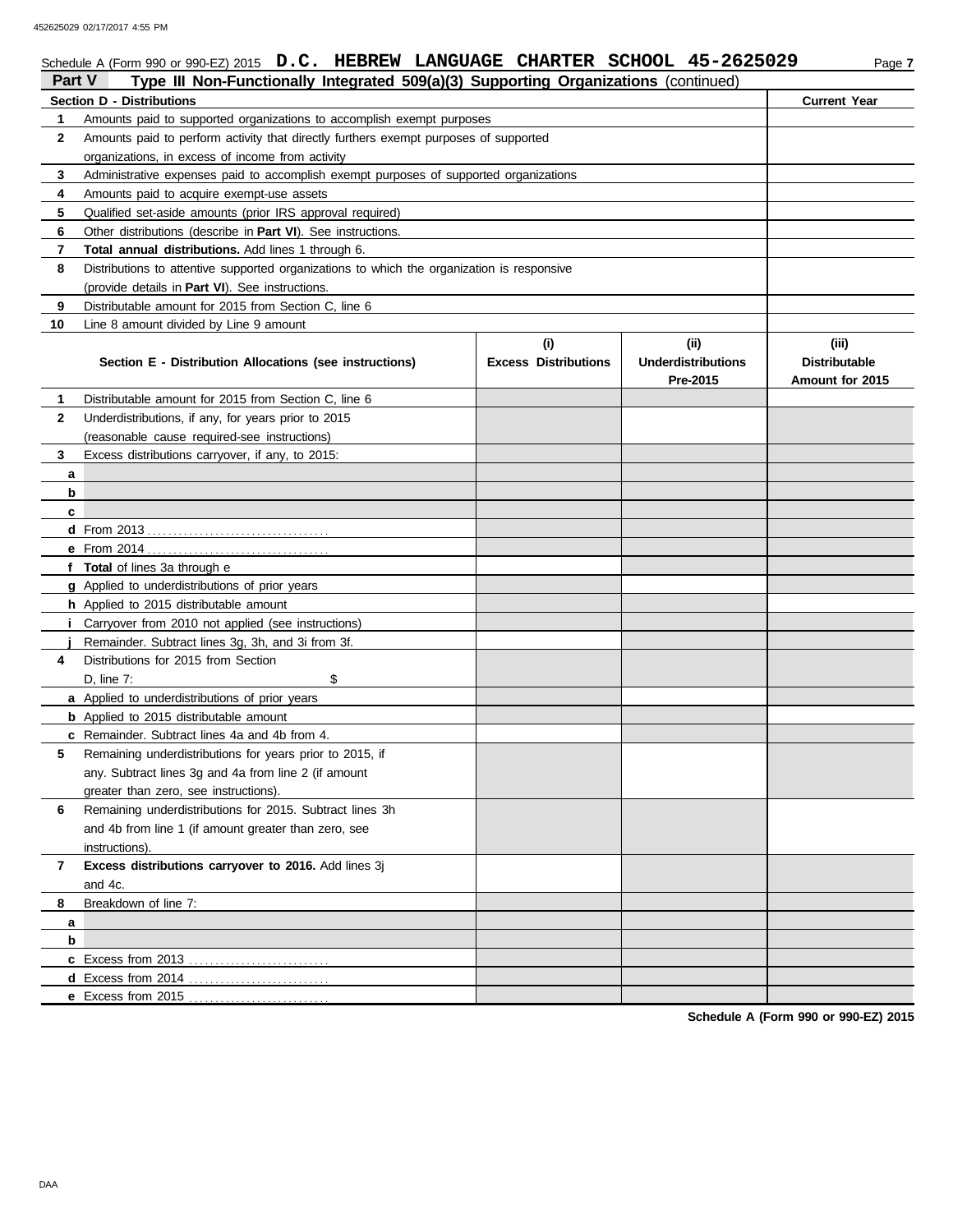|         | Schedule A (Form 990 or 990-EZ) 2015 D.C. HEBREW LANGUAGE CHARTER SCHOOL 45-2625029                                                                                                                                                                                                                                                                                                                                                                                                                                                                                                        |  | Page 8 |
|---------|--------------------------------------------------------------------------------------------------------------------------------------------------------------------------------------------------------------------------------------------------------------------------------------------------------------------------------------------------------------------------------------------------------------------------------------------------------------------------------------------------------------------------------------------------------------------------------------------|--|--------|
| Part VI | Supplemental Information. Provide the explanations required by Part II, line 10; Part II, line 17a or 17b; Part<br>III, line 12; Part IV, Section A, lines 1, 2, 3b, 3c, 4b, 4c, 5a, 6, 9a, 9b, 9c, 11a, 11b, and 11c; Part IV, Section<br>B, lines 1 and 2; Part IV, Section C, line 1; Part IV, Section D, lines 2 and 3; Part IV, Section E, lines 1c, 2a, 2b,<br>3a and 3b; Part V, line 1; Part V, Section B, line 1e; Part V, Section D, lines 5, 6, and 8; and Part V, Section E,<br>lines 2, 5, and 6. Also complete this part for any additional information. (See instructions.) |  |        |
|         |                                                                                                                                                                                                                                                                                                                                                                                                                                                                                                                                                                                            |  |        |
|         |                                                                                                                                                                                                                                                                                                                                                                                                                                                                                                                                                                                            |  |        |
|         |                                                                                                                                                                                                                                                                                                                                                                                                                                                                                                                                                                                            |  |        |
|         |                                                                                                                                                                                                                                                                                                                                                                                                                                                                                                                                                                                            |  |        |
|         |                                                                                                                                                                                                                                                                                                                                                                                                                                                                                                                                                                                            |  |        |
|         |                                                                                                                                                                                                                                                                                                                                                                                                                                                                                                                                                                                            |  |        |
|         |                                                                                                                                                                                                                                                                                                                                                                                                                                                                                                                                                                                            |  |        |
|         |                                                                                                                                                                                                                                                                                                                                                                                                                                                                                                                                                                                            |  |        |
|         |                                                                                                                                                                                                                                                                                                                                                                                                                                                                                                                                                                                            |  |        |
|         |                                                                                                                                                                                                                                                                                                                                                                                                                                                                                                                                                                                            |  |        |
|         |                                                                                                                                                                                                                                                                                                                                                                                                                                                                                                                                                                                            |  |        |
|         |                                                                                                                                                                                                                                                                                                                                                                                                                                                                                                                                                                                            |  |        |
|         |                                                                                                                                                                                                                                                                                                                                                                                                                                                                                                                                                                                            |  |        |
|         |                                                                                                                                                                                                                                                                                                                                                                                                                                                                                                                                                                                            |  |        |
|         |                                                                                                                                                                                                                                                                                                                                                                                                                                                                                                                                                                                            |  |        |
|         |                                                                                                                                                                                                                                                                                                                                                                                                                                                                                                                                                                                            |  |        |
|         |                                                                                                                                                                                                                                                                                                                                                                                                                                                                                                                                                                                            |  |        |
|         |                                                                                                                                                                                                                                                                                                                                                                                                                                                                                                                                                                                            |  |        |
|         |                                                                                                                                                                                                                                                                                                                                                                                                                                                                                                                                                                                            |  |        |
|         |                                                                                                                                                                                                                                                                                                                                                                                                                                                                                                                                                                                            |  |        |
|         |                                                                                                                                                                                                                                                                                                                                                                                                                                                                                                                                                                                            |  |        |
|         |                                                                                                                                                                                                                                                                                                                                                                                                                                                                                                                                                                                            |  |        |
|         |                                                                                                                                                                                                                                                                                                                                                                                                                                                                                                                                                                                            |  |        |
|         |                                                                                                                                                                                                                                                                                                                                                                                                                                                                                                                                                                                            |  |        |
|         |                                                                                                                                                                                                                                                                                                                                                                                                                                                                                                                                                                                            |  |        |
|         |                                                                                                                                                                                                                                                                                                                                                                                                                                                                                                                                                                                            |  |        |
|         |                                                                                                                                                                                                                                                                                                                                                                                                                                                                                                                                                                                            |  |        |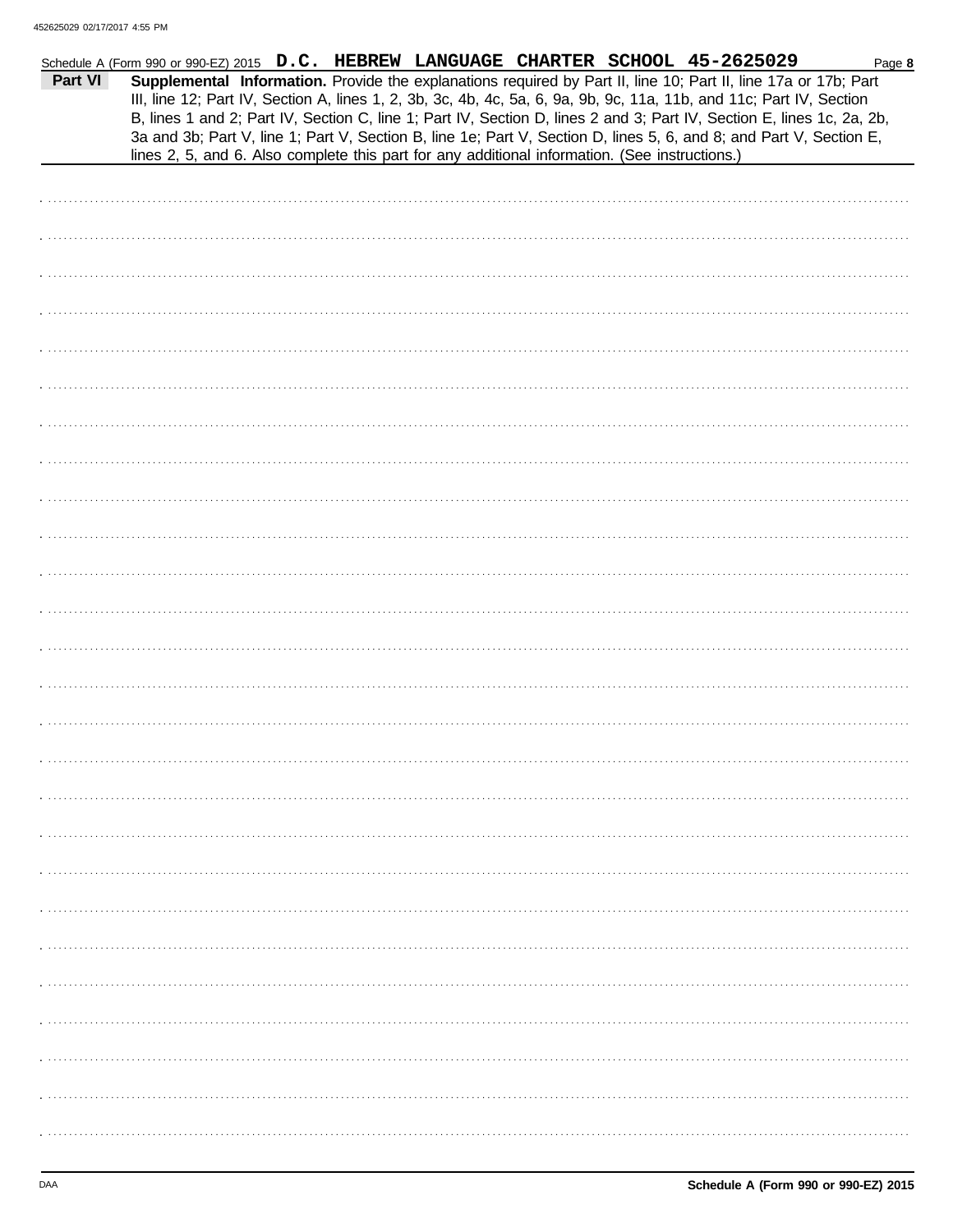| <b>Schedule B</b><br>(Form 990, 990-EZ,<br>or 990-PF)<br>Department of the Treasury<br>Internal Revenue Service | <b>Schedule of Contributors</b><br>u Attach to Form 990, Form 990-EZ, or Form 990-PF.<br>La Information about Schedule B (Form 990, 990-EZ, or 990-PF) and its instructions is at www.irs.gov/form990. |                                |  |  |  |  |
|-----------------------------------------------------------------------------------------------------------------|--------------------------------------------------------------------------------------------------------------------------------------------------------------------------------------------------------|--------------------------------|--|--|--|--|
| Name of the organization                                                                                        |                                                                                                                                                                                                        | Employer identification number |  |  |  |  |
| HEBREW LANGUAGE<br>D.C.                                                                                         | <b>CHARTER</b><br><b>SCHOOL</b>                                                                                                                                                                        | 45-2625029                     |  |  |  |  |
| Organization type (check one):                                                                                  |                                                                                                                                                                                                        |                                |  |  |  |  |
| Filers of:                                                                                                      | Section:                                                                                                                                                                                               |                                |  |  |  |  |
| Form 990 or 990-EZ                                                                                              | x <br>3<br>) (enter number) organization<br>501(c)                                                                                                                                                     |                                |  |  |  |  |
|                                                                                                                 | $4947(a)(1)$ nonexempt charitable trust not treated as a private foundation                                                                                                                            |                                |  |  |  |  |
|                                                                                                                 | 527 political organization                                                                                                                                                                             |                                |  |  |  |  |
| Form 990-PF                                                                                                     | 501(c)(3) exempt private foundation                                                                                                                                                                    |                                |  |  |  |  |
|                                                                                                                 | 4947(a)(1) nonexempt charitable trust treated as a private foundation                                                                                                                                  |                                |  |  |  |  |
|                                                                                                                 | 501(c)(3) taxable private foundation                                                                                                                                                                   |                                |  |  |  |  |

Check if your organization is covered by the **General Rule** or a **Special Rule. Note.** Only a section 501(c)(7), (8), or (10) organization can check boxes for both the General Rule and a Special Rule. See instructions.

#### **General Rule**

For an organization filing Form 990, 990-EZ, or 990-PF that received, during the year, contributions totaling \$5,000 **X** or more (in money or property) from any one contributor. Complete Parts I and II. See instructions for determining a contributor's total contributions.

#### **Special Rules**

| For an organization described in section 501(c)(3) filing Form 990 or 990-EZ that met the 33 <sup>1</sup> /3 % support test of the |
|------------------------------------------------------------------------------------------------------------------------------------|
| regulations under sections $509(a)(1)$ and $170(b)(1)(A)(vi)$ , that checked Schedule A (Form 990 or 990-EZ), Part II, line        |
| 13, 16a, or 16b, and that received from any one contributor, during the year, total contributions of the greater of (1)            |
| \$5,000 or (2) 2% of the amount on (i) Form 990, Part VIII, line 1h, or (ii) Form 990-EZ, line 1. Complete Parts I and II.         |

literary, or educational purposes, or for the prevention of cruelty to children or animals. Complete Parts I, II, and III. For an organization described in section 501(c)(7), (8), or (10) filing Form 990 or 990-EZ that received from any one contributor, during the year, total contributions of more than \$1,000 exclusively for religious, charitable, scientific,

For an organization described in section 501(c)(7), (8), or (10) filing Form 990 or 990-EZ that received from any one contributor, during the year, contributions exclusively for religious, charitable, etc., purposes, but no such contributions totaled more than \$1,000. If this box is checked, enter here the total contributions that were received during the year for an exclusively religious, charitable, etc., purpose. Do not complete any of the parts unless the **General Rule** applies to this organization because it received nonexclusively religious, charitable, etc., contributions totaling \$5,000 or more during the year . . . . . . . . . . . . . . . . . . . . . . . . . . . . . . . . . . . . . . . . . . . . . . . . . . . . . . . . . . . . . . . . . . . . . . . . . . . . . . . .

990-EZ, or 990-PF), but it **must** answer "No" on Part IV, line 2, of its Form 990; or check the box on line H of its Form 990-EZ or on its Form 990-PF, Part I, line 2, to certify that it does not meet the filing requirements of Schedule B (Form 990, 990-EZ, or 990-PF). **Caution.** An organization that is not covered by the General Rule and/or the Special Rules does not file Schedule B (Form 990,

**For Paperwork Reduction Act Notice, see the Instructions for Form 990, 990-EZ, or 990-PF.**

\$ . . . . . . . . . . . . . . . . . . . . . . . . . . .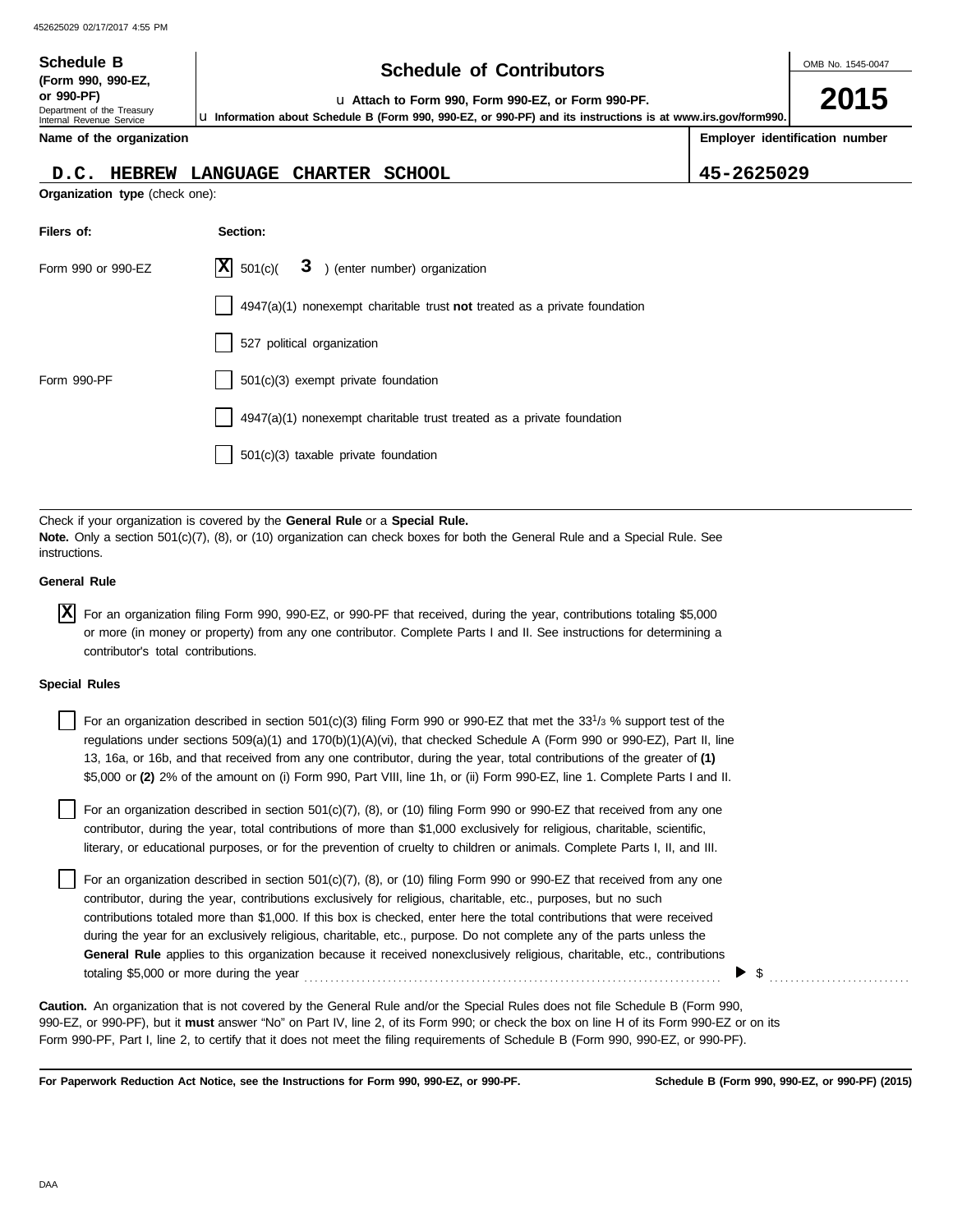| Schedule B (Form 990, 990-EZ, or 990-PF) (2015) | PAGE 1 OF  |  | Page 2                                |
|-------------------------------------------------|------------|--|---------------------------------------|
| Name of organization                            |            |  | <b>Employer identification number</b> |
| D.C. HEBREW LANGUAGE CHARTER SCHOOL             | 45-2625029 |  |                                       |

**Part I Contributors** (see instructions). Use duplicate copies of Part I if additional space is needed.

| (a) | (b)                                                                                                | (c)                              | (d)                                                                                          |
|-----|----------------------------------------------------------------------------------------------------|----------------------------------|----------------------------------------------------------------------------------------------|
| No. | Name, address, and ZIP + 4                                                                         | <b>Total contributions</b>       | Type of contribution                                                                         |
| 1   | OFFICE OF THE SUPERINTENDENT OF EDUC<br>810 1ST ST, NE, 9TH FLOOR<br>DC 20002<br><b>WASHINGTON</b> | 143,995<br>$\frac{1}{2}$         | х<br>Person<br>Payroll<br><b>Noncash</b><br>(Complete Part II for<br>noncash contributions.) |
| (a) | (b)                                                                                                | (c)                              | (d)                                                                                          |
| No. | Name, address, and ZIP + 4                                                                         | <b>Total contributions</b>       | Type of contribution                                                                         |
| 2   | HEBREW CHARTER SCHOOL CENTER<br>729 SEVENTH AVENUE, 9TH FLOOR<br>NEW YORK<br>NY 10019              | 250,000<br>\$                    | х<br>Person<br>Payroll<br><b>Noncash</b><br>(Complete Part II for<br>noncash contributions.) |
| (a) | (b)                                                                                                | (c)                              | (d)                                                                                          |
| No. | Name, address, and ZIP + 4                                                                         | <b>Total contributions</b>       | Type of contribution                                                                         |
| 3   | EMANUEL J FRIEDMAN PHILANTHROPIES<br>1255 25TH STREET NW, NO 1027<br>DC 20037<br><b>WASHINGTON</b> | 215,000<br>\$                    | х<br>Person<br>Payroll<br><b>Noncash</b><br>(Complete Part II for<br>noncash contributions.) |
|     |                                                                                                    |                                  |                                                                                              |
| (a) | (b)                                                                                                | (c)                              | (d)                                                                                          |
| No. | Name, address, and ZIP + 4                                                                         | <b>Total contributions</b>       | Type of contribution                                                                         |
|     |                                                                                                    | $\updownarrow$                   | Person<br>Payroll<br>Noncash<br>(Complete Part II for<br>noncash contributions.)             |
| (a) | (b)                                                                                                | (c)                              | (d)                                                                                          |
| No. | Name, address, and ZIP + 4                                                                         |                                  | Type of contribution                                                                         |
| .   |                                                                                                    | <b>Total contributions</b><br>\$ | Person<br>Payroll<br>Noncash<br>(Complete Part II for<br>noncash contributions.)             |
| (a) | (b)                                                                                                | (c)                              | (d)                                                                                          |
| No. | Name, address, and ZIP + 4                                                                         | <b>Total contributions</b>       | Type of contribution                                                                         |

**Schedule B (Form 990, 990-EZ, or 990-PF) (2015)**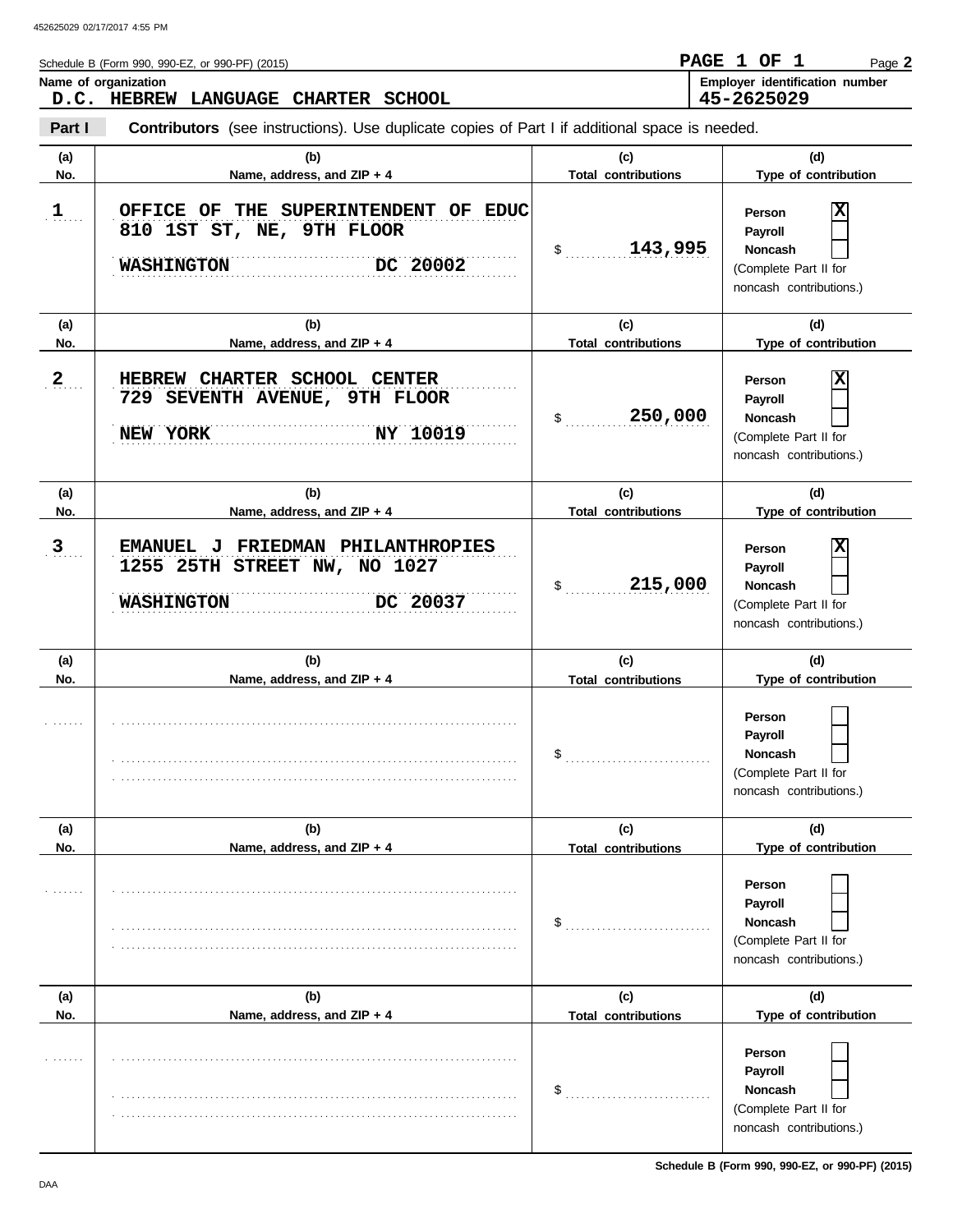**(Form 990)**

Department of the Treasury Internal Revenue Service

# **SCHEDULE D Supplemental Financial Statements**

**Part IV, line 6, 7, 8, 9, 10, 11a, 11b, 11c, 11d, 11e, 11f, 12a, or 12b.** u **Complete if the organization answered "Yes" on Form 990,**

u **Attach to Form 990.**  u **Information about Schedule D (Form 990) and its instructions is at www.irs.gov/form990.**

**Inspection**

**2015**

**Open to Public**

OMB No. 1545-0047

|              | Name of the organization                                                                                                                                                              |                                                    | Employer identification number |                                                      |
|--------------|---------------------------------------------------------------------------------------------------------------------------------------------------------------------------------------|----------------------------------------------------|--------------------------------|------------------------------------------------------|
|              | D.C.<br>HEBREW LANGUAGE CHARTER SCHOOL                                                                                                                                                |                                                    | 45-2625029                     |                                                      |
|              | Organizations Maintaining Donor Advised Funds or Other Similar Funds or Accounts.<br>Part I<br>Complete if the organization answered "Yes" on Form 990, Part IV, line 6.              |                                                    |                                |                                                      |
|              |                                                                                                                                                                                       | (a) Donor advised funds                            |                                | (b) Funds and other accounts                         |
| 1            |                                                                                                                                                                                       |                                                    |                                |                                                      |
| 2            | Aggregate value of contributions to (during year)                                                                                                                                     |                                                    |                                |                                                      |
| 3            |                                                                                                                                                                                       |                                                    |                                |                                                      |
| 4            |                                                                                                                                                                                       |                                                    |                                |                                                      |
| 5            | Did the organization inform all donors and donor advisors in writing that the assets held in donor advised                                                                            |                                                    |                                |                                                      |
|              |                                                                                                                                                                                       |                                                    |                                | Yes<br>No                                            |
| 6            | Did the organization inform all grantees, donors, and donor advisors in writing that grant funds can be used                                                                          |                                                    |                                |                                                      |
|              | only for charitable purposes and not for the benefit of the donor or donor advisor, or for any other purpose                                                                          |                                                    |                                |                                                      |
|              |                                                                                                                                                                                       |                                                    |                                | Yes<br>No                                            |
|              | Part II<br><b>Conservation Easements.</b><br>Complete if the organization answered "Yes" on Form 990, Part IV, line 7.                                                                |                                                    |                                |                                                      |
| 1            | Purpose(s) of conservation easements held by the organization (check all that apply).                                                                                                 |                                                    |                                |                                                      |
|              | Preservation of land for public use (e.g., recreation or education)                                                                                                                   | Preservation of a historically important land area |                                |                                                      |
|              | Protection of natural habitat                                                                                                                                                         | Preservation of a certified historic structure     |                                |                                                      |
|              | Preservation of open space                                                                                                                                                            |                                                    |                                |                                                      |
| $\mathbf{2}$ | Complete lines 2a through 2d if the organization held a qualified conservation contribution in the form of a conservation                                                             |                                                    |                                |                                                      |
|              | easement on the last day of the tax year.                                                                                                                                             |                                                    |                                | Held at the End of the Tax Year                      |
| a            |                                                                                                                                                                                       |                                                    | 2a                             |                                                      |
| b            |                                                                                                                                                                                       |                                                    | 2b                             |                                                      |
|              | Number of conservation easements on a certified historic structure included in (a) [[[[[[[[[[[[[[[[[[[[[[[[[]]]]]]]                                                                   |                                                    | 2c                             |                                                      |
| d            | Number of conservation easements included in (c) acquired after 8/17/06, and not on a                                                                                                 |                                                    | 2d                             |                                                      |
| 3            | Number of conservation easements modified, transferred, released, extinguished, or terminated by the organization during the                                                          |                                                    |                                |                                                      |
|              | tax year $\mathbf u$                                                                                                                                                                  |                                                    |                                |                                                      |
|              | Number of states where property subject to conservation easement is located $\mathbf u$                                                                                               |                                                    |                                |                                                      |
| 5            | Does the organization have a written policy regarding the periodic monitoring, inspection, handling of                                                                                |                                                    |                                |                                                      |
|              |                                                                                                                                                                                       |                                                    |                                | Yes<br>No                                            |
| 6            | Staff and volunteer hours devoted to monitoring, inspecting, handling of violations, and enforcing conservation easements during the year                                             |                                                    |                                |                                                      |
|              |                                                                                                                                                                                       |                                                    |                                |                                                      |
| 7            | Amount of expenses incurred in monitoring, inspecting, handling of violations, and enforcing conservation easements during the year                                                   |                                                    |                                |                                                      |
|              | u\$                                                                                                                                                                                   |                                                    |                                |                                                      |
|              | Does each conservation easement reported on line $2(d)$ above satisfy the requirements of section $170(h)(4)(B)(i)$                                                                   |                                                    |                                |                                                      |
|              |                                                                                                                                                                                       |                                                    |                                | No<br>Yes                                            |
| 9            | In Part XIII, describe how the organization reports conservation easements in its revenue and expense statement, and                                                                  |                                                    |                                |                                                      |
|              | balance sheet, and include, if applicable, the text of the footnote to the organization's financial statements that describes the                                                     |                                                    |                                |                                                      |
|              | organization's accounting for conservation easements.                                                                                                                                 |                                                    |                                |                                                      |
|              | Organizations Maintaining Collections of Art, Historical Treasures, or Other Similar Assets.<br>Part III<br>Complete if the organization answered "Yes" on Form 990, Part IV, line 8. |                                                    |                                |                                                      |
|              | 1a If the organization elected, as permitted under SFAS 116 (ASC 958), not to report in its revenue statement and balance sheet                                                       |                                                    |                                |                                                      |
|              | works of art, historical treasures, or other similar assets held for public exhibition, education, or research in furtherance of                                                      |                                                    |                                |                                                      |
|              | public service, provide, in Part XIII, the text of the footnote to its financial statements that describes these items.                                                               |                                                    |                                |                                                      |
|              | <b>b</b> If the organization elected, as permitted under SFAS 116 (ASC 958), to report in its revenue statement and balance sheet                                                     |                                                    |                                |                                                      |
|              | works of art, historical treasures, or other similar assets held for public exhibition, education, or research in furtherance of                                                      |                                                    |                                |                                                      |
|              | public service, provide the following amounts relating to these items:                                                                                                                |                                                    |                                |                                                      |
|              |                                                                                                                                                                                       |                                                    |                                |                                                      |
|              |                                                                                                                                                                                       |                                                    |                                | $\mathbf{u}$ \$                                      |
| $\mathbf{2}$ | If the organization received or held works of art, historical treasures, or other similar assets for financial gain, provide the                                                      |                                                    |                                |                                                      |
|              | following amounts required to be reported under SFAS 116 (ASC 958) relating to these items:                                                                                           |                                                    |                                |                                                      |
| а            |                                                                                                                                                                                       |                                                    | u \$                           | <u> 1986 - Johann Stoff, Amerikaansk politiker (</u> |
|              |                                                                                                                                                                                       |                                                    |                                |                                                      |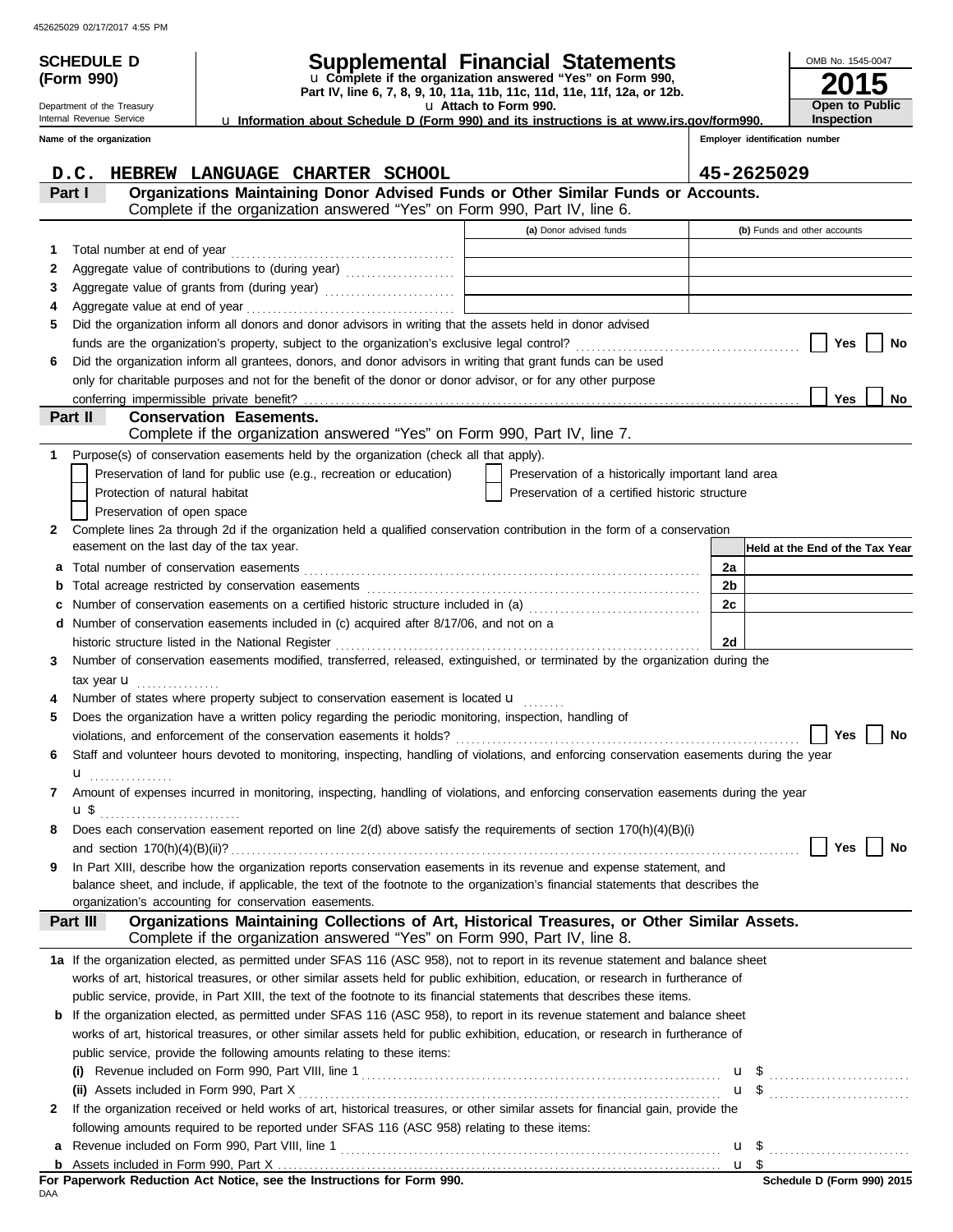| Schedule D (Form 990) 2015 D.C. HEBREW LANGUAGE CHARTER SCHOOL 45-2625029                                                                                                      |                                                                                                                                                                                                                                         |                           |                    |                      | Page 2              |  |  |  |  |  |
|--------------------------------------------------------------------------------------------------------------------------------------------------------------------------------|-----------------------------------------------------------------------------------------------------------------------------------------------------------------------------------------------------------------------------------------|---------------------------|--------------------|----------------------|---------------------|--|--|--|--|--|
| Organizations Maintaining Collections of Art, Historical Treasures, or Other Similar Assets (continued)<br>Part III                                                            |                                                                                                                                                                                                                                         |                           |                    |                      |                     |  |  |  |  |  |
| 3 Using the organization's acquisition, accession, and other records, check any of the following that are a significant use of its<br>collection items (check all that apply): |                                                                                                                                                                                                                                         |                           |                    |                      |                     |  |  |  |  |  |
| Public exhibition<br>a                                                                                                                                                         | d                                                                                                                                                                                                                                       | Loan or exchange programs |                    |                      |                     |  |  |  |  |  |
| Scholarly research<br>b                                                                                                                                                        | е                                                                                                                                                                                                                                       |                           |                    |                      |                     |  |  |  |  |  |
| Preservation for future generations<br>c                                                                                                                                       |                                                                                                                                                                                                                                         |                           |                    |                      |                     |  |  |  |  |  |
| Provide a description of the organization's collections and explain how they further the organization's exempt purpose in Part                                                 |                                                                                                                                                                                                                                         |                           |                    |                      |                     |  |  |  |  |  |
| XIII.                                                                                                                                                                          |                                                                                                                                                                                                                                         |                           |                    |                      |                     |  |  |  |  |  |
| During the year, did the organization solicit or receive donations of art, historical treasures, or other similar<br>5.                                                        |                                                                                                                                                                                                                                         |                           |                    |                      |                     |  |  |  |  |  |
|                                                                                                                                                                                |                                                                                                                                                                                                                                         |                           |                    |                      | <b>Yes</b><br>No    |  |  |  |  |  |
| Part IV<br><b>Escrow and Custodial Arrangements.</b>                                                                                                                           |                                                                                                                                                                                                                                         |                           |                    |                      |                     |  |  |  |  |  |
| Complete if the organization answered "Yes" on Form 990, Part IV, line 9, or reported an amount on Form<br>990, Part X, line 21.                                               |                                                                                                                                                                                                                                         |                           |                    |                      |                     |  |  |  |  |  |
| 1a Is the organization an agent, trustee, custodian or other intermediary for contributions or other assets not                                                                |                                                                                                                                                                                                                                         |                           |                    |                      |                     |  |  |  |  |  |
| included on Form 990, Part X?                                                                                                                                                  |                                                                                                                                                                                                                                         |                           |                    |                      | Yes<br>No           |  |  |  |  |  |
| <b>b</b> If "Yes," explain the arrangement in Part XIII and complete the following table:                                                                                      |                                                                                                                                                                                                                                         |                           |                    |                      |                     |  |  |  |  |  |
|                                                                                                                                                                                |                                                                                                                                                                                                                                         |                           |                    |                      | Amount              |  |  |  |  |  |
| c Beginning balance                                                                                                                                                            |                                                                                                                                                                                                                                         |                           |                    | 1c                   |                     |  |  |  |  |  |
|                                                                                                                                                                                |                                                                                                                                                                                                                                         |                           |                    | 1 <sub>d</sub>       |                     |  |  |  |  |  |
|                                                                                                                                                                                |                                                                                                                                                                                                                                         |                           |                    | 1e                   |                     |  |  |  |  |  |
|                                                                                                                                                                                |                                                                                                                                                                                                                                         |                           |                    | 1f                   |                     |  |  |  |  |  |
| 2a Did the organization include an amount on Form 990, Part X, line 21, for escrow or custodial account liability?                                                             |                                                                                                                                                                                                                                         |                           |                    |                      | <b>Yes</b><br>No    |  |  |  |  |  |
| Part V                                                                                                                                                                         |                                                                                                                                                                                                                                         |                           |                    |                      |                     |  |  |  |  |  |
| <b>Endowment Funds.</b><br>Complete if the organization answered "Yes" on Form 990, Part IV, line 10.                                                                          |                                                                                                                                                                                                                                         |                           |                    |                      |                     |  |  |  |  |  |
|                                                                                                                                                                                | (a) Current year                                                                                                                                                                                                                        | (b) Prior year            | (c) Two years back | (d) Three years back | (e) Four years back |  |  |  |  |  |
|                                                                                                                                                                                |                                                                                                                                                                                                                                         |                           |                    |                      |                     |  |  |  |  |  |
| 1a Beginning of year balance                                                                                                                                                   |                                                                                                                                                                                                                                         |                           |                    |                      |                     |  |  |  |  |  |
| <b>b</b> Contributions <b>contributions</b>                                                                                                                                    |                                                                                                                                                                                                                                         |                           |                    |                      |                     |  |  |  |  |  |
| Net investment earnings, gains, and<br>c                                                                                                                                       |                                                                                                                                                                                                                                         |                           |                    |                      |                     |  |  |  |  |  |
| losses                                                                                                                                                                         |                                                                                                                                                                                                                                         |                           |                    |                      |                     |  |  |  |  |  |
| <b>d</b> Grants or scholarships<br>.                                                                                                                                           |                                                                                                                                                                                                                                         |                           |                    |                      |                     |  |  |  |  |  |
| e Other expenditures for facilities and                                                                                                                                        |                                                                                                                                                                                                                                         |                           |                    |                      |                     |  |  |  |  |  |
| programs $\Box$                                                                                                                                                                |                                                                                                                                                                                                                                         |                           |                    |                      |                     |  |  |  |  |  |
|                                                                                                                                                                                | <u> 1990 - Jan James Barnett, politik e</u> ta eta erresta eta erresta eta erresta eta erresta eta erresta eta erresta<br>Eta erresta eta erresta eta erresta eta erresta eta erresta eta erresta eta erresta eta erresta eta erresta e |                           |                    |                      |                     |  |  |  |  |  |
| End of year balance <i>[[[[[[[[[[[[[[[[[[[[[[[[[[[[[]]]]</i> ]]                                                                                                                |                                                                                                                                                                                                                                         |                           |                    |                      |                     |  |  |  |  |  |
| Provide the estimated percentage of the current year end balance (line 1g, column (a)) held as:                                                                                |                                                                                                                                                                                                                                         |                           |                    |                      |                     |  |  |  |  |  |
| Board designated or quasi-endowment <b>u</b> %                                                                                                                                 |                                                                                                                                                                                                                                         |                           |                    |                      |                     |  |  |  |  |  |
| <b>b</b> Permanent endowment $\mathbf{u}$ %<br>Temporarily restricted endowment <b>u</b>                                                                                       | %                                                                                                                                                                                                                                       |                           |                    |                      |                     |  |  |  |  |  |
| c<br>The percentages on lines 2a, 2b, and 2c should equal 100%.                                                                                                                |                                                                                                                                                                                                                                         |                           |                    |                      |                     |  |  |  |  |  |
|                                                                                                                                                                                |                                                                                                                                                                                                                                         |                           |                    |                      |                     |  |  |  |  |  |
| 3a Are there endowment funds not in the possession of the organization that are held and administered for the<br>organization by:                                              |                                                                                                                                                                                                                                         |                           |                    |                      | Yes<br>No           |  |  |  |  |  |
|                                                                                                                                                                                |                                                                                                                                                                                                                                         |                           |                    |                      | 3a(i)               |  |  |  |  |  |
| (ii) related organizations                                                                                                                                                     |                                                                                                                                                                                                                                         |                           |                    |                      | 3a(ii)              |  |  |  |  |  |
|                                                                                                                                                                                |                                                                                                                                                                                                                                         |                           |                    |                      | 3 <sub>b</sub>      |  |  |  |  |  |
| Describe in Part XIII the intended uses of the organization's endowment funds.                                                                                                 |                                                                                                                                                                                                                                         |                           |                    |                      |                     |  |  |  |  |  |
| Part VI<br>Land, Buildings, and Equipment.                                                                                                                                     |                                                                                                                                                                                                                                         |                           |                    |                      |                     |  |  |  |  |  |
| Complete if the organization answered "Yes" on Form 990, Part IV, line 11a. See Form 990, Part X, line 10.                                                                     |                                                                                                                                                                                                                                         |                           |                    |                      |                     |  |  |  |  |  |
| Description of property                                                                                                                                                        | (a) Cost or other basis                                                                                                                                                                                                                 | (b) Cost or other basis   |                    | (c) Accumulated      | (d) Book value      |  |  |  |  |  |
|                                                                                                                                                                                | (investment)                                                                                                                                                                                                                            | (other)                   |                    | depreciation         |                     |  |  |  |  |  |
| 1a Land                                                                                                                                                                        |                                                                                                                                                                                                                                         |                           |                    |                      |                     |  |  |  |  |  |
|                                                                                                                                                                                |                                                                                                                                                                                                                                         |                           |                    |                      |                     |  |  |  |  |  |
| c Leasehold improvements                                                                                                                                                       |                                                                                                                                                                                                                                         |                           | 97,347             | 32,680               | 64,667              |  |  |  |  |  |
|                                                                                                                                                                                |                                                                                                                                                                                                                                         |                           | 153,455            | 84,725               | 68,730              |  |  |  |  |  |
|                                                                                                                                                                                |                                                                                                                                                                                                                                         |                           |                    |                      |                     |  |  |  |  |  |
|                                                                                                                                                                                |                                                                                                                                                                                                                                         |                           |                    |                      | 133,397             |  |  |  |  |  |

**Schedule D (Form 990) 2015**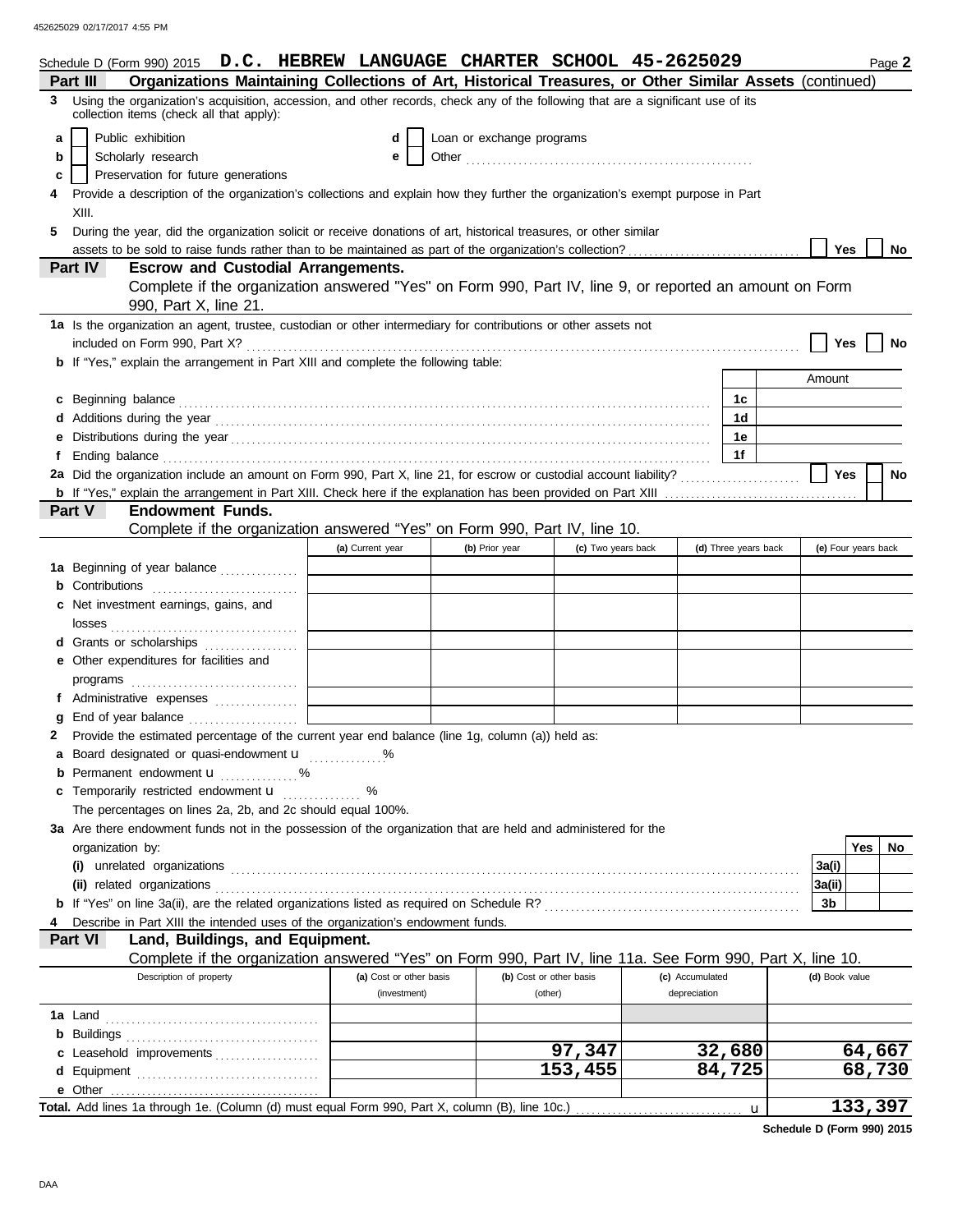|                                           | Schedule D (Form 990) 2015 D.C. HEBREW LANGUAGE CHARTER SCHOOL 45-2625029                                  |                |                   |                                                              | Page 3         |
|-------------------------------------------|------------------------------------------------------------------------------------------------------------|----------------|-------------------|--------------------------------------------------------------|----------------|
| Part VII                                  | <b>Investments-Other Securities.</b>                                                                       |                |                   |                                                              |                |
|                                           | Complete if the organization answered "Yes" on Form 990, Part IV, line 11b. See Form 990, Part X, line 12. |                |                   |                                                              |                |
|                                           | (a) Description of security or category<br>(including name of security)                                    | (b) Book value |                   | (c) Method of valuation:<br>Cost or end-of-year market value |                |
| (1) Financial derivatives                 |                                                                                                            |                |                   |                                                              |                |
|                                           |                                                                                                            |                |                   |                                                              |                |
| $(3)$ Other                               |                                                                                                            |                |                   |                                                              |                |
| (A)                                       |                                                                                                            |                |                   |                                                              |                |
| (B)                                       |                                                                                                            |                |                   |                                                              |                |
| (C)                                       |                                                                                                            |                |                   |                                                              |                |
| (D)                                       |                                                                                                            |                |                   |                                                              |                |
| (E)                                       |                                                                                                            |                |                   |                                                              |                |
| (F)                                       |                                                                                                            |                |                   |                                                              |                |
| (G)                                       |                                                                                                            |                |                   |                                                              |                |
| (H)                                       |                                                                                                            |                |                   |                                                              |                |
|                                           | Total. (Column (b) must equal Form 990, Part X, col. (B) line 12.) u                                       |                |                   |                                                              |                |
| Part VIII                                 | Investments-Program Related.                                                                               |                |                   |                                                              |                |
|                                           | Complete if the organization answered "Yes" on Form 990, Part IV, line 11c. See Form 990, Part X, line 13. |                |                   |                                                              |                |
|                                           | (a) Description of investment                                                                              | (b) Book value |                   | (c) Method of valuation:<br>Cost or end-of-year market value |                |
|                                           |                                                                                                            |                |                   |                                                              |                |
| (1)<br>(2)                                |                                                                                                            |                |                   |                                                              |                |
| (3)                                       |                                                                                                            |                |                   |                                                              |                |
| (4)                                       |                                                                                                            |                |                   |                                                              |                |
| (5)                                       |                                                                                                            |                |                   |                                                              |                |
| (6)                                       |                                                                                                            |                |                   |                                                              |                |
| (7)                                       |                                                                                                            |                |                   |                                                              |                |
| (8)                                       |                                                                                                            |                |                   |                                                              |                |
| (9)                                       |                                                                                                            |                |                   |                                                              |                |
|                                           | Total. (Column (b) must equal Form 990, Part X, col. (B) line 13.) u                                       |                |                   |                                                              |                |
| Part IX                                   | Other Assets.                                                                                              |                |                   |                                                              |                |
|                                           | Complete if the organization answered "Yes" on Form 990, Part IV, line 11d. See Form 990, Part X, line 15. |                |                   |                                                              |                |
|                                           | (a) Description                                                                                            |                |                   |                                                              | (b) Book value |
| (1)                                       | <b>DEPOSITS</b>                                                                                            |                |                   |                                                              | 68,093         |
| (2)                                       |                                                                                                            |                |                   |                                                              |                |
| (3)<br>(4)                                |                                                                                                            |                |                   |                                                              |                |
| (5)                                       |                                                                                                            |                |                   |                                                              |                |
| (6)                                       |                                                                                                            |                |                   |                                                              |                |
| (7)                                       |                                                                                                            |                |                   |                                                              |                |
| (8)                                       |                                                                                                            |                |                   |                                                              |                |
| (9)                                       |                                                                                                            |                |                   |                                                              |                |
|                                           | Total. (Column (b) must equal Form 990, Part X, col. (B) line 15.)                                         |                |                   | u                                                            | 68,093         |
| Part X                                    | Other Liabilities.                                                                                         |                |                   |                                                              |                |
|                                           | Complete if the organization answered "Yes" on Form 990, Part IV, line 11e or 11f. See Form 990, Part X,   |                |                   |                                                              |                |
|                                           | line 25.                                                                                                   |                |                   |                                                              |                |
| 1.                                        | (a) Description of liability                                                                               | (b) Book value |                   |                                                              |                |
| (1)                                       | Federal income taxes                                                                                       |                |                   |                                                              |                |
| <b>DEFERRED</b><br>(2)<br><b>SUBLEASE</b> | <b>RENT</b><br><b>DEPOSIT</b>                                                                              |                | 208,864<br>57,500 |                                                              |                |
| (3)                                       |                                                                                                            |                |                   |                                                              |                |
| (4)<br>(5)                                |                                                                                                            |                |                   |                                                              |                |
| (6)                                       |                                                                                                            |                |                   |                                                              |                |
| (7)                                       |                                                                                                            |                |                   |                                                              |                |
| (8)                                       |                                                                                                            |                |                   |                                                              |                |
| (9)                                       |                                                                                                            |                |                   |                                                              |                |
|                                           | Total. (Column (b) must equal Form 990, Part X, col. (B) line 25.) u                                       |                | 266, 364          |                                                              |                |

Liability for uncertain tax positions. In Part XIII, provide the text of the footnote to the organization's financial statements that reports the **2.** organization's liability for uncertain tax positions under FIN 48 (ASC 740). Check here if the text of the footnote has been provided in Part XIII

**X**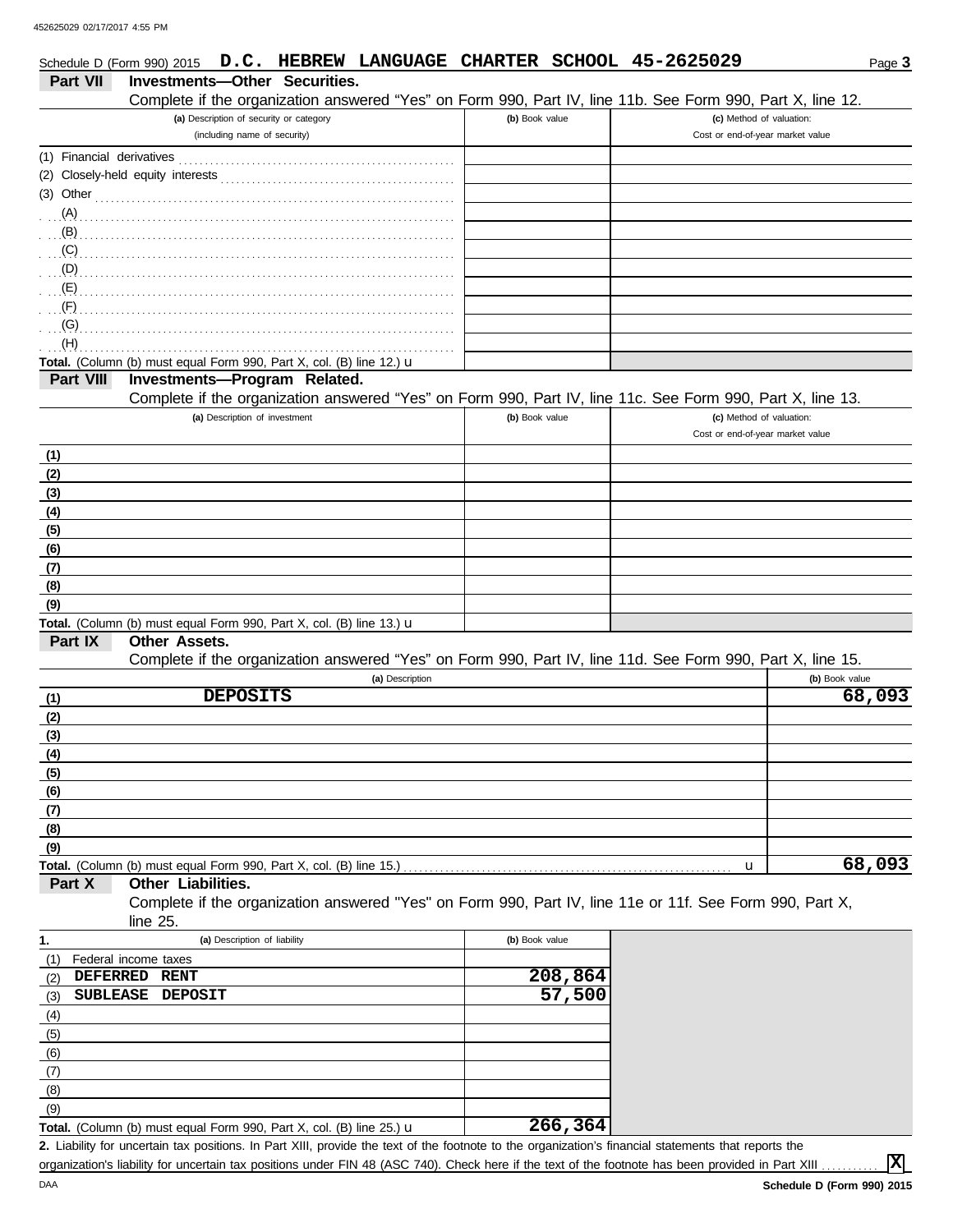|   | Schedule D (Form 990) 2015 D.C. HEBREW LANGUAGE CHARTER SCHOOL 45-2625029                                                                                                                                                     |                |       |              | Page 4    |
|---|-------------------------------------------------------------------------------------------------------------------------------------------------------------------------------------------------------------------------------|----------------|-------|--------------|-----------|
|   | Reconciliation of Revenue per Audited Financial Statements With Revenue per Return.<br>Part XI                                                                                                                                |                |       |              |           |
|   | Complete if the organization answered "Yes" on Form 990, Part IV, line 12a.                                                                                                                                                   |                |       |              |           |
| 1 |                                                                                                                                                                                                                               |                |       | $\mathbf{1}$ | 2,937,688 |
| 2 | Amounts included on line 1 but not on Form 990, Part VIII, line 12:                                                                                                                                                           |                |       |              |           |
| a |                                                                                                                                                                                                                               | 2a             |       |              |           |
| b |                                                                                                                                                                                                                               | 2 <sub>b</sub> | 1,200 |              |           |
| c |                                                                                                                                                                                                                               | 2 <sub>c</sub> |       |              |           |
| d |                                                                                                                                                                                                                               | 2d             |       |              |           |
| е | Add lines 2a through 2d [11] Add [12] Add [12] Add lines 2a through 2d [12] Add lines 2a through 2d [12] Add [12] Add [12] Add [12] Add [12] Add [12] Add [12] Add [12] Add [12] Add [12] Add [12] Add [12] Add [12] Add [12] |                |       | 2e           | 1,200     |
| З |                                                                                                                                                                                                                               |                |       | 3            | 2,936,488 |
| 4 | Amounts included on Form 990, Part VIII, line 12, but not on line 1:                                                                                                                                                          |                |       |              |           |
| a |                                                                                                                                                                                                                               | 4а             |       |              |           |
| b |                                                                                                                                                                                                                               | 4 <sub>b</sub> |       |              |           |
| c | Add lines 4a and 4b                                                                                                                                                                                                           |                |       | 4с           |           |
|   |                                                                                                                                                                                                                               |                |       | 5            | 2,936,488 |
|   | Reconciliation of Expenses per Audited Financial Statements With Expenses per Return.<br>Part XII                                                                                                                             |                |       |              |           |
|   | Complete if the organization answered "Yes" on Form 990, Part IV, line 12a.                                                                                                                                                   |                |       |              |           |
| 1 | Total expenses and losses per audited financial statements                                                                                                                                                                    |                |       |              | 2,561,419 |
| 2 | Amounts included on line 1 but not on Form 990, Part IX, line 25:                                                                                                                                                             |                |       |              |           |
|   |                                                                                                                                                                                                                               | 2a             | 1,200 |              |           |
| b |                                                                                                                                                                                                                               | 2 <sub>b</sub> |       |              |           |
| c | Other losses                                                                                                                                                                                                                  | 2c             |       |              |           |
| d |                                                                                                                                                                                                                               | 2d             |       |              |           |
| е | Add lines 2a through 2d [11] Additional Property and Property and Property and Property and Property and Property and Property and Property and Property and Property and Property and Property and Property and Property and |                |       | 2e           | 1,200     |
| З |                                                                                                                                                                                                                               |                |       | 3            | 2,560,219 |
| 4 | Amounts included on Form 990, Part IX, line 25, but not on line 1:                                                                                                                                                            |                |       |              |           |
| a |                                                                                                                                                                                                                               | 4a             |       |              |           |
| b |                                                                                                                                                                                                                               | 4 <sub>b</sub> |       |              |           |
|   | Add lines 4a and 4b                                                                                                                                                                                                           |                |       | 4c           |           |
|   |                                                                                                                                                                                                                               |                |       | 5            | 2,560,219 |

**Part XIII Supplemental Information.**

Provide the descriptions required for Part II, lines 3, 5, and 9; Part III, lines 1a and 4; Part IV, lines 1b and 2b; Part V, line 4; Part X, line 2; Part XI, lines 2d and 4b; and Part XII, lines 2d and 4b. Also complete this part to provide any additional information.

PART X - FIN 48 FOOTNOTE

ACCOUNTING PRINCIPLES GENERALLY ACCEPTED IN THE UNITED STATES OF AMERICA PROVIDE CONSISTENT GUIDANCE FOR THE ACCOUNTING FOR UNCERTAINTY IN INCOME TAXES RECOGNIZED IN SELA'S FINANCIAL STATEMENTS AND PRESCRIBE A THRESHOLD OF "MORE LIKELY THAN NOT" FOR RECOGNITION OF TAX POSITIONS TAKEN OR EXPECTED TO BE TAKEN IN A TAX RETURN. SELA PERFORMED AN EVALUATION OF UNCERTAIN TAX POSITIONS FOR THE YEAR ENDED JUNE 30, 2016, AND DETERMINED JUNE 30, 2016, THE STATUTE OF LIMITATIONS FOR TAX YEARS 2012 THROUGH 2014 THAT THERE WERE NO MATTERS THAT WOULD REQUIRE RECOGNITION IN THE FINANCIAL STATEMENTS OR THAT MAY HAVE ANY EFFECT ON ITS TAX-EXEMPT STATUS. AS OF REMAINS OPEN WITH THE U.S. FEDERAL JURISDICTION OR THE VARIOUS STATES AND LOCAL JURISDICTIONS IN WHICH THE ORGANIZATION FILES TAX RETURNS. IT IS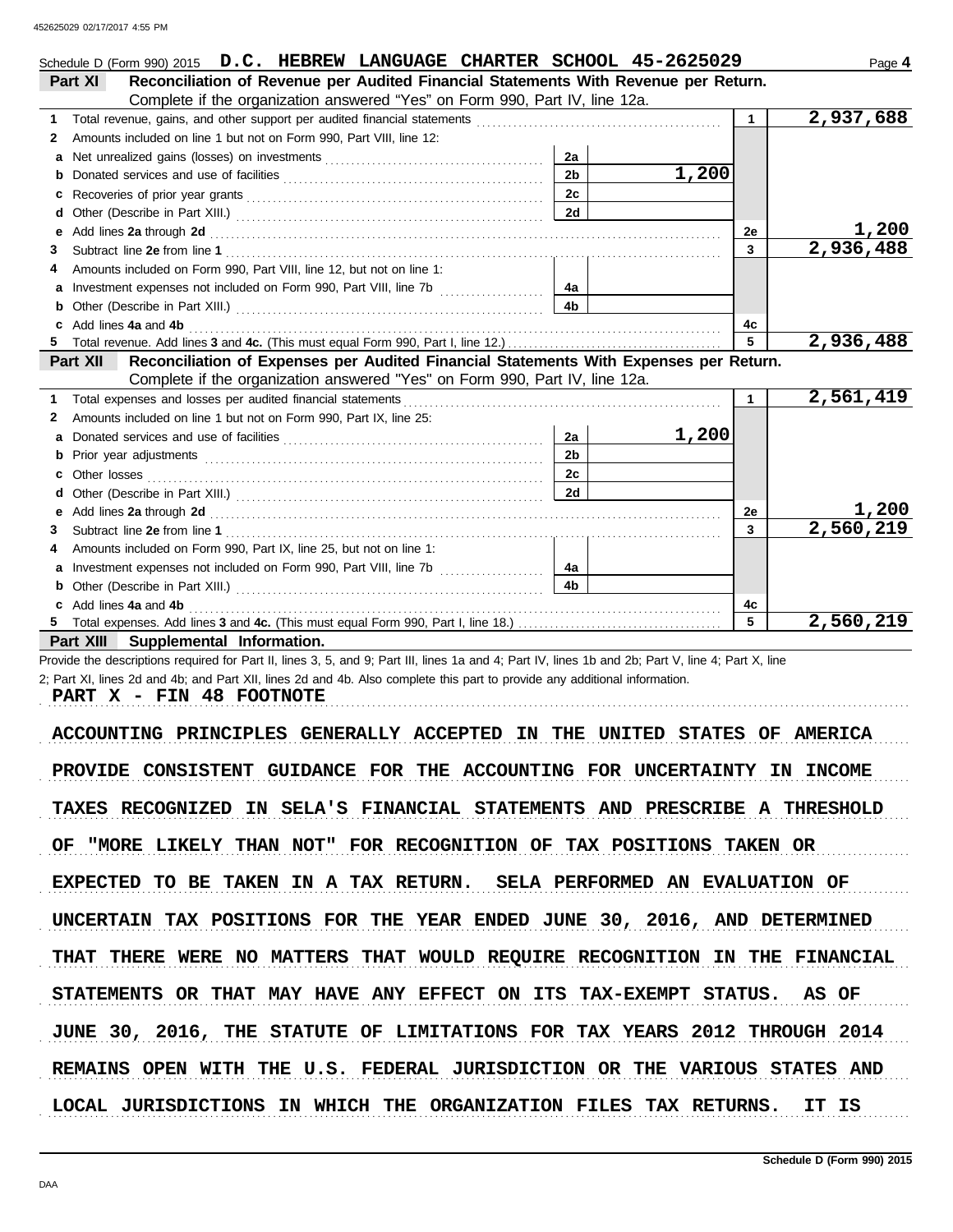Schedule D (Form 990) 2015

| <b>Part XIII Supplemental Information (continued)</b>                     |
|---------------------------------------------------------------------------|
| SELA'S POLICY TO RECOGNIZE INTEREST AND/OR PENALTIES RELATED TO UNCERTAIN |
| TAX POSITIONS, IF ANY, IN INCOME TAX EXPENSE. AS OF JUNE 30, 2016, SELA   |
| HAD NO ACCRUALS FOR INTEREST AND/OR PENALTIES.                            |
|                                                                           |
|                                                                           |
|                                                                           |
|                                                                           |
|                                                                           |
|                                                                           |
|                                                                           |
|                                                                           |
|                                                                           |
|                                                                           |
|                                                                           |
|                                                                           |
|                                                                           |
|                                                                           |
|                                                                           |
|                                                                           |
|                                                                           |
|                                                                           |
|                                                                           |

D.C. HEBREW LANGUAGE CHARTER SCHOOL 45-2625029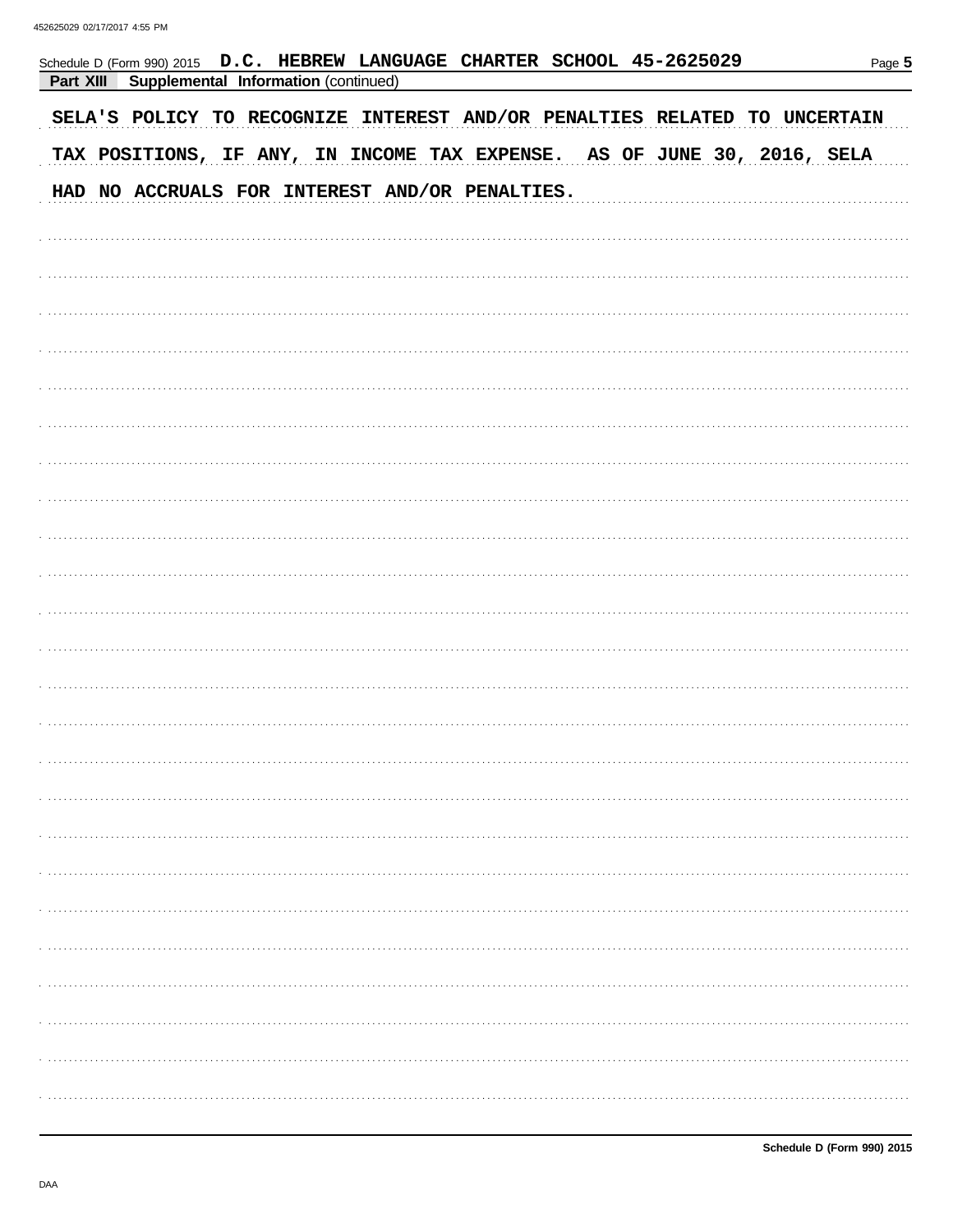| <b>SCHEDULE E</b><br>(Form 990 or 990-EZ) |                                                                                                                                                                                                                                                                                                                                                                                                                        | <b>Schools</b><br>u Complete if the organization answered "Yes" on Form 990,<br>Part IV, line 13, or Form 990-EZ, Part VI, line 48.<br>u Attach to Form 990 or Form 990-EZ. |  |  |  |  |  |                                     |  | OMB No. 1545-0047                                                                                   |  |                                              |                                            |            |           |
|-------------------------------------------|------------------------------------------------------------------------------------------------------------------------------------------------------------------------------------------------------------------------------------------------------------------------------------------------------------------------------------------------------------------------------------------------------------------------|-----------------------------------------------------------------------------------------------------------------------------------------------------------------------------|--|--|--|--|--|-------------------------------------|--|-----------------------------------------------------------------------------------------------------|--|----------------------------------------------|--------------------------------------------|------------|-----------|
|                                           | Department of the Treasury<br>Internal Revenue Service                                                                                                                                                                                                                                                                                                                                                                 |                                                                                                                                                                             |  |  |  |  |  |                                     |  | u Information about Schedule E (Form 990 or 990-EZ) and its instructions is at www.irs.gov/form990. |  |                                              | <b>Open to Public</b><br><b>Inspection</b> |            |           |
|                                           | Name of the organization<br>Part I                                                                                                                                                                                                                                                                                                                                                                                     |                                                                                                                                                                             |  |  |  |  |  | D.C. HEBREW LANGUAGE CHARTER SCHOOL |  |                                                                                                     |  | Employer identification number<br>45-2625029 |                                            |            |           |
|                                           |                                                                                                                                                                                                                                                                                                                                                                                                                        |                                                                                                                                                                             |  |  |  |  |  |                                     |  |                                                                                                     |  |                                              |                                            | <b>YES</b> | <b>NO</b> |
| 1                                         | Does the organization have a racially nondiscriminatory policy toward students by statement in its charter,<br>bylaws, other governing instrument, or in a resolution of its governing body?                                                                                                                                                                                                                           |                                                                                                                                                                             |  |  |  |  |  |                                     |  |                                                                                                     |  |                                              | 1                                          | x          |           |
| 2                                         | Does the organization include a statement of its racially nondiscriminatory policy toward students in all its<br>brochures, catalogues, and other written communications with the public dealing with student admissions,<br>programs, and scholarships?                                                                                                                                                               |                                                                                                                                                                             |  |  |  |  |  |                                     |  |                                                                                                     |  |                                              | $\mathbf{2}$                               | X          |           |
| 3                                         | Has the organization publicized its racially nondiscriminatory policy through newspaper or broadcast media<br>during the period of solicitation for students, or during the registration period if it has no solicitation program,<br>in a way that makes the policy known to all parts of the general community it serves? If "Yes," please<br>describe. If "No," please explain. If you need more space, use Part II |                                                                                                                                                                             |  |  |  |  |  |                                     |  |                                                                                                     |  |                                              | 3                                          | x          |           |
|                                           | THE SCHOOL IS A PUBLIC CHARTER SCHOOL AND IS OPERATING UNDER A<br>CONTRACT WITH THE DC GOVERNMENT.<br>NOT APPLY TO CHARTER SCHOOLS. THE NON-DISCRIMINATORY POLICY IS<br>STATED IN THE REGISTRATION APPLICATION.                                                                                                                                                                                                        |                                                                                                                                                                             |  |  |  |  |  |                                     |  | REVENUE PROCEDURES 75-50 DOES                                                                       |  |                                              |                                            |            |           |
| 4                                         | Does the organization maintain the following?                                                                                                                                                                                                                                                                                                                                                                          |                                                                                                                                                                             |  |  |  |  |  |                                     |  |                                                                                                     |  |                                              |                                            |            |           |
| a                                         | Records documenting that scholarships and other financial assistance are awarded on a racially                                                                                                                                                                                                                                                                                                                         |                                                                                                                                                                             |  |  |  |  |  |                                     |  |                                                                                                     |  |                                              | 4a                                         | x          |           |
| b                                         | nondiscriminatory basis?                                                                                                                                                                                                                                                                                                                                                                                               |                                                                                                                                                                             |  |  |  |  |  |                                     |  |                                                                                                     |  |                                              | 4b                                         | x          |           |
|                                           | Copies of all catalogues, brochures, announcements, and other written communications to the public dealing<br>with student admissions, programs, and scholarships?                                                                                                                                                                                                                                                     |                                                                                                                                                                             |  |  |  |  |  |                                     |  |                                                                                                     |  |                                              | 4с                                         | x          |           |
| d                                         | If you answered "No" to any of the above, please explain. If you need more space, use Part II.                                                                                                                                                                                                                                                                                                                         |                                                                                                                                                                             |  |  |  |  |  |                                     |  |                                                                                                     |  |                                              | 4d                                         | X          |           |
| 5                                         | Does the organization discriminate by race in any way with respect to:                                                                                                                                                                                                                                                                                                                                                 |                                                                                                                                                                             |  |  |  |  |  |                                     |  |                                                                                                     |  |                                              |                                            |            |           |
| a                                         |                                                                                                                                                                                                                                                                                                                                                                                                                        |                                                                                                                                                                             |  |  |  |  |  |                                     |  |                                                                                                     |  |                                              | 5a                                         |            | X.        |
|                                           |                                                                                                                                                                                                                                                                                                                                                                                                                        |                                                                                                                                                                             |  |  |  |  |  |                                     |  |                                                                                                     |  |                                              | 5b                                         |            | x.        |
|                                           |                                                                                                                                                                                                                                                                                                                                                                                                                        |                                                                                                                                                                             |  |  |  |  |  |                                     |  |                                                                                                     |  |                                              | 5c                                         |            | A         |
| d                                         |                                                                                                                                                                                                                                                                                                                                                                                                                        |                                                                                                                                                                             |  |  |  |  |  |                                     |  |                                                                                                     |  |                                              | <b>5d</b>                                  |            | x         |
| е                                         |                                                                                                                                                                                                                                                                                                                                                                                                                        |                                                                                                                                                                             |  |  |  |  |  |                                     |  |                                                                                                     |  |                                              | 5e                                         |            | x         |
| f                                         |                                                                                                                                                                                                                                                                                                                                                                                                                        |                                                                                                                                                                             |  |  |  |  |  |                                     |  |                                                                                                     |  |                                              | 5f                                         |            | x         |
| g                                         |                                                                                                                                                                                                                                                                                                                                                                                                                        |                                                                                                                                                                             |  |  |  |  |  |                                     |  |                                                                                                     |  |                                              | 5g                                         |            | x         |
| h.                                        | Other extracurricular activities?<br>If you answered "Yes" to any of the above, please explain. If you need more space, use Part II.                                                                                                                                                                                                                                                                                   |                                                                                                                                                                             |  |  |  |  |  |                                     |  |                                                                                                     |  |                                              | 5h                                         |            | x         |
|                                           |                                                                                                                                                                                                                                                                                                                                                                                                                        |                                                                                                                                                                             |  |  |  |  |  |                                     |  |                                                                                                     |  |                                              |                                            |            |           |
| 6a                                        |                                                                                                                                                                                                                                                                                                                                                                                                                        |                                                                                                                                                                             |  |  |  |  |  |                                     |  |                                                                                                     |  |                                              | 6a                                         | х          |           |
| b                                         |                                                                                                                                                                                                                                                                                                                                                                                                                        |                                                                                                                                                                             |  |  |  |  |  |                                     |  |                                                                                                     |  |                                              | 6b                                         |            | x         |
| 7                                         | If you answered "Yes" on either line 6a or line 6b, explain on Part II.<br>Does the organization certify that it has complied with the applicable requirements of sections 4.01 through                                                                                                                                                                                                                                |                                                                                                                                                                             |  |  |  |  |  |                                     |  |                                                                                                     |  |                                              | 7                                          | x          |           |

**For Paperwork Reduction Act Notice, see the Instructions for Form 990 or Form 990-EZ.**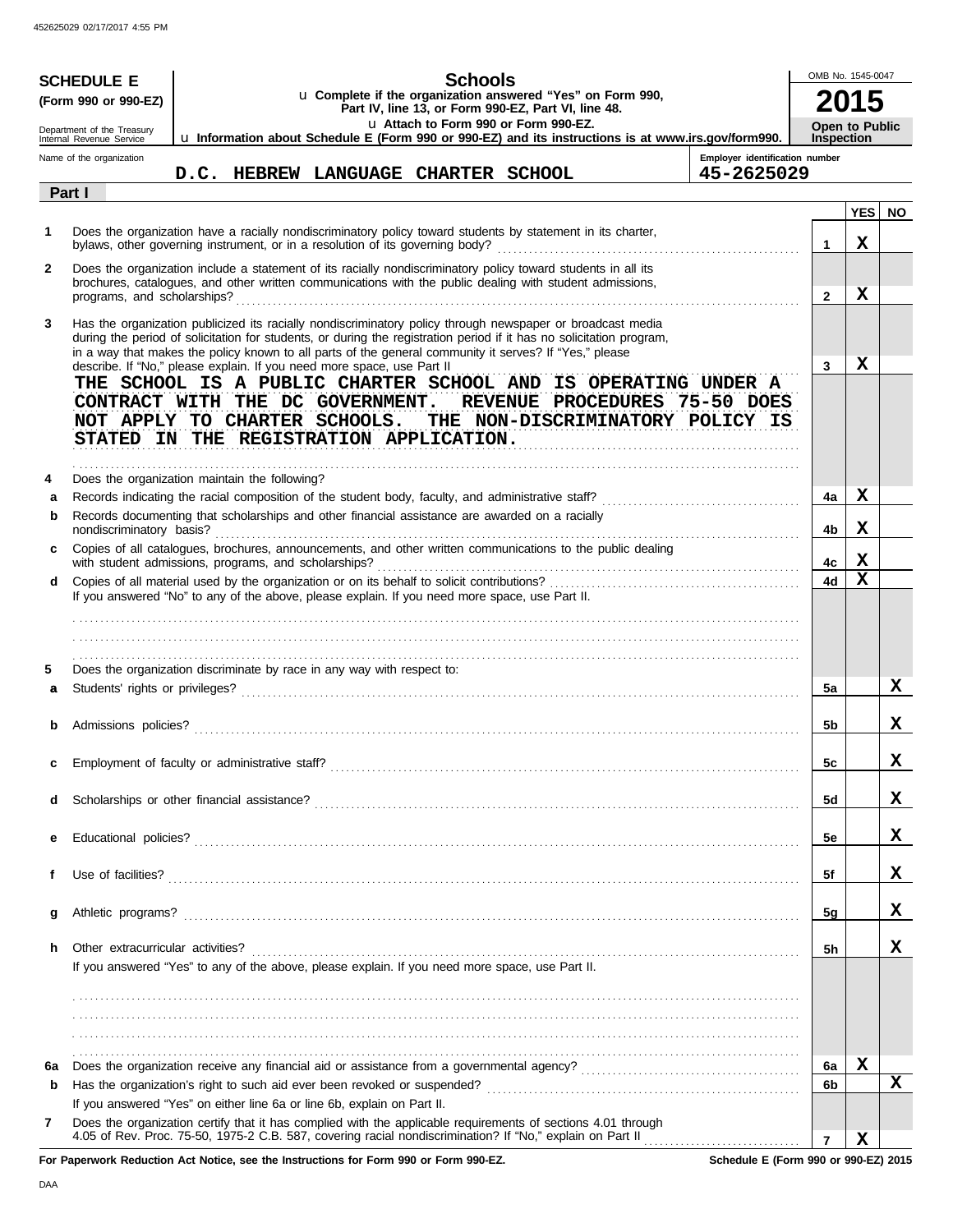452625029 02/17/2017 4:55 PM

| D.C. HEBREW LANGUAGE CHARTER SCHOOL 45-2625029<br>Page 2<br>Schedule E (Form 990 or 990-EZ) 2015<br>Part II<br>Supplemental Information. Provide the explanations required by Part I, lines 3, 4d, 5h, 6b, and 7, as<br>applicable. Also provide any other additional information (see instructions). |  |  |  |  |  |  |  |
|-------------------------------------------------------------------------------------------------------------------------------------------------------------------------------------------------------------------------------------------------------------------------------------------------------|--|--|--|--|--|--|--|
| SCH E - FINANCIAL AID OR GOVERNMENT ASSISTANCE EXPLANATION                                                                                                                                                                                                                                            |  |  |  |  |  |  |  |
| THE CHARTER SCHOOL RECEIVES PUBLIC FUNDS FROM THE DC GOVERNMENT BASED ON                                                                                                                                                                                                                              |  |  |  |  |  |  |  |
| THE NUMBER OF STUDENTS THEY ENROLL ACCORDING TO THE UNIFORM PER STUDENT                                                                                                                                                                                                                               |  |  |  |  |  |  |  |
| FUNDING FORMULA DEVELOPED BY THE MAYOR AND CITY COUNCIL. THIS PER PUPIL                                                                                                                                                                                                                               |  |  |  |  |  |  |  |
| ALLOCATION IS SUPPLEMENTED WITH EXTRA FUNDS FOR STUDENTS WITH SPECIAL                                                                                                                                                                                                                                 |  |  |  |  |  |  |  |
| NEEDS.                                                                                                                                                                                                                                                                                                |  |  |  |  |  |  |  |
|                                                                                                                                                                                                                                                                                                       |  |  |  |  |  |  |  |
|                                                                                                                                                                                                                                                                                                       |  |  |  |  |  |  |  |
|                                                                                                                                                                                                                                                                                                       |  |  |  |  |  |  |  |
|                                                                                                                                                                                                                                                                                                       |  |  |  |  |  |  |  |
|                                                                                                                                                                                                                                                                                                       |  |  |  |  |  |  |  |
|                                                                                                                                                                                                                                                                                                       |  |  |  |  |  |  |  |
|                                                                                                                                                                                                                                                                                                       |  |  |  |  |  |  |  |
|                                                                                                                                                                                                                                                                                                       |  |  |  |  |  |  |  |
|                                                                                                                                                                                                                                                                                                       |  |  |  |  |  |  |  |
|                                                                                                                                                                                                                                                                                                       |  |  |  |  |  |  |  |
|                                                                                                                                                                                                                                                                                                       |  |  |  |  |  |  |  |
|                                                                                                                                                                                                                                                                                                       |  |  |  |  |  |  |  |
|                                                                                                                                                                                                                                                                                                       |  |  |  |  |  |  |  |
|                                                                                                                                                                                                                                                                                                       |  |  |  |  |  |  |  |
|                                                                                                                                                                                                                                                                                                       |  |  |  |  |  |  |  |
|                                                                                                                                                                                                                                                                                                       |  |  |  |  |  |  |  |
|                                                                                                                                                                                                                                                                                                       |  |  |  |  |  |  |  |
|                                                                                                                                                                                                                                                                                                       |  |  |  |  |  |  |  |
|                                                                                                                                                                                                                                                                                                       |  |  |  |  |  |  |  |
|                                                                                                                                                                                                                                                                                                       |  |  |  |  |  |  |  |
|                                                                                                                                                                                                                                                                                                       |  |  |  |  |  |  |  |
|                                                                                                                                                                                                                                                                                                       |  |  |  |  |  |  |  |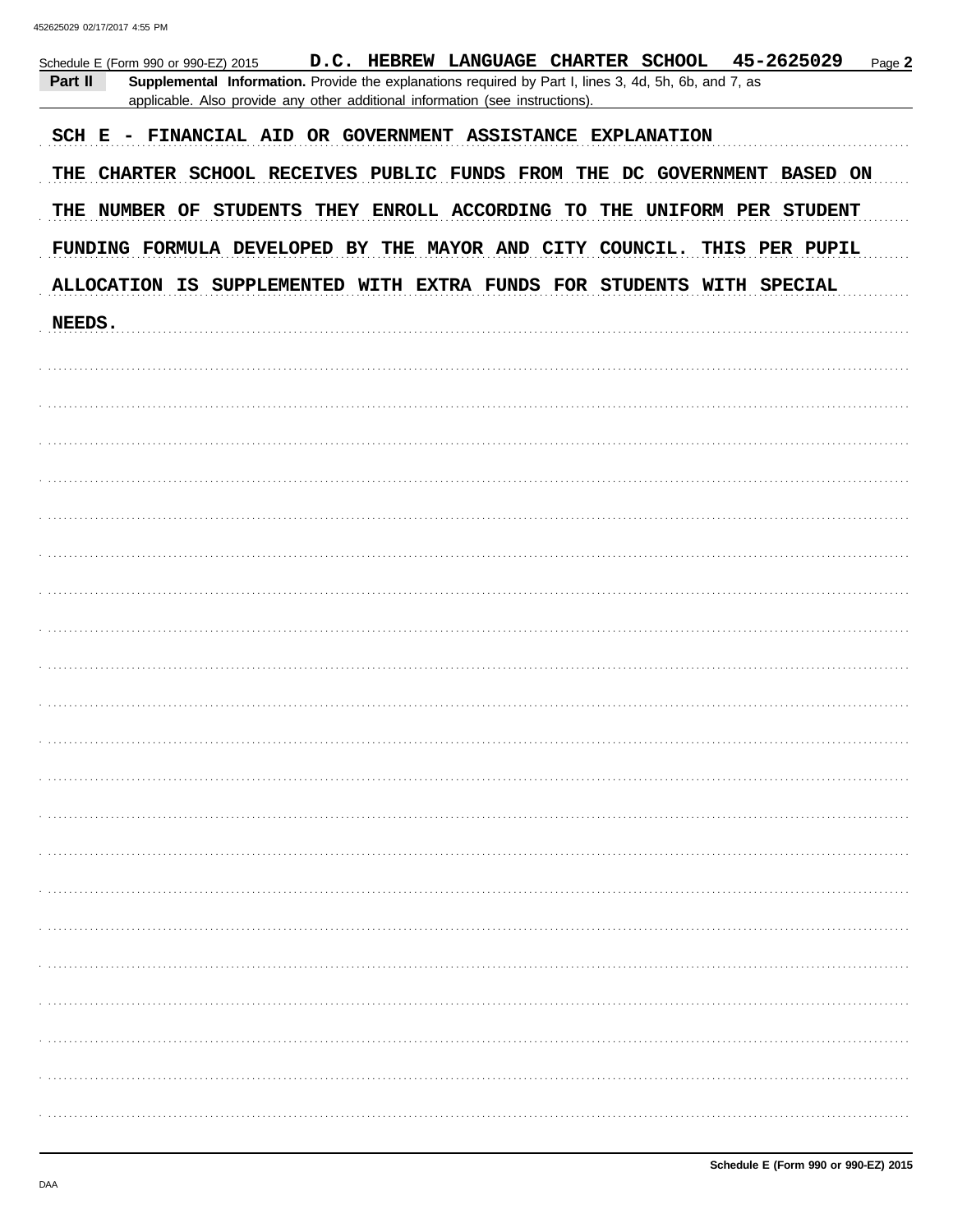| Supplemental Information to Form 990 or 990-EZ<br><b>SCHEDULE O</b>                                                                                   |                                                                                                                                                                           |                                | OMB No. 1545-0047 |  |  |  |  |
|-------------------------------------------------------------------------------------------------------------------------------------------------------|---------------------------------------------------------------------------------------------------------------------------------------------------------------------------|--------------------------------|-------------------|--|--|--|--|
| (Form 990 or 990-EZ)                                                                                                                                  | Complete to provide information for responses to specific questions on<br>Form 990 or 990-EZ or to provide any additional information.<br>u Attach to Form 990 or 990-EZ. |                                |                   |  |  |  |  |
| Department of the Treasury                                                                                                                            |                                                                                                                                                                           |                                |                   |  |  |  |  |
| Internal Revenue Service<br>Name of the organization                                                                                                  | u Information about Schedule O (Form 990 or 990-EZ) and its instructions is at www.irs.gov/form990.                                                                       | Emplover identification number | <b>Inspection</b> |  |  |  |  |
|                                                                                                                                                       | <b>HEBREW</b><br>LANGUAGE<br><b>CHARTER</b><br><b>SCHOOL</b><br>D.C.                                                                                                      | 45-2625029                     |                   |  |  |  |  |
| FORM 990                                                                                                                                              | ORGANIZATION'S MISSION                                                                                                                                                    |                                |                   |  |  |  |  |
| <b>MISSION</b><br>THE                                                                                                                                 | OF<br>SELA<br>IS<br>TO<br><b>OFFER</b><br><b>CHILDREN</b><br>OF<br>ALL ETHNIC                                                                                             | AND                            | SOCIOECONOMIC     |  |  |  |  |
| <b>BACKGROUNDS</b>                                                                                                                                    | THE<br><b>DISTRICT</b><br>OF<br>COLUMBIA, FROM PRE-K TO 5TH GRADE, THE<br>IN.                                                                                             |                                |                   |  |  |  |  |
| OPPORTUNITIES                                                                                                                                         | <b>ACADEMIC</b><br><b>EXCELLENCE</b><br>TO.<br><b>ACHIEVE</b><br>IN A SAFE, NURTURING                                                                                     |                                |                   |  |  |  |  |
| <b>FOCUSES</b><br>LANGUAGE<br><b>ENVIRONMENT</b><br><b>THAT</b><br><b>ON</b><br><b>HEBREW</b><br>IMMERSION,<br><b>PROMOTES</b><br>THE<br><b>VALUE</b> |                                                                                                                                                                           |                                |                   |  |  |  |  |
| OF<br>DIVERSITY AND                                                                                                                                   | SKILLS FOR TAKING ACTION<br><b>PROVIDES</b><br>THE                                                                                                                        | IN.<br>THE<br><b>WORLD.</b>    |                   |  |  |  |  |
|                                                                                                                                                       |                                                                                                                                                                           |                                |                   |  |  |  |  |
|                                                                                                                                                       | FORM 990, PART VI, LINE 11B - ORGANIZATION'S PROCESS                                                                                                                      | TO REVIEW FORM 990             |                   |  |  |  |  |
| THE                                                                                                                                                   | EXECUTIVE DIRECTOR AND<br>THE<br><b>FINANCE</b><br><b>COMMITTEE</b><br>OF<br>THE                                                                                          | <b>BOARD</b>                   | <b>REVIEW THE</b> |  |  |  |  |
|                                                                                                                                                       | FORM 990 PRIOR TO FILING.<br><b>QUESTIONS</b><br>THE<br><b>ANY</b><br><b>RELATED</b><br>TО                                                                                | FORM 990 ARE                   |                   |  |  |  |  |
| <b>RESOLVED</b>                                                                                                                                       | <b>FORM</b><br>IRS.<br>PRIOR TO<br><b>SUBMITTING</b><br>THE<br>TO.<br>THE<br>A COPY OF                                                                                    | THE                            | FORM 990          |  |  |  |  |
| ALSO PROVIDED<br>IS.                                                                                                                                  | THE FULL BOARD OF<br>DIRECTORS PRIOR TO FILING.<br>TO                                                                                                                     |                                |                   |  |  |  |  |
|                                                                                                                                                       |                                                                                                                                                                           |                                |                   |  |  |  |  |
|                                                                                                                                                       | FORM 990, PART VI, LINE 12C<br>- ENFORCEMENT<br>OF<br><b>CONFLICTS</b>                                                                                                    | <b>POLICY</b>                  |                   |  |  |  |  |
| <b>ANNUALLY THE</b>                                                                                                                                   | CONFLICT<br><b>INTEREST</b><br><b>POLICY</b><br>IS<br><b>REVIEWED</b><br>OF                                                                                               | WITH ALL BOARD                 |                   |  |  |  |  |
|                                                                                                                                                       | MEMBERS, OFFICERS AND KEY EMPLOYEES. ANY CONFLICTS OF INTEREST ARE                                                                                                        |                                |                   |  |  |  |  |
|                                                                                                                                                       | DISCLOSED AND COMPLIANCE WITH THE POLICY IS ADHERED TO.                                                                                                                   |                                |                   |  |  |  |  |
|                                                                                                                                                       |                                                                                                                                                                           |                                |                   |  |  |  |  |
|                                                                                                                                                       | FORM 990, PART VI, LINE 15A - COMPENSATION PROCESS FOR TOP OFFICIAL                                                                                                       |                                |                   |  |  |  |  |
|                                                                                                                                                       | THE EXECUTIVE DIRECTOR'S COMPENSATION LEVEL IS REVIEWED                                                                                                                   |                                |                   |  |  |  |  |
|                                                                                                                                                       | AND APPROVED ANNUALLY BY THE BOARD OF DIRECTORS. COMPARABLE DATA FROM                                                                                                     |                                |                   |  |  |  |  |
|                                                                                                                                                       | OTHER SIMILAR ORGANIZATIONS IS CONSIDERED ALONG WITH OTHER FACTORS IN                                                                                                     |                                |                   |  |  |  |  |
|                                                                                                                                                       | ESTABLISHING THE COMPENSATION LEVEL.                                                                                                                                      |                                |                   |  |  |  |  |
|                                                                                                                                                       |                                                                                                                                                                           |                                |                   |  |  |  |  |
|                                                                                                                                                       | FORM 990, PART VI, LINE 15B - COMPENSATION PROCESS FOR OFFICERS                                                                                                           |                                |                   |  |  |  |  |